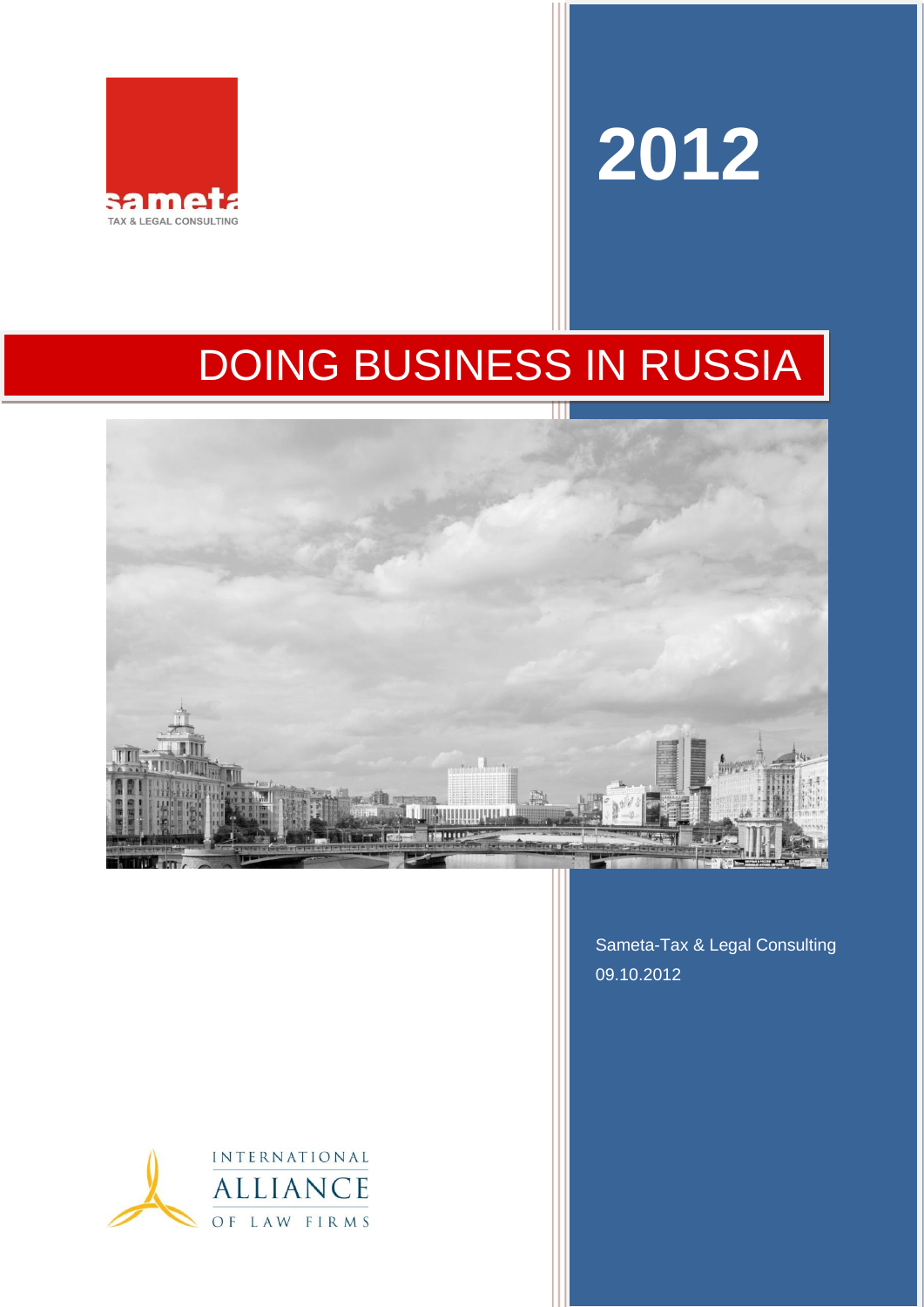# **CONTENT**

# **1. CORPORATE LEGAL STRUCTURE**

# **1.1. Current legal forms**

- 1.1.1. Limited Liability Company
- 1.1.2. Joint-Stock Company
- 1.1.3. Representative office or branch

# **1.2. New legal forms**

1.2.1. Economic Partnership

# **2. FOREIGN INVESTMENTS**

# **2.1. Foreign investment law**

# **2.2. Currency Control**

- 2.2.1. General approach
- 2.2.2. Foreign currency transactions
- 2.2.3. Import and export of foreign currency in cash
- 2.2.4. Liability

# **3. BUSINESS AND PERSONAL TAXATION**

- **3.1. Taxation of foreign companies in Russia**
- **3.2. Russian-sourced income of foreign companies**
- **3.3. Profit tax**
- **3.4. Withholding income tax**
- **3.5. Value added tax**
- **3.6. Corporate Property tax**
- **3.7. Tax incentives**
- **3.8. Other taxes**
- **3.9. Personal taxation**
	- 3.9.1. Personal income tax
	- 3.9.2. Other personal taxes

# **4. LABOR AND EMPLOYMENT**

- **4.1. Labor regulations**
- **4.2. Employment conditions**
- **4.3. Specifics of employment of the foreign nationals**

# **5. ANTIMONOPOLY REGULATIONS**

- **5.1. General regulation**
- **5.2. Scope of application of Competition Law**
- **5.3. Anti-competitive Practices and restriction of competition**
- **5.4. Liability**

# **6. REAL ESTATE AND CONSTRUCTION**

- **6.1. General regulation**
- **6.2. Real estate rights**
- **6.3. Real estate transactions**
- **6.4. Real estate construction and development issues**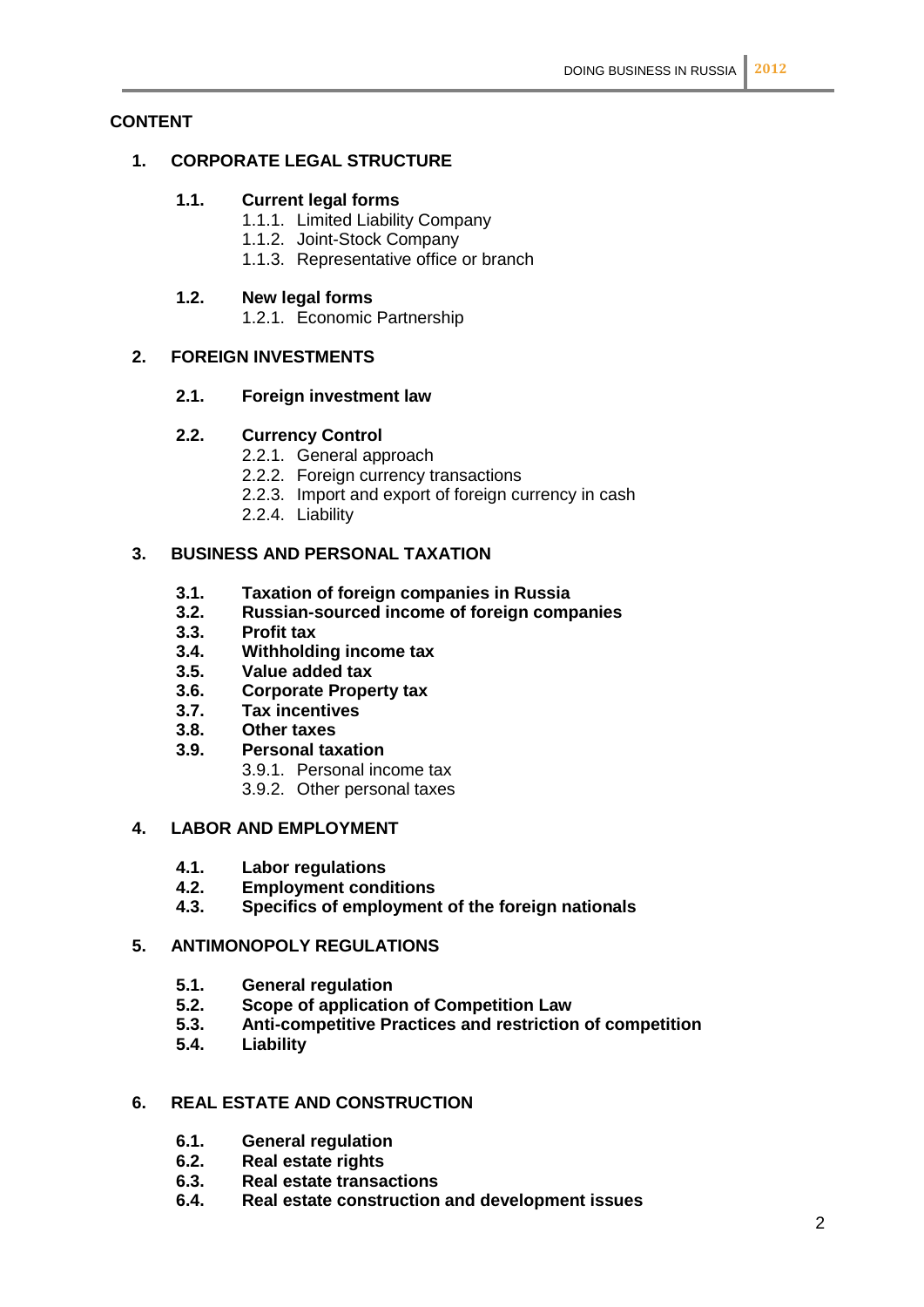# **1. CORPORATE LEGAL STRUCTURE**

# **1.1. CURRENT LEGAL FORMS**

A foreign company may choose to establish a presence in Russia through a Russian subsidiary.

The most common business structures in Russia are Limited Liability Companies **(the "LLC")** and Joint Stock Companies **(the "JSC").**

The current Russian legislation that provides the legal forms for corporate entities comprises the respective provisions of the Civil Code of the RF (**the "Civil Code"**), No. 14- FZ "On Limited Liability Companies" dated 8 February 1998 (**the "LLC Law"**) and the Federal Law No. 208-FZ "On Joint Stock Companies" dated 26 December 1995 (**the "JSC Law"**).

In the LLC (the Russian abbreviation – **"ООО"**) the participatory shares attributable to Shareholders **(the "Participants")** are not considered as securities under Russian securities legislation.

Shares in the JSC are considered to be securities and are subject to registration with the Federal Service for Financial Markets of the Russian Federation (**the "FSFM").** The JSC may have the type of either (i) the Open Joint Stock Company (**the "OJSC"**), which shares are publicly held (the Russian abbreviation – **"OAO"**), or (ii) the Closed Joint Stock Company (**the "CJSC"**), meaning privately held (the Russian abbreviation – **"ZAO"**).

Foreign companies often use LLCs to conduct their wholly-owned businesses in Russia. The LLC law provides for many similar provisions to those in the JSC Law. However, there are some distinctions. Generally, one Participant (individual or legal entity), may establish an LLC or JSC. However, the legal entity, which is wholly owned by one Participant/Shareholder, cannot establish another 100%-owned LLC or JSC.

#### 1.1.1. Limited Liability Company

A Limited Liability Company is currently deemed to be the most common and simple form of the Russian legal entity (prior to the introduction of the Economic Partnership, as specified in Section 1.2.2 below).

The Limited Liability Company is often used by foreign investors who want to set up a wholly owned subsidiary. The establishment of a Limited Liability Company is mainly governed by the Civil Code and by the LLC Law, as well as by the Federal Law on State Registration of the Legal Entities and Individual Entrepreneurs ("**the Registration Law"**), No. 129-FZ dated 8 August 2001 (as amended).

#### **Charter capital and contributions**

The **charter capital** of a Limited Liability Company is divided into participatory shares ("*doli*").

Unlike the shares issued by a Joint-Stock Company, these participatory shares are not deemed to be the securities and therefore shall not be subject to the registration with the **FSFM**. Each holder of the participatory share is referred to as a " Participant".

The minimum charter capital of a Limited Liability Company is currently RUB 10,000 (approximately, EUR 250). **Contributions** to the charter capital of a Limited Liability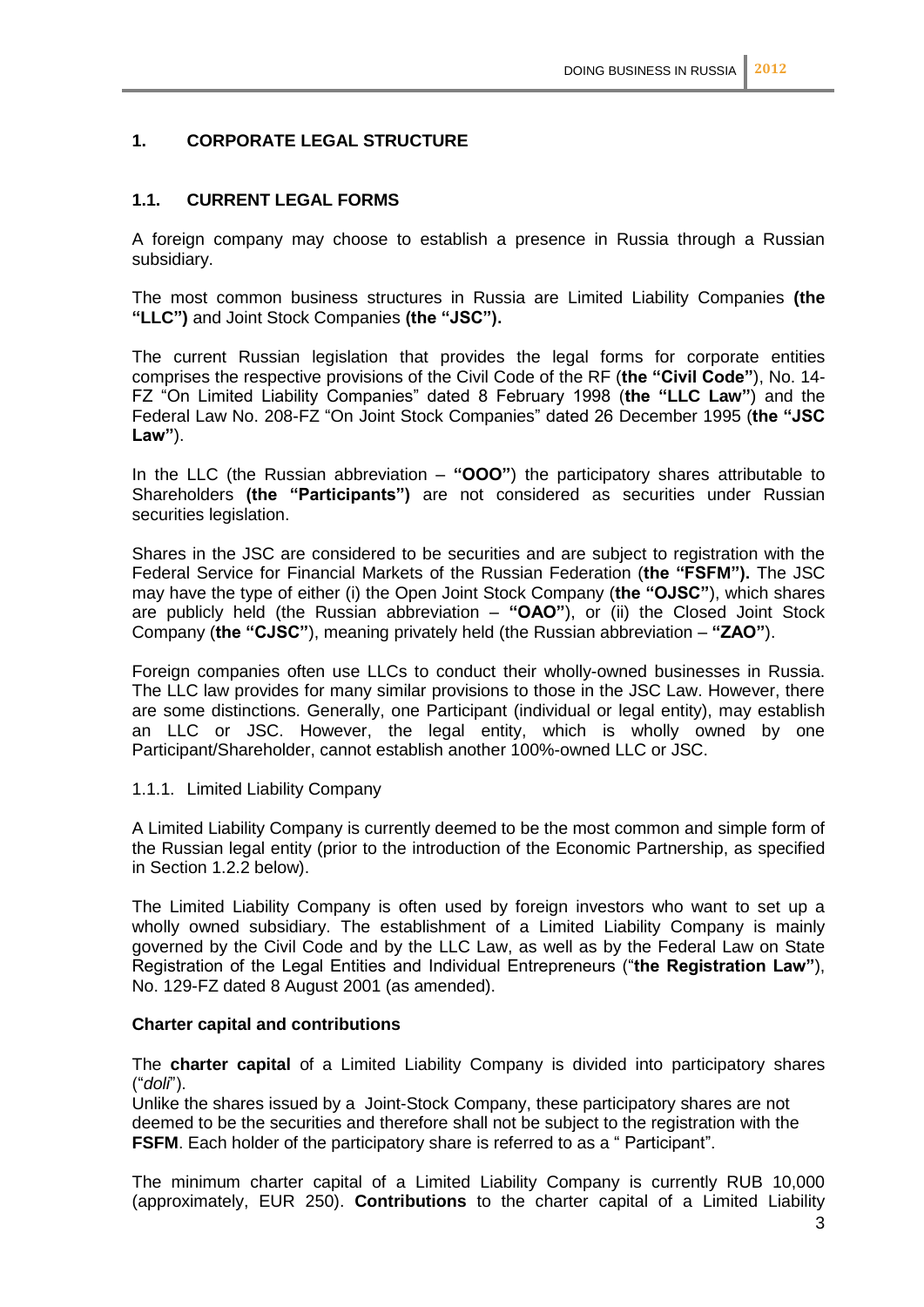Company may be made in cash or in kind (i.e. securities, property or other tangible or intangible rights or assets having a monetary value). The proposed amendment to the Civil Code, which would require the minimum charter capital to be paid in cash only, is currently under review.

The LLC Participant may not be released from the respective obligation to pay the agreed contribution to the charter capital. Provided that all the Participants agree, contributions to the charter capital can be made by setoff against any existing monetary debt that the company owes to the Participant.

VAT may be available for certain types of equipment contributed to the charter capital of a company by a foreign Participant. Generally, any assets contributed to the charter capital must be subject to independent appraisal.

#### **Net asset requirements**

A Limited Liability Company must ensure that the value of its net assets does not fall below the amount of its charter capital. Failure to comply with this requirement may result in the company being required to decrease its charter capital accordingly. This shortfall may also be used as grounds for the company's compulsory liquidation if the value of its assets is less than the minimum charter capital amount.

Starting from 1 January 2012, a Limited Liability Company is obliged to provide all interested persons with the information about its net assets' value, but this does not mean that the company is obliged to disclose its balance sheet.

#### **Participation Threshold**

If the number of the LLC Participants exceeds 50, the company shall either to reduce the number of Participants or to reregister as an Open Joint-Stock Company or production cooperative within a year.

All limited liability companies must maintain a register of Participants. This register sets out the names of the Participants and the number of participatory interests they have in the company.

As a general principle, the responsibility of Participants for the company's liabilities is limited to payment (in full) of the amount of their participatory shares. In a limited number of cases, however, the corporate veil can be given binding instructions to the company that lead to the insolvency of the company.

#### **Management structure**

The managing bodies of a Limited Liability Company are:

- the general Participants' meeting;
- the general director;
- the board of directors (optional); and
- the management board "*Pravlenie*" (optional).

The decisions on the most significant matters (such as amending the company's corporate documents, changing the charter capital, distributing profits and approving the annual reports and balance sheets of the company) must be adopted by the **Participants' meeting**.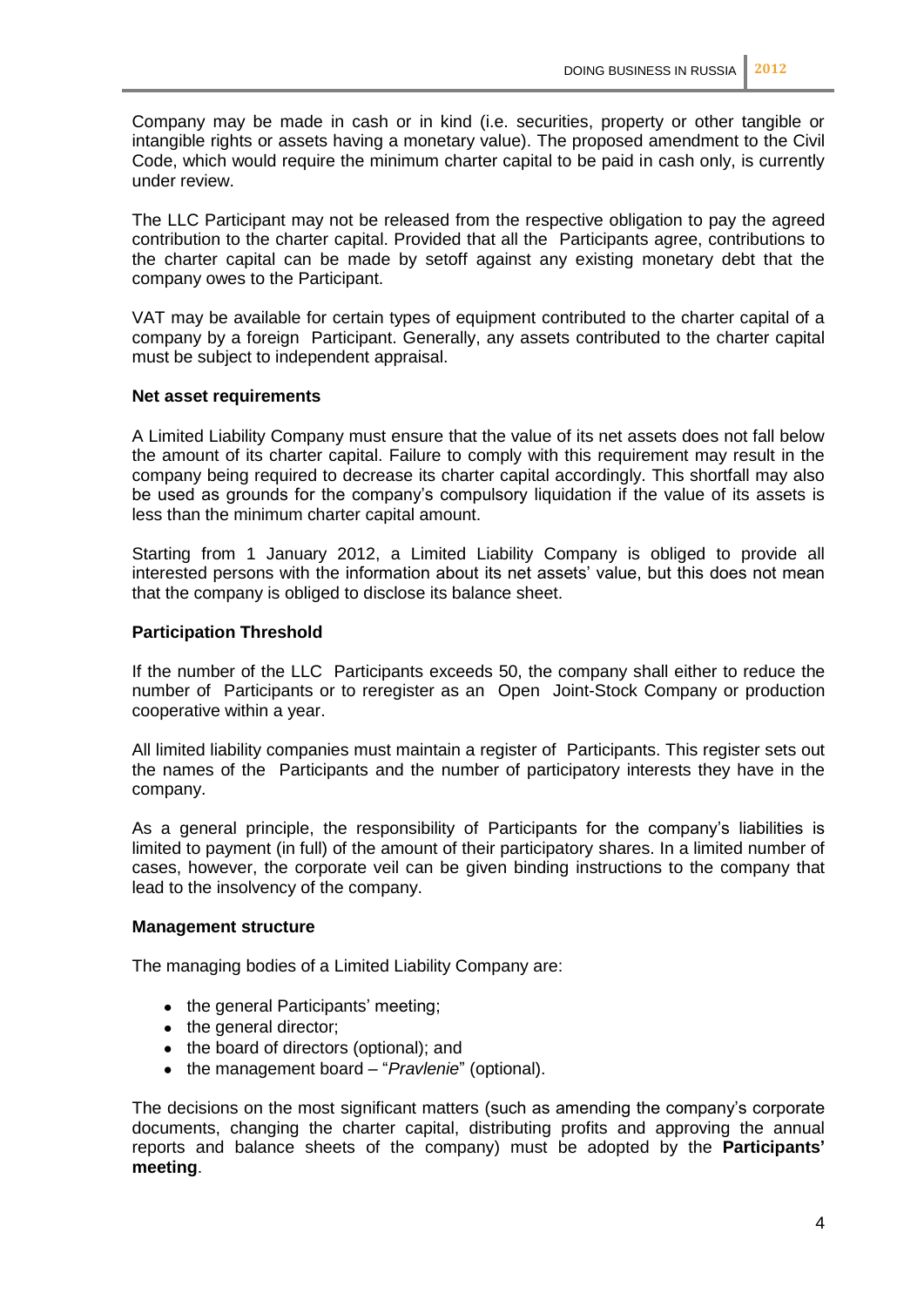The annual Participants' meeting must be held no earlier than two months before and no later than four months after the end of the company's financial year. Extraordinary Participants' meetings may be held at any time. Participants' meetings must be convened according to the procedure set out in the company's charter and the LLC Law.

Subject to contrary provisions in the company's charter, a Participant's voting power at a Participants' meeting will normally correspond to the proportion of the company's charter capital it holds.

Generally, the corporate decisions are adopted by a simple majority of the votes of all Participants in the company. Different voting majority may be specified in a company's charter, although certain majorities are fixed by law. All decisions (except approval of the company's annual reports and balance sheets) may be adopted without holding a meeting.

The **general director** manages the day-to-day operations of the company and transactions with respect to all other matters not falling within the authority of the general Participants' meeting and the board of directors (if there is one). The general director acts on behalf of the company, represents its interests, enters into transactions on its behalf, issues powers of attorney and hires and dismisses employees.

The general director is the only person who can represent the company without a power of attorney. The general director's powers may be limited by the company charter and his employment contract as per a decision taken by the Participants' meeting, the general director's authority may be transferred to a management company (in whole only). A foreign national may be appointed as general director of a Limited Liability Company, subject to compliance with work permit regulations.

A **board of directors** is an optional supervisory management body of a Limited Liability Company. The charter defines its authority, which typically might include appointing dismissing the general director or approving major transactions and interested-party transactions. A Limited Liability Company can also have a **management board**. By law, the general director chairs the management board. Unlike the general director, however, members of the management board must obtain a power of attorney issued by the general director in order to conduct transactions on the company's behalf.

#### **Audit**

The charter may provide for an **internal auditor** (an individual or a commission). In some cases, e.g. in companies with more than 15 Participants, the general Participants' meeting will not be able to consider the company's annual reports and balance sheets without preliminary internal auditor's approval.

An **external auditor** may also be appointed by the Participants' meeting to audit the company's financial and business activity. If certain turnover or asset value thresholds are exceeded, or if the company conducts certain regulated activities, an external auditor must be appointed.

#### **Transfer of participatory shares**

Participatory shares are freely transferable between the Participants. However, the charter or a Participants' agreement may specify that a participatory share transfer requires the consent of the other Participants and/or the company. A Participant may transfer its participatory interest to third parties, subject to a statutory pre-emption right in favor of other Participants.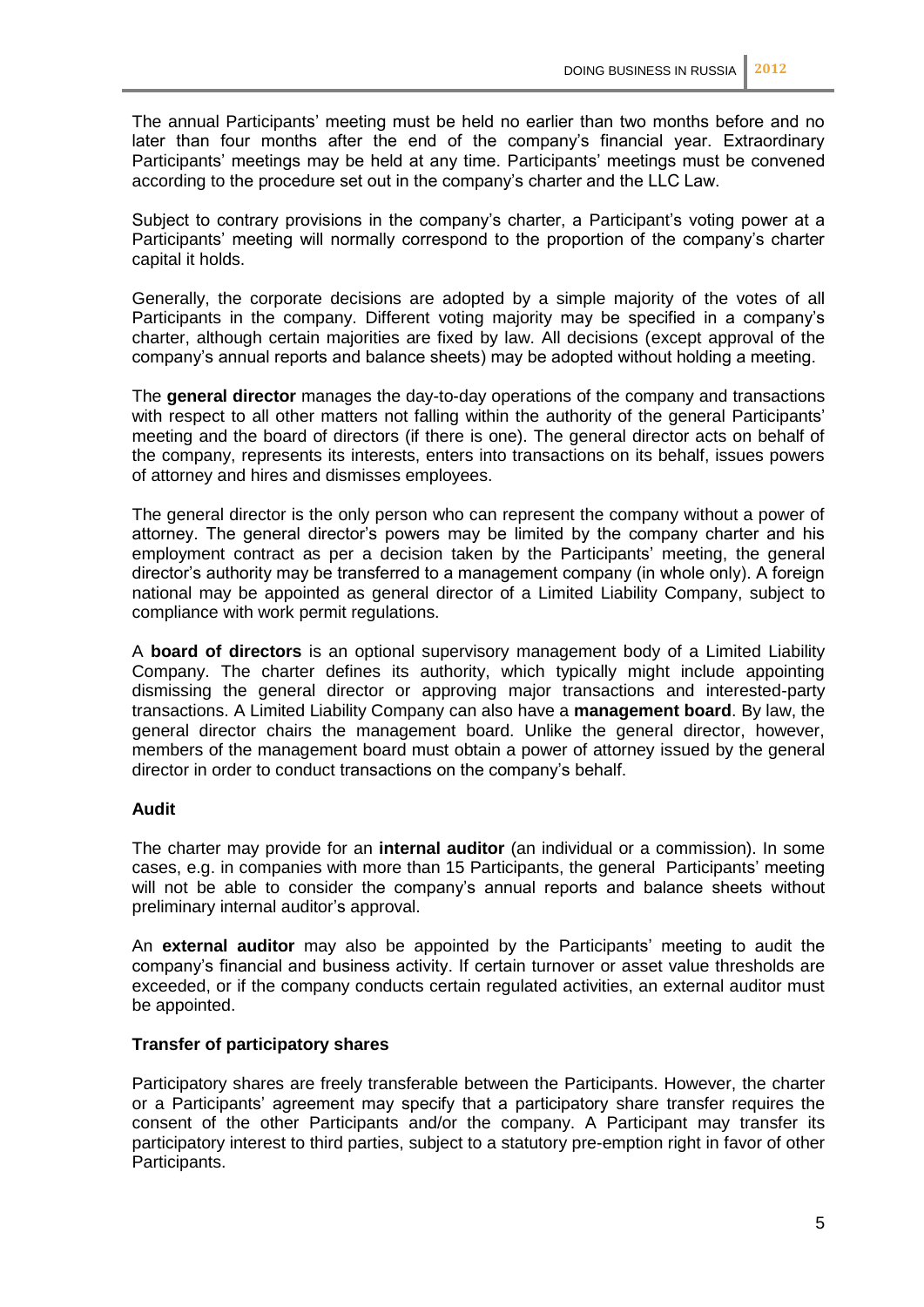The charter may also provide for the company's pre-emption right. Further, the charter may prohibit the transfer of participatory shares to a third party or make such a transfer subject to the consent of the other Participants or of the company. If such consent is not given, the company itself is obliged, by law, to purchase the relevant participatory interests. The procedure for selling participatory shares and for determining their offer price is set out in the LLC Law, although the company's charter and/or Participants' agreement may vary this statutory procedure. A participatory shares transfer agreement must be notarized and the participatory interest is transferred immediately upon notarization of the transfer agreement. This creates difficulties in the context of Russian agreements for the sale and purchase of participatory shares under which exchange and completion are to occur on different dates and especially where the sale agreement is conditional. By way of exception, notarization is not required:

- for the transfer of company-owned participatory shares to its current Participants or third parties;
- for the transfer of participatory share to the company; or
- for the sale of participatory shares from one Participant to another as a result of the exercise of pre-emption rights.

Where notarization is not required the transfer of title to the participatory shares is effective when the transfer is recorded in the Unified State Register of Legal Entities.

#### 1.1.2. Joint-Stock Company

The JSC is a legal entity that issues shares to generate capital for its activities. A Shareholder of the JSC is not generally liable for the JSC's obligations, and the Shareholder's losses are limited to the value of its respective shares. Different classes of shares are permitted; dividends and voting rights are equal for each share in a class.

Both types of joint stock companies (OAO (OJSC) and ZAO (CJSC)) may issue common or privileged shares and bonds. Both forms are subject to statutory reporting requirements and regulatory restrictions, but the requirements for public disclosure are less rigorous for the CJSCs.

The recent changes to the Russian corporate law had provided for the Shareholders' agreements under which the respective Shareholders may, *inter alia*, determine voting obligations at general Shareholder meetings, coordinate voting options with other Shareholders, determine the price at which shares can be sold and coordinate other actions related to the JSC's management, activities, reorganization and liquidation.

The governing bodies of JSCs are the general Shareholders' meeting, board of directors and the executive body (sole or collegial). The executive body manages the JSC's day-today affairs and reports to the general Shareholders meeting. The Shareholders' meeting, upon proposal from the board of directors or at its own discretion, may delegate the power of the executive body to an external commercial company or to an individual manager.

#### **Open and Closed Joint-Stock Companies**

The legislation governing Russian joint-stock companies comprises Civil Code and the JSC Law.

As it was specified above, a Joint-Stock Company can either be " open" (the applicable abbreviation is the "OAO") or "closed" (the abbreviation is "ЗАО"), which comes either before or after the company's name. An Open Joint-Stock Company is capable of offering its shares to the public.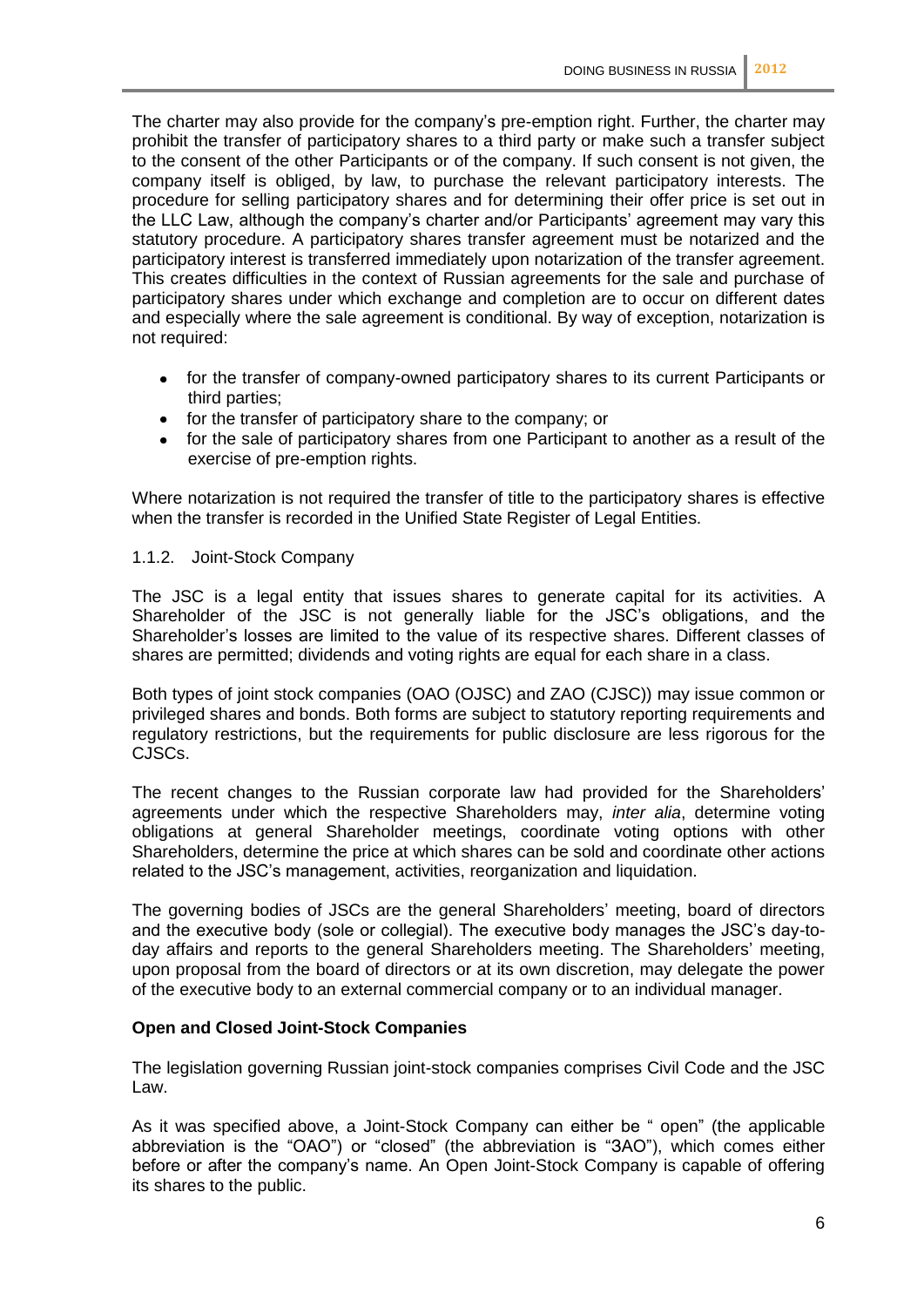# **Charter capital and contributions**

The **charter capital** of a Joint-Stock Company is divided into shares (which may be split into ordinary shares and privileged shares). These shares are securities for the purposes of Russian securities legislation and must be registered with the FSFM.

For an Open Joint-Stock Company the minimum charter capital is currently RUB 100,000 (EUR 2,500) and for a closed Joint-Stock Company it is RUB 10,000 (EUR 250), although this is expected to be increased to RUB 100,000 (EUR 2,500), notwithstanding of the type of Joint-Stock Company. Similar to the limited liability companies, the **contributions** to the charter capital may be paid either in cash or in kind.

However, the proposed amendment to the Civil Code which would require the minimum charter capital to be paid in cash only is under review. Other types of securities, such as corporate bonds, must be paid in cash only. It is possible to pay for new shares issued in a closed subscription by way of a debt-for-equity swap.

The charter capital may be increased by issuing shares or increasing the nominal value of the shares already in issue. Each capital increase must be filed and registered with the FSFM, which is a lengthy process.

As a general principle, the responsibility of Shareholders for the company's liabilities is limited to the payment (in full) of their shares. In a limited number of cases however, the corporate veil can be pierced, resulting in the Shareholders having unlimited liability for the obligations of the company. This can happen if, for example, a Shareholder gives binding instructions to the company that lead to the insolvency of the company.

#### **Net asset requirements and creditor protection**

A Joint-Stock Company must ensure that the value of its net assets does not fall below the amount of its charter capital. Failure to comply with this requirement may result in the company being required to decrease its charter capital accordingly. This shortfall may also be used as grounds for the company's compulsory liquidation if the value of its assets is less than the minimum charter capital amount.

Joint-stock companies are obliged (in certain cases) to file quarterly information on the value of their net assets with the Unified State Register of Legal Entities in addition to other filing obligations.

At least 5% of the founding capital of any Joint-Stock Company must be allocated to a reserve fund. This fund is created specifically to cover losses and to redeem bonds and shares of the company. Starting from 1 January 2012, Joint-Stock Companies have also been under an obligation to disclose information about their net asset value upon inquiry of the interested party, what is similar to the obligation on Limited Liability Companies.

#### **Management structure**

The managing bodies of a Joint-Stock Company are:

- the general director; the general Shareholders' meeting;
- the board of directors (optional for joint stock companies with fewer than 50 Shareholders holding voting shares); and
- the management board (optional).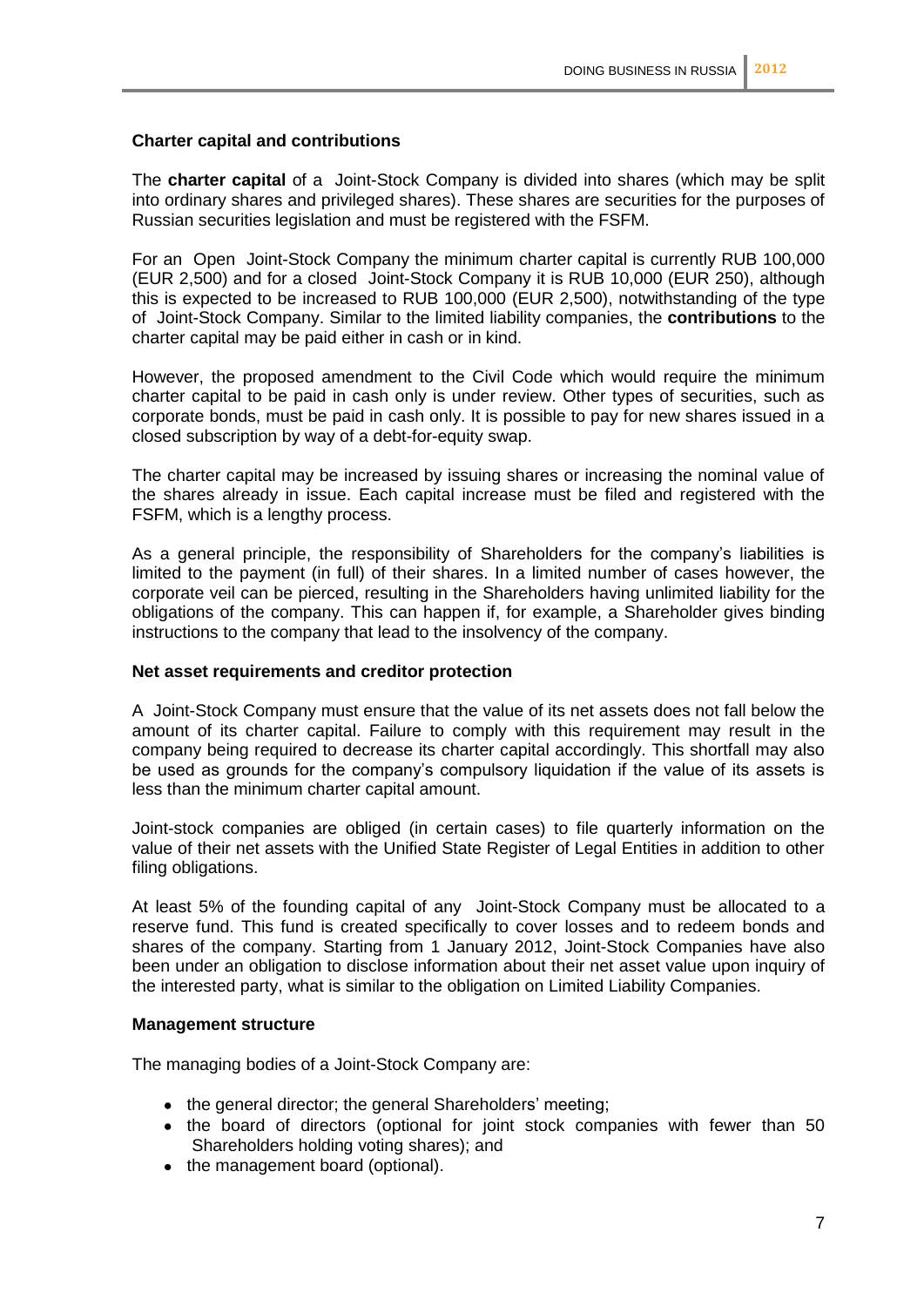The annual **Shareholders' meeting** must be held no earlier than two months before and no later than six months after the end of a company's financial year. Extraordinary Shareholders' meetings may be called by the board of directors, the external auditor, the internal auditor of the company or by Shareholders owning at least 10% of the voting shares in the company.

At Shareholders' meetings most decisions may be adopted by a simple majority of the Shareholders attending the meeting (e.g. with respect to the CEO appointment). However a limited number of more significant decisions require not less than 75% of the votes of the Shareholders attending the meeting (e.g. with respect to liquidation or reorganization of the company, amendments to the charter or approval of a new version of the charter). One share gives one vote. Subject to certain exceptions Shareholders may adopt decisions without holding a meeting.

The **general director** is the only person who can act on behalf of the company without a power of attorney. In companies where a management board is also established the general director is the chairman of the management board. The general director is responsible for the day-to-day operations of the company.

He or She is appointed and dismissed by the Shareholders, unless the company's charter stipulates that this decision falls within the authority of the board of directors. If the latter is the case, there is a legal procedure in order to avoid deadlocks relating to the appointment or dismissal of the general director when, for any reason, the board of directors fails to agree on this matter.

The authority of the general director may be transferred to a management company if the Shareholders so decide. A foreign national may be appointed as general director of a Joint-Stock Company subject to compliance with work permit regulations.

The **board of directors** is responsible for the general management of the company and has the authority to take decisions on almost any issue except those for which exclusive authority is reserved for the Shareholders' meeting. Members of the board of directors are elected by an annual/extraordinary Shareholders' meeting and serve as directors until the next annual Shareholders' meeting. There is no limit on the number of times that a member of the board of directors may be re-elected.

A Joint-Stock Company can also have a **management board.** Unlike the general director however, the members of the management board must obtain a power of attorney from the general director in order to conduct transactions on the company's behalf.

# **Audit**

Joint-Stock Companies are required to appoint an **internal auditor (revision committee)**  to audit the company's financial and business activity. Before the annual general Shareholders' meeting, the internal auditor (**revision committee**) prepares a report on the company's annual report and balance sheet. The internal auditor's report is then communicated to the Shareholders who are entitled to attend the meeting.

Additionally, the internal auditor (**revision committee**) may audit the company at any time:

- at its own initiative;
- upon a decision of the Shareholders' meeting;

or

upon demand of a Shareholder or a group of Shareholders holding at least 10% of the voting rights in the company.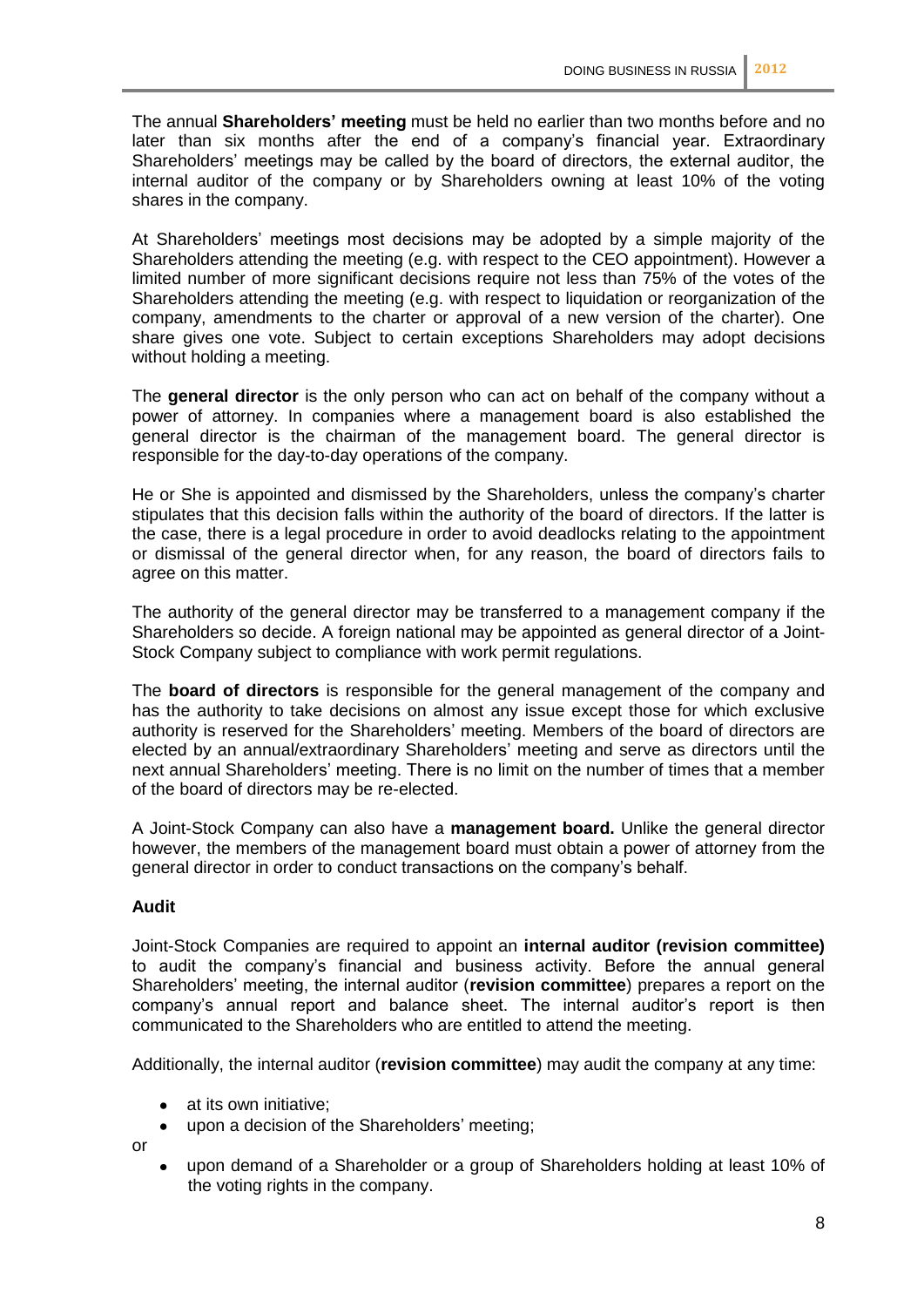Open Joint-Stock Companies are subject to a statutory annual audit by an **external auditor**. This requirement also applies to Closed Joint-Stock Companies that they meet certain legal criteria.

#### **Issue and transfer of shares**

The shares of a Joint-Stock Company, whether open or Closed, are considered as securities and as such are subject to the registration requirements provided by the Federal Law No. 39-FZ "On the Securities Market" dated 22 April 1996 (as amended). When issuing new shares, all joint-stock companies must carry out the requisite filings with the FSFM (or with the Central Bank of Russia in the case of banks).

The documents that must be filed comprise the decision to issue shares, the report on the results of the share issue and other documents as well as in certain cases, the prospectus for the share issue. A share transfer takes effect when it is recorded in the register of Shareholders that all joint-stock companies are required to maintain. The register may be kept by the company itself or by an independent company duly licensed by the FSFM. In joint-stock companies with more than 50 Shareholders the register must be kept by an independent registrar.

An **Open Joint-Stock Company** is a "public company". It may make both Closed and public offerings of its shares. There are no statutory pre-emption rights or restrictions on the transferability of shares in the company whether to other Shareholders or third parties.

Contractual restrictions can, however, be introduced through Shareholders' agreements. When the charter capital is increased by issuing additional shares, however, existing Shareholders do have the benefit of statutory pre-emption rights.

Shares of a **Closed Joint-Stock Company** may not be issued to more than 50 Shareholders. Shares are freely transferable between Shareholders, although it is possible to introduce contractual restrictions by means of a Shareholders' agreement. Share sales to third parties are subject to the statutory pre-emption rights of other Shareholders in the company (and the company itself if so provided in the charter). The statutory procedure and terms for exercising the pre-emption rights may not be varied in the company's charter.

#### **Redemption of shares**

In certain cases where a Shareholder disagrees with decisions taken at a Shareholders' meeting it may be allowed to require the company to purchase its shares.

This applies for the following situations:

- a decision has been taken to reorganize the company;
- a decision has been taken to adopt charter amendments or to adopt a revised charter limiting the rights of the Shareholder in question; and
- a major transaction has been approved.

The shares will be redeemed at a price fixed by the board of directors or by the general meeting of Shareholders if there is no board of directors. This price may not be less than the market value of the shares as determined by an independent appraiser in accordance with the methods prescribed in the JSC Law.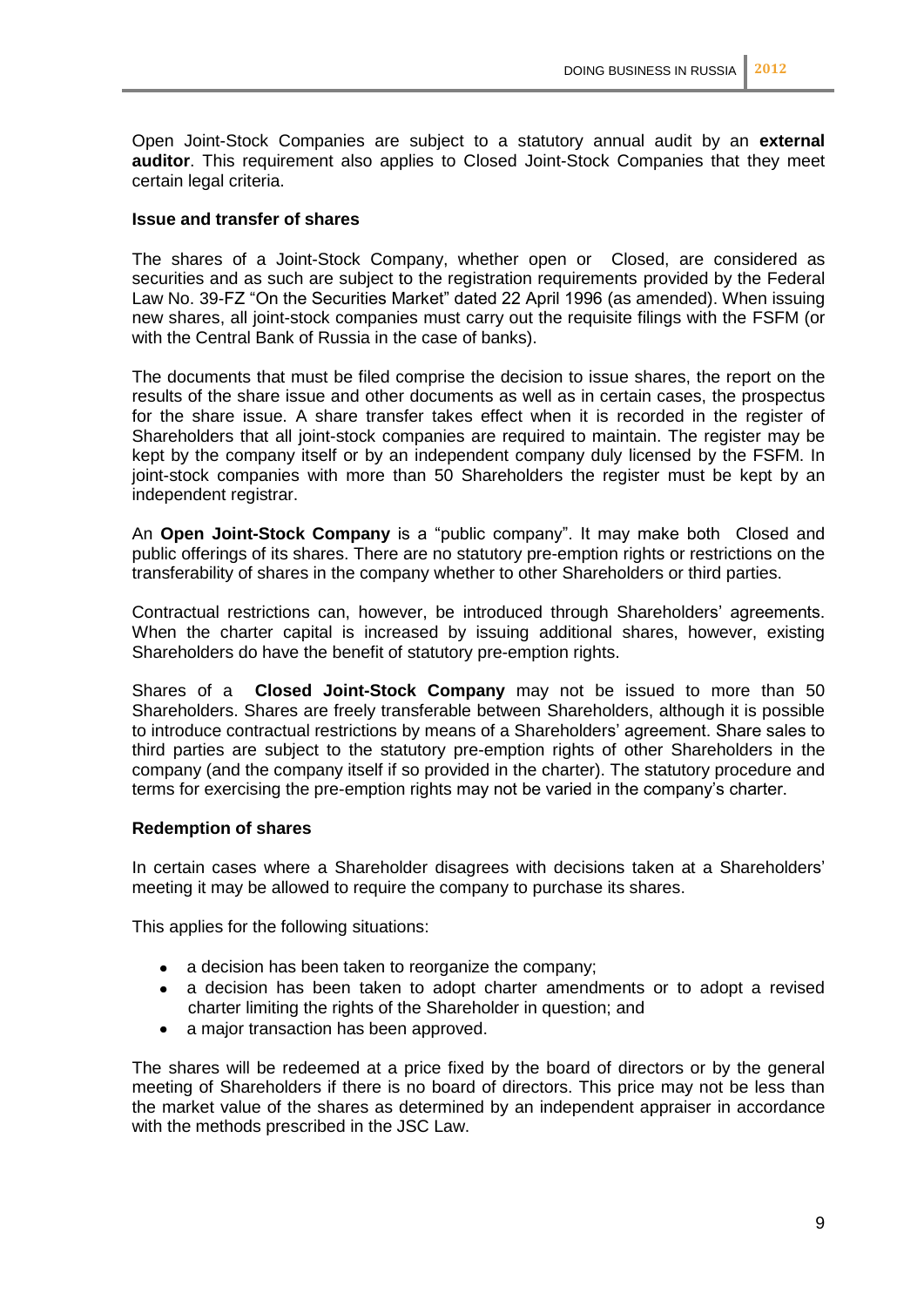# **Expelling a Shareholder**

The general rule is that a Shareholder may not be expelled from a Joint-Stock Company. However, in the case of an Open Joint Stock Company a Shareholder that has acquired more than 95% of the voting shares may "squeeze out" the minority Shareholders.

# 1.1.3. Representative office or branch

A foreign company may choose to establish a presence in Russia through a representative office (the "**RO**") or branch. The RO or a branch is not a Russian legal entity but is a legal part of the foreign parent company, and, therefore, the head office bears full responsibility for the obligations and actions of the RO or branch. The RO is authorized to conduct certain "preparatory and auxiliary" activities for the head office.

The branch, on the other hand, is able to conduct all activities that the head office itself could perform, including the execution of sales contracts. However, the Russian customs authorities often try to identify the ultimate Russian buyers of the imported goods and question the right of the branches of foreign legal entities to declare goods for customs clearance; therefore, it may be difficult for a Russian branch to clear goods through customs.

An appropriate state authority must perform accreditation of the ROs and branches established by the foreign parent company. Typically the State Registration Chamber is the authorized state registration body. However, the appropriate authority will depend on the foreign company's activities - the Central Bank of the Russian Federation accredits foreign banks' representative offices, and the Federal Aviation Service accredits foreign aviation companies' representative offices. The maximum period of accreditation for the RO is three years and for the branch - five years. The accreditation period may be extended. Once accreditation is obtained, the RO or branch should register with other state bodies – the Federal State Statistics Services, the tax authorities and state non-budgetary funds.

Setting up the RO or branch takes approximately 3-6 weeks after all necessary documents have been submitted to the registration authorities. The accreditation process requires the preparation, approval, and, in many cases, notarization and apostillation (legalization) of a large amount of documentation. The total time required may exceed the registration period stipulated by law.

**The RO is authorized to conduct certain "preparatory and auxiliary" activities for its head office. A branch, on the other hand, is able to conduct all activities that the head office itself could perform, including the execution of sales contracts. Depending on the exact scope and nature of activities, both ROs and branches may create a taxable presence in Russia for their headquarter company.**

# **1.2. New Legal Forms**

#### 1.2.1. Economic Partnerships

From 1 July 2012, it will be possible to incorporate a business as an **"Economic Partnership"** (*"khozyaistvennoe partnerstvo"*). This new form of legal entity is designed for the new technology sector and is meant to provide more flexibility to its Participants than the existing Limited Liability Company and Joint-Stock Company forms.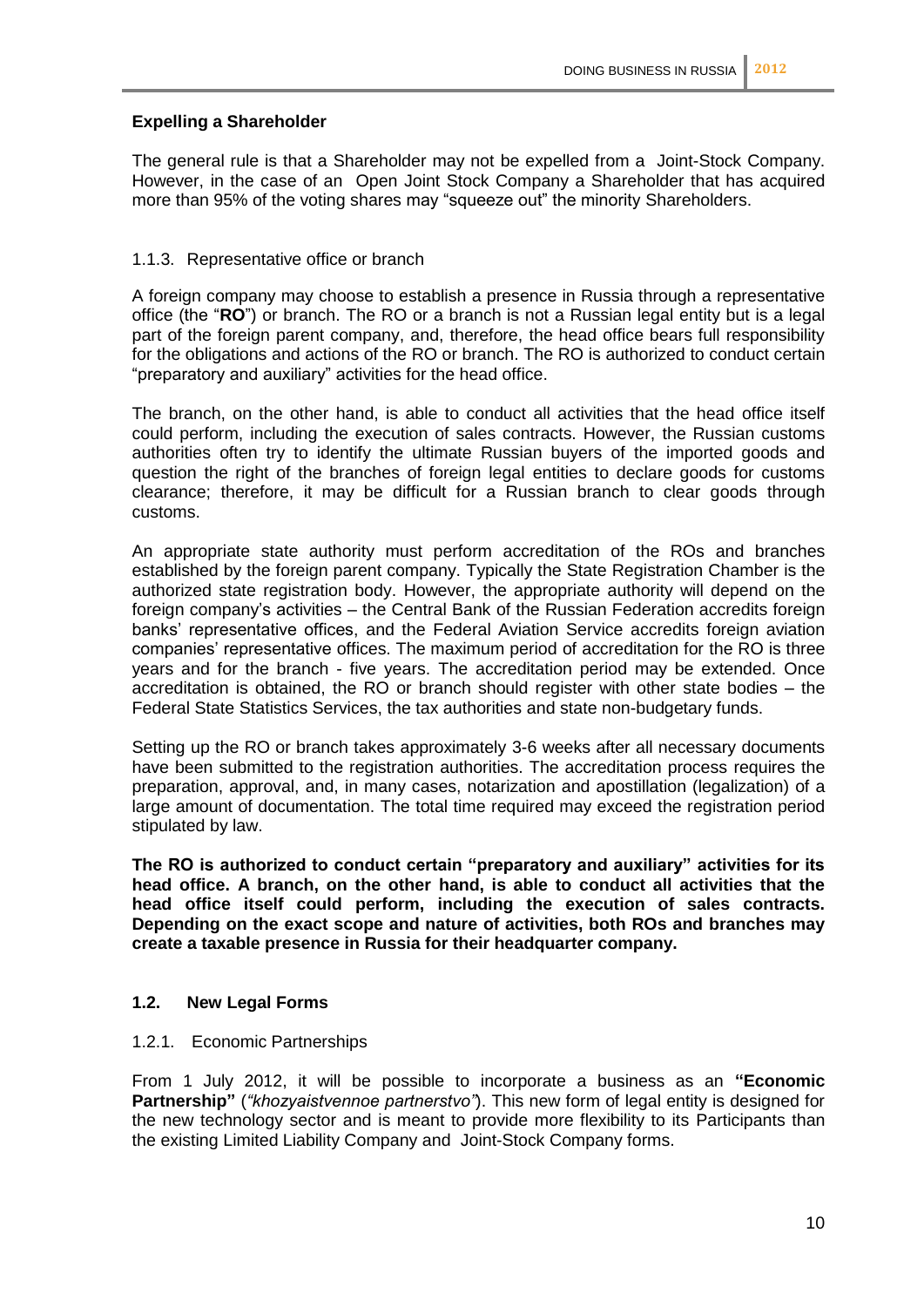This legal form is designed for companies involved in innovative activities (including venture capital financing). The constitutive document of an Economic Partnership is the Articles of association.

A partnership can be created by two or more persons (both individuals and legal entities can participate in a partnership). An Economic Partnership is governed in accordance with a special partnership management agreement concluded by the partners. This agreement is certified and kept by the notary.

The maximum number of partners in an Economic Partnership is 50 persons. If the number of partners in an Economic Partnership exceeds 50, it must be re-organized as a JSC within a year. Share capital of the Economic Partnership shall be divided into shares.

Contributions to the share capital can be made in money, securities, property rights or other rights with a monetary value. The partners have the right to participate in managing the partnership and in allocation of profits and expenses. The allocation of profits and expenses can be disproportionate to number of shares owned.

All Shareholders by unanimous decision elect the governing bodies of the Economic Partnership. The partnership must maintain a register of Participants, indicating the size of their stakes in the partnership capital and the stakes that belong to the partnership.

If the Economic Partnership is technically insolvent and the intellectual property owned by it may be seized and sold, some or all of the partnership's Participants can fulfill its obligations. Taking into consideration that the new law is effective started on 1 July 2012, there is currently no practice related to establishing (including registering) Economic Partnerships in Russia. Therefore, certain practical aspects of commercial activities and managing Economic Partnerships are unclear.

Thus, it could be recommended to establish the Russian subsidiary in one of the more common legal forms — LLC or JSC.

#### 1.2.2. Investment partnerships

Starting from 1 January 2012, Russian law has provided for an **"Investment Partnership"**  (*"investitsionnoe tovarischestvo"*), which is not a legal entity but a variation of a simple partnership.

This is similar to the concept of limited liability partnerships that exist, for example, under German law ("*Kommanditgesellschaft*") and English law. An investment partnership is designed to be the appropriate organizational form for collectively accumulating funds for investment under Russian law. It is intended only for the joint acquisition and sale of shares for investment in unquoted companies and Economic Partnerships, corporate bonds and futures instruments.

An investment partnership is based on an investment partnership agreement which must be notarized but does not require State registration.

#### **Registration of a Russian legal entity**

The Registration Law provides for a single procedure for the registration of legal entities, regardless of their organizational/legal form and the type of business activities they conduct.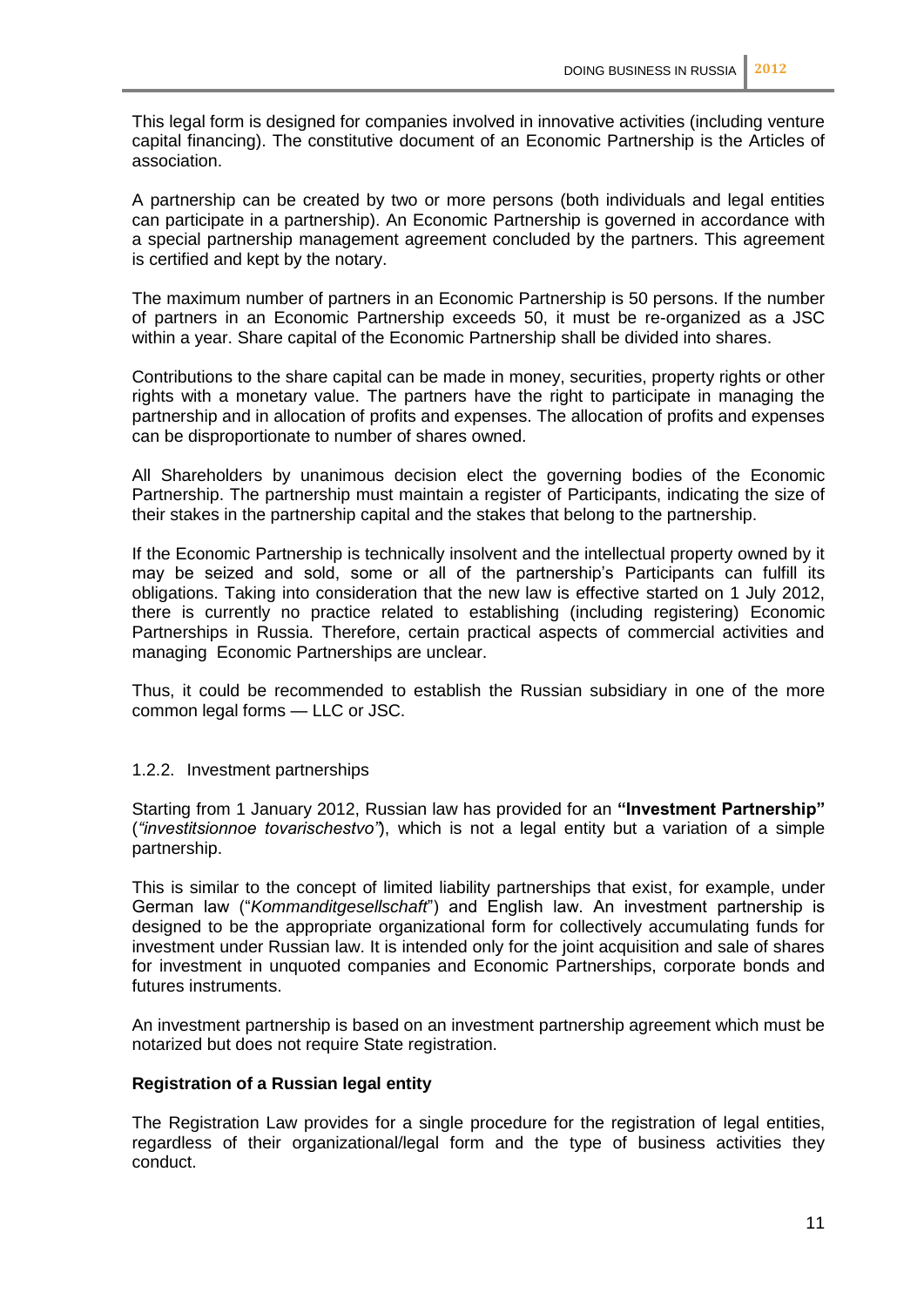# **Scope of registration**

A company is deemed to be duly registered under Russian law once it has undergone:

- State registration (in the Unified State Register of Legal Entities);
- Tax registration; and
- Registration with the Federal Service for State Statistics and the three social funds (pension, social security and compulsory medical insurance).

#### **Registration Procedure**

The tax authorities are responsible for the state and tax registration of companies, as well as for forwarding documents to the Federal Service for State Statistics and the three social funds.

However state registration may, be handled by other authorities in the near future due to the current reform of the Civil Code. The time taken for registration is five days from the date of submitting the documents to the registration authorities. In practice the whole process of company incorporation, including collection of documents required, the opening of the bank account, registration with funds, takes approximately one or two months to complete (i.e. for the company to be fully operational).

The application to register the company can be filed by the applicant in person, can be sent by mail (the latter adding significant time to the registration process and being unreliable) or can be presented in electronic form. The applicant must be the chief executive of the founding parent company or the new company's founder himself/herself (if an individual). It is not possible to appoint an attorney to sign the application which means the process of establishment will take longer where the chief executive/founder is unable to file/collect documents in person. The procedure for submitting documents in electronic form is new and was implemented in April 2012.

Filing is made via the Federal Tax Service website (nalog.ru) or the unified portal of the government and municipal services (gosuslugi.ru). Specifically, the procedure stipulates that documents should contain an applicant's electronic signature or that an applicant be allowed to have a notary verify his signature by electronic signature. Documents may still be submitted in traditional paper form.

Before documents are submitted for state registration the new company must have identified its future premises (as the address is set out in the documents to be filed for state registration). It should have a lease agreement or a letter from the owner or landlord guaranteeing that, upon registration, the premises will be leased to the company. The registration application must be notarized and, if signed abroad, legalized. Foreign documents must also be accompanied by a certified Russian translation. The most practical approach is to execute the company charter and the supporting documents in Russia on the basis of a power of attorney (except for the application which must be signed in person by the chief executive of the founder as stated above).

#### **Payment of charter capital**

At least 50% of the charter capital must be paid prior to state registration for a Limited Liability Company, or within three months of state registration for a Joint-Stock Company. In all cases, the balance must be paid within one year of state registration. If a founder fails to pay the total amount of its shares/participatory interests within these time limits, then the non-paid shares/participatory interests become the property of the company.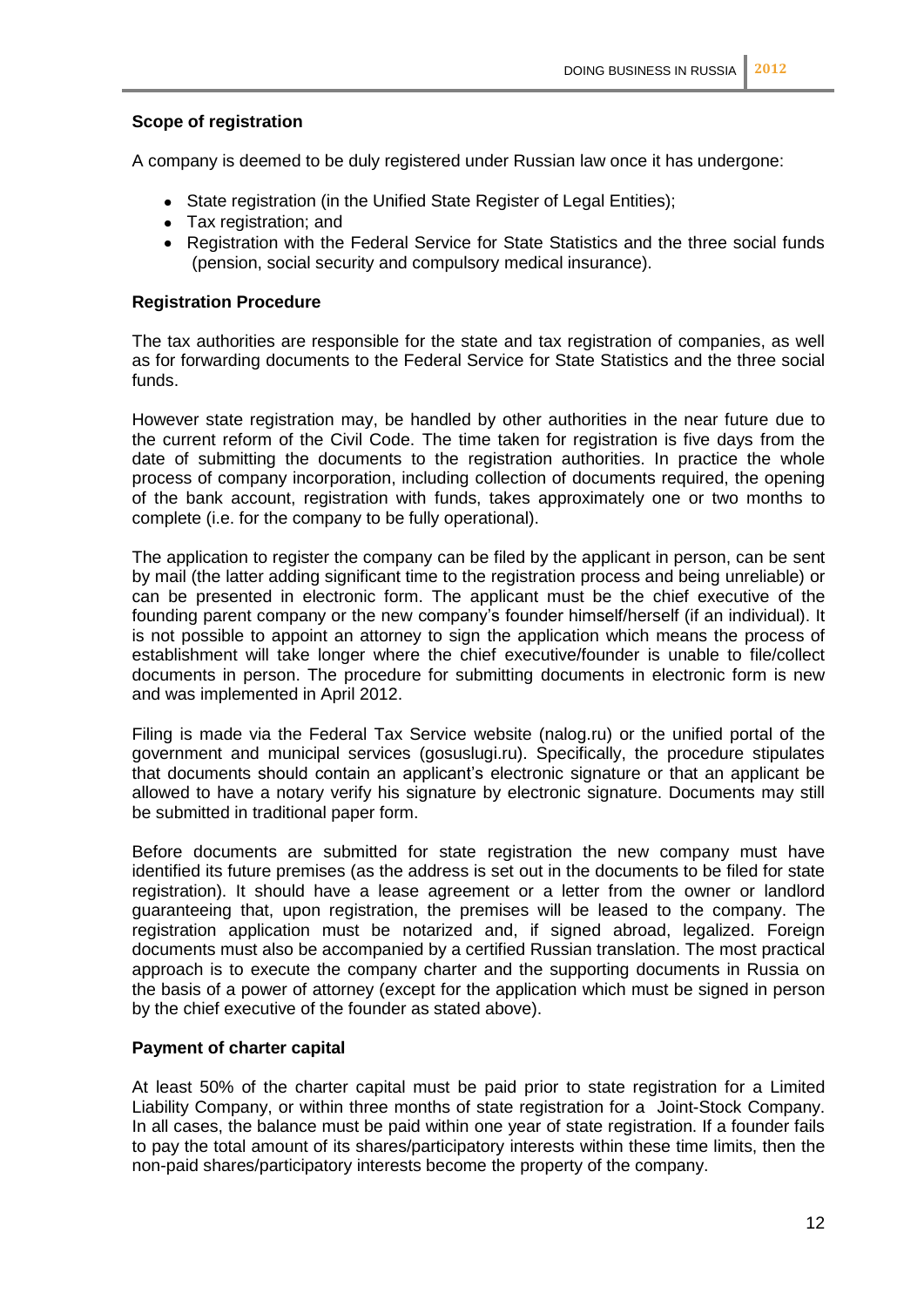# **Registration of the initial share issue**

As shares in joint-stock companies are treated as securities, there are certain additional registration requirements imposed by the FSFM. The share issue registration process comprises the following stages:

- passing a decision to issue shares;
- approving the decision to issue shares;
- state registration of the share issue;  $\bullet$
- subscription for shares; and
- state registration

# **2. FOREIGN INVESTMENTS**

#### **2.1. Foreign investment law**

Foreign investors are guaranteed certain property rights to their investments in the Russian Federation and to profits derived from Russia. Foreign investments are regulated both on a federal and regional level. According to the federal law on foreign investments, the rights of foreign investors to conduct business activities in Russia and their rights to dispose of profits gained in Russia cannot be less favorable than those of national investors'. Certain limitations can be placed on foreign investors but only if these limitations are required to protect constitutional guarantees; the health, rights and lawful interests of nationals; or state defense and security measures.

Foreign investors are generally subject to the same treatment as Russian investors. Restrictions on business activities – licensing, notifications and permission requirements – apply to both Russian and foreign legal entities.

Foreign investors are guaranteed the full and unconditional protection of their rights and interests. A foreign investor is entitled to recover losses caused by an unlawful action or omission by the federal or regional state authorities in accordance with Russian civil legislation.

The property of a foreign investor or company with foreign participation cannot be seized by way of nationalization or requisition except for cases stipulated by Russian federal laws or international laws. In case of requisition, the worth of the seized property must be reimbursed to the foreign investor or company with foreign participation. In case of nationalization, the worth of the nationalized property and incurred losses must be reimbursed.

The law also offers foreign investors protection from unfavorable changes in Russian legislation if the foreign investor holds more than 25 percent of a Russian company's share capital. The law also offers foreign investors engaged in a priority investment project protection regardless of the foreign investor's stake in the project's share capital. Foreign investors are protected against:

- newly adopted laws altering customs duties, federal tax rates and contributions to state non-budgetary funds (subject to certain restrictions);
- amendments to current laws resulting in an increase of the investor's tax burden;  $\bullet$
- any introduced bans and limitations on foreign investments in Russia.

Foreign investors have this protection during the first seven years of an investment project's pay-back period, starting from the date that the foreign investor began funding the project.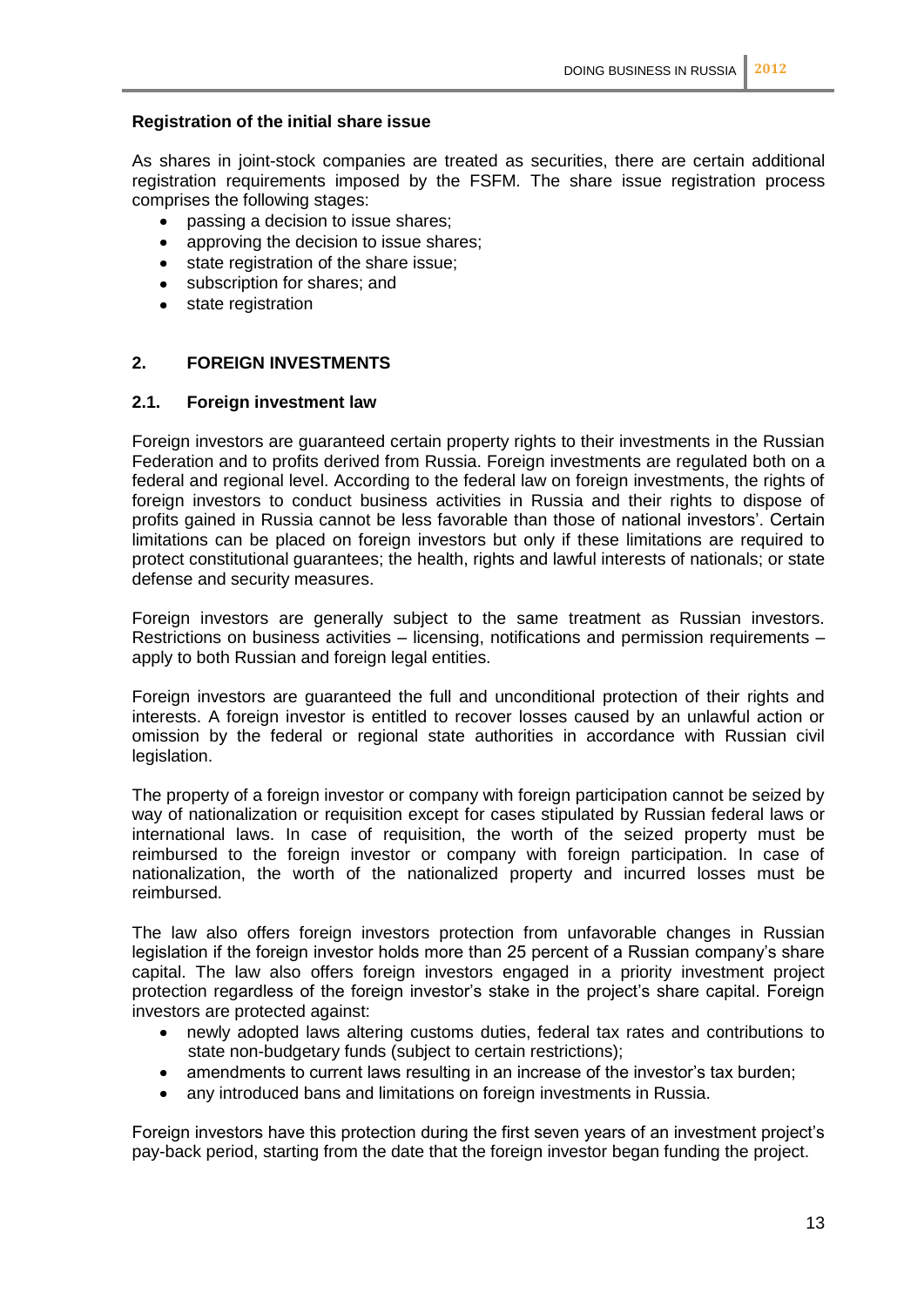Russian legislation limits the activities of non-Russian investors participating in companies that are of strategic importance to Russia ('strategic companies') that carry out certain activities, including:

- exploration of subsoil and extraction of mineral resources on land plots of federal importance;
- aerospace activities;
- certain services provided by a natural monopoly or a company with a dominant position on the Russian market;
- harvest of live aquatic resources;
- activities controlling hydro-meteorological and geothermal processes and events;
- certain activities related to the use of nuclear and radiation-emitting materials;
- certain activities related to the use of encrypting facilities and bugging equipment;
- military related technical activities.

Thus, non-Russian state companies are prohibited from performing transactions that would allow them to control strategic companies (e.g., from purchasing more than 50 percent of the voting shares (participation units) of a strategic company, participating in the regulatory body of a strategic company, etc.).

Non-Russian state companies may perform some transactions after obtaining approval from state authorities (i.e. purchase of more than 5 % of voting shares (participation units) of a strategic company (different thresholds are set for different types of strategic companies)).

Other non-Russian investors (non- Russian private companies; non-Russian individuals; or Russian companies controlled by non-Russian companies or individual(s)) are permitted to carry out transactions that would result in their acquisition of control over a strategic company. However, such transactions, among others, must be approved by the state authorities.

#### **Russian legislation limits the ability of non-Russian investors to participate in companies that are of strategic importance to Russia.**

#### **2.2. Currency Control**

#### 2.2.1. General approach

Most currency restrictions in Russia were removed in January 2007, following amendments to Federal Law No. 173-FZ "On Currency Regulation and Currency Control" dated 10 December 2003 (the "**Currency Law**"), which regulates currency transactions.

Consequently, most currency transactions can be conducted without limitation. However, the Currency Law, and related regulations, still provide for a number of restrictions which should be considered (i) when dealing with transactions between residents and nonresidents (in particular when importing and exporting goods and capital); and (ii) when importing and exporting foreign currency in cash.

#### 2.2.2. Foreign currency transactions

#### *Foreign currency transactions between residents*

The following persons are considered to be "residents":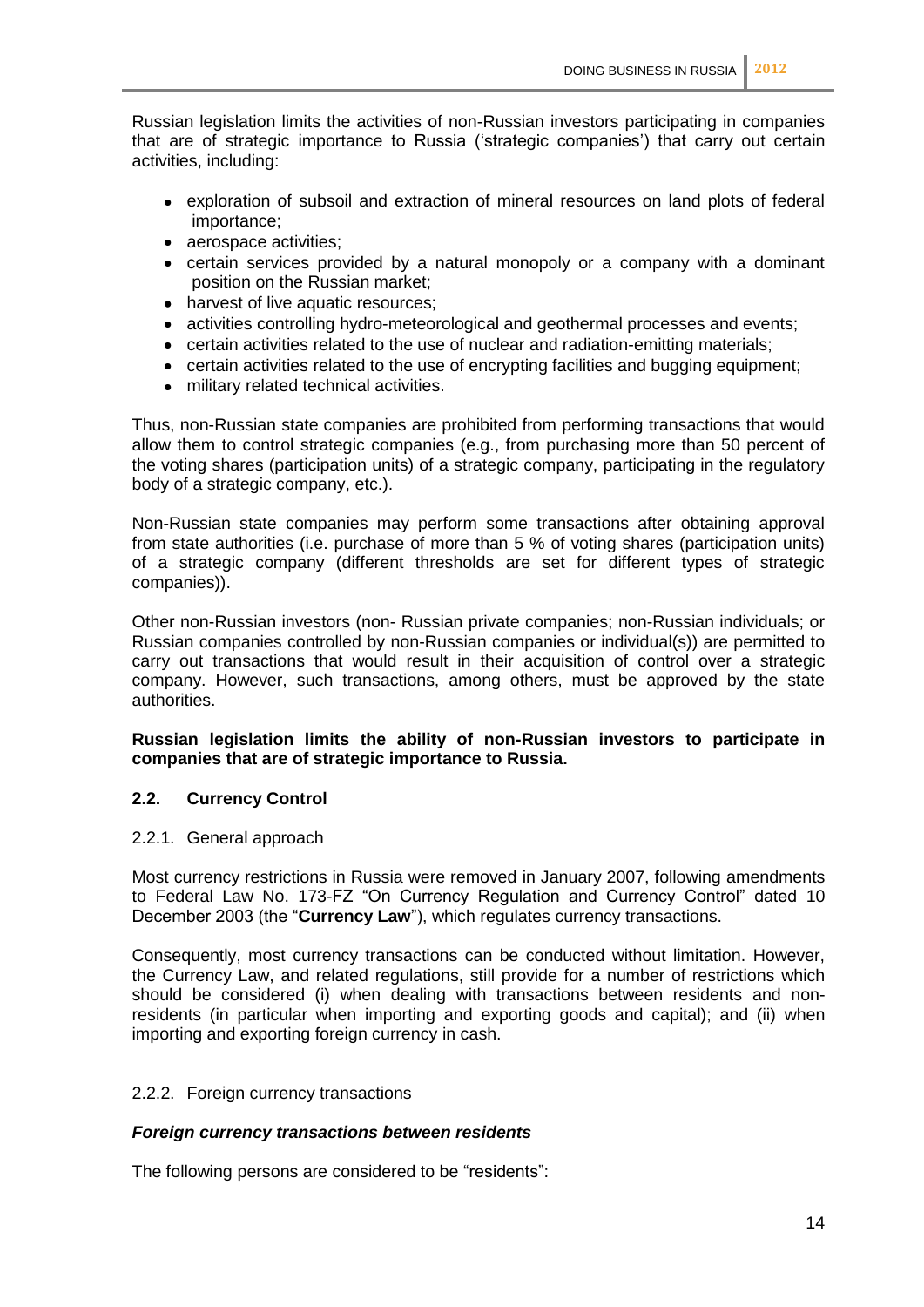- nationals of the Russian Federation, except those who are (or are considered to be) living abroad on a permanent basis;
- foreign nationals and stateless individuals who live permanently in Russia on the basis of a residence permit;
- legal entities duly registered under Russian law; diplomatic representatives, consular offices and other official representatives of the Russian Federation; and
- the Government of the Russian Federation, regions and municipal units of the Russian Federation.

Generally, foreign currency operations between residents are prohibited, although there are some exceptions. For example residents may borrow from, and then repay to the Russian banks in foreign currency. Contracts in Russia may be concluded in foreign currencies. However, the actual payment must be made in rubles. This can lead to exchange rate differentials, which may arise between the date the transaction is entered into and the payment date.

# **Foreign currency transactions between non-residents**

The following persons are considered to be "non-residents":

- individuals who are not defined as residents:
- started from 5 June 2012, Russian individuals living legally outside the Russian Federation for a period of at least one year (as per amendments to the Currency Law as of December 2011);
- legal entities and all other organizations that are registered under the legislation of a foreign country, and that are located outside the Russian Federation;
- representative offices and branches of legal entities or other organizations located in the Russian Federation and registered under the legislation of a foreign country; and
- diplomatic representatives, consular offices and other official representatives of foreign countries, as well as international and intergovernmental organizations that is located in the Russian Federation.

Payments in any currency are permitted without restriction between non-residents, provided that any such payments in Russian rubles in the territory of the Russian Federation are made to and from the non-residents' accounts opened with Russian authorized banks<sup>1</sup>. Settlement of the purchase and sale of securities transactions between non-residents are also permitted, although they can be subject to Russian securities market and antimonopoly regulations.

# **Foreign currency transactions between residents and non-residents**

Generally, foreign currency transactions between residents and non-residents are also permitted without any restrictions. However, "transaction passports", which record foreign currency flows through Russian authorized banks, are required to be filed and maintained with an authorized bank (where the resident's account is opened) for all transactions involving the import or export of goods, loans, the provision of services and intellectual property between residents and non-residents.

Under the transaction passport (and as part of its regular reporting), the bank reports the receipt and repayment of the currency to the Central Bank of Russia (the "**CBR**").

1

<sup>1</sup> Credit organizations holding a CBR license for conducting operations in a foreign currency.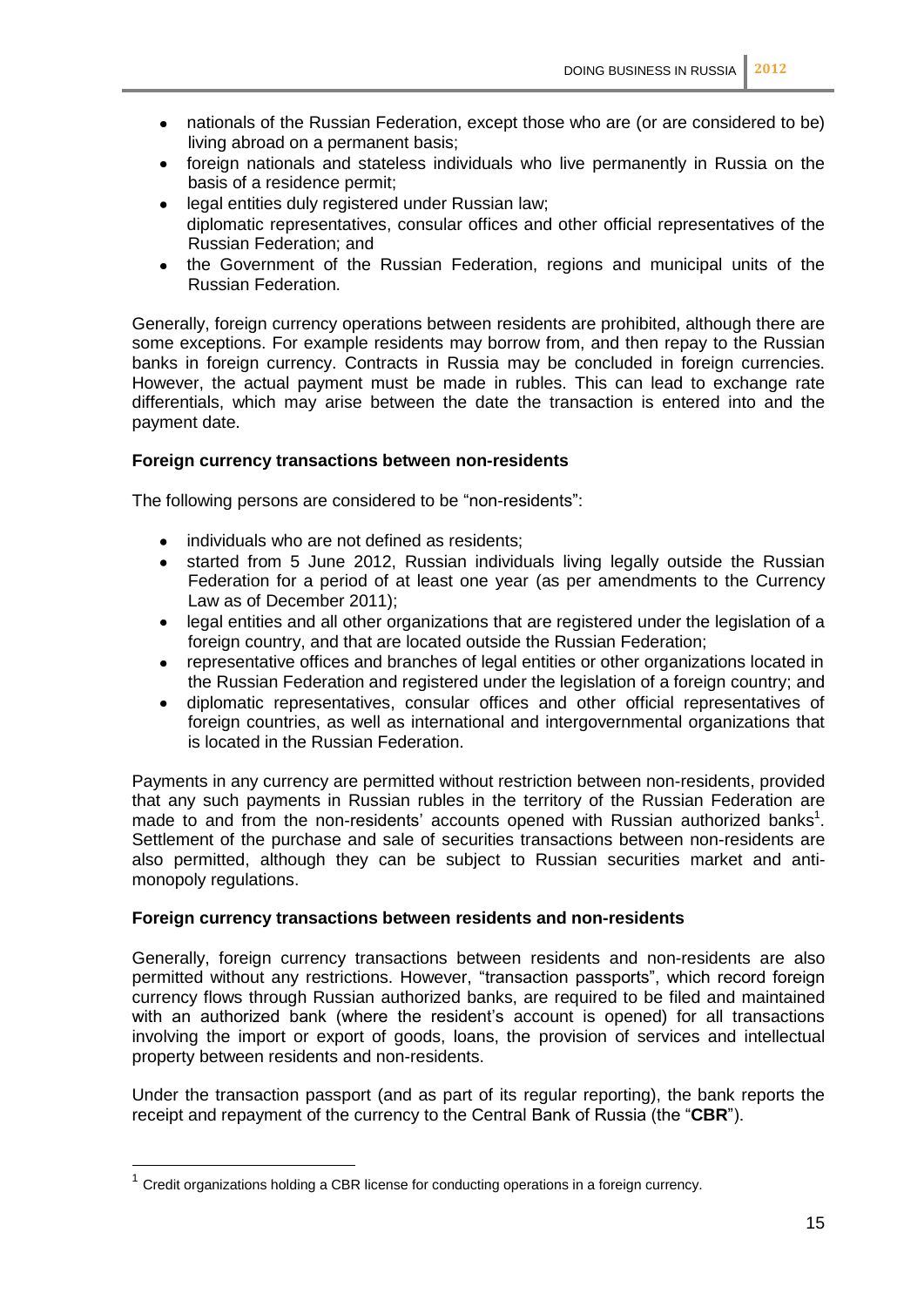In 2011, the Currency Law was amended to ease transaction passport requirements. In particular, the requirement of having such a passport for cross-border transactions up to USD 50,000 (or its equivalent in another currency) was dropped. For cross-border loan transactions, however, the threshold remained at the same level of USD 5,000 (or its equivalent in another currency). Furthermore, residents must repatriate, with certain exceptions, rubles and foreign currency received from international trade and commercial activities into their Russian licensed bank accounts. Among the exceptions there are payments due to a non-resident lender. These payments may be directly transferred into the lender's foreign bank account.

2.2.3. Import and export of foreign currency in cash

Residents and non-residents can import and export foreign currency in cash subject to the following rules:

• Import rules

| <b>Threshold Amount</b> | <b>Restriction requirements</b>              |
|-------------------------|----------------------------------------------|
| Up to \$10,000          | No restriction                               |
| Exceeding \$10,000      | Subject to customs declaring in written form |

• Export rules

| <b>Threshold Amount</b> | <b>Restriction requirements</b>                                                  |
|-------------------------|----------------------------------------------------------------------------------|
| Up to \$3,000           | No restriction                                                                   |
| Up to \$10,000          | Subject to customs declaring in written form                                     |
| Exceeding \$10,000      | Authorized in the amount up to equivalent<br>import amount on the customs return |

#### 2.2.4. Liability

1

Breach of the currency control rules can result in administrative and criminal sanctions. The Code on Administrative Offences prescribes administrative fines for illegal currency transactions that can range from 75% to100% of the restricted transaction's amount.

This Code also provides for administrative fines as follows:

- between RUB 1,000 to RUB 1,500 (EUR 25<sup>2</sup> to EUR 37) for individuals;
- between RUB 5,000 and RUB 10,000 (EUR 125 to EUR 250) for company officials;
- between RUB 50,000 to RUB 100,000 (EUR 1,250 to EUR 2,500) for legal entities, where they breach the procedures for opening accounts in banks located outside Russia.

<sup>&</sup>lt;sup>2</sup> For the purpose of this report the exchange rate of RUB 40 = EUR 1 is used throughout this text.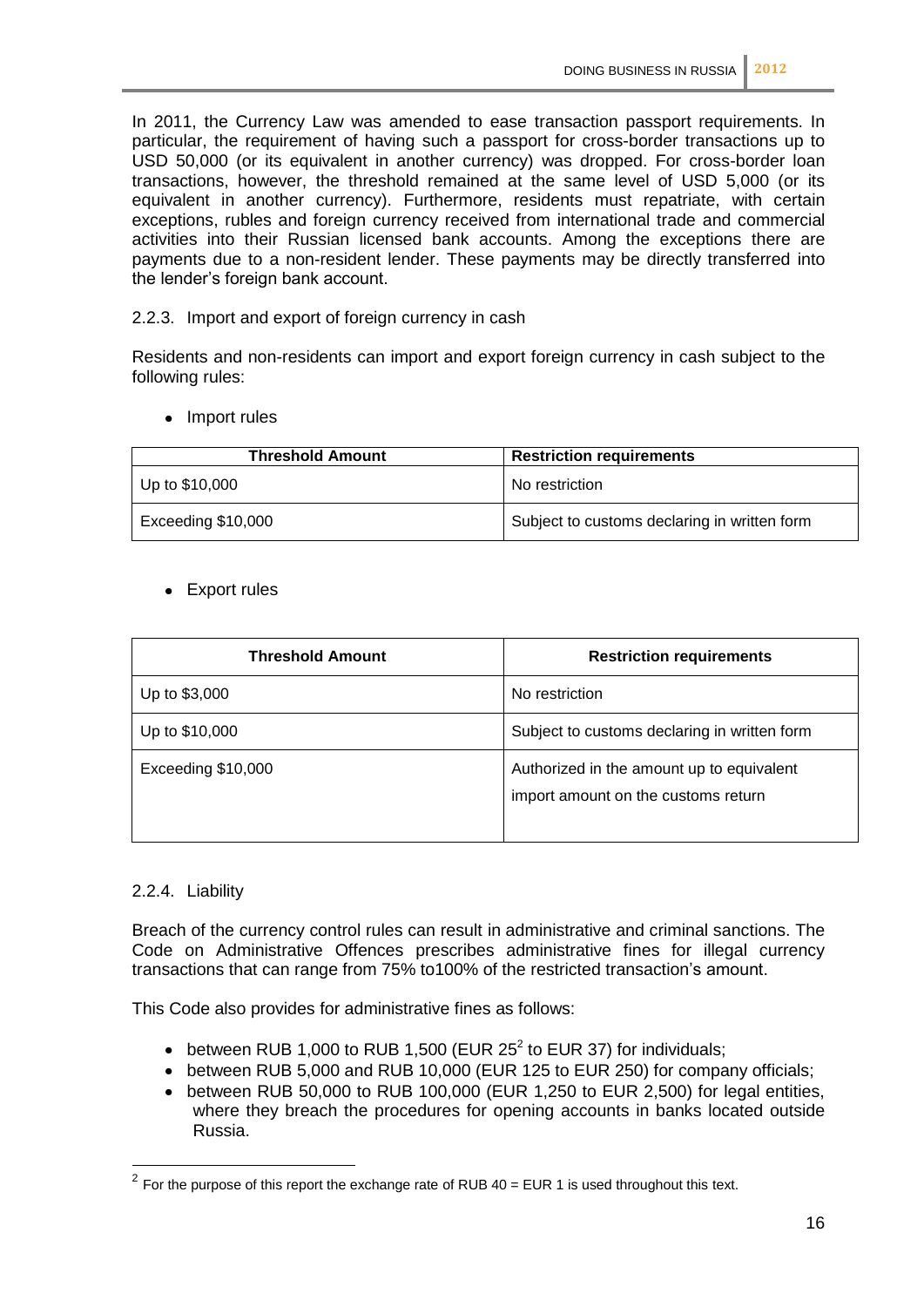With respect to the breach of rules provided for opening "transaction passports", fines may range (i) from RUB 4,000 to RUB 5,000 for company officials (EUR 100 to EUR 125) and (ii) between RUB 40,000 to RUB 50,000 (EUR 1,000 to EUR 1,250) for companies.

More serious criminal sanctions may be applied under the Russian Criminal Code. In particular, it stipulates that persons not repatriating foreign currency to accounts in Russia where it is required by law may face limitation of freedom, compulsory labor or imprisonment in each case for a term of up to three years. This type of punishment is only applicable to a company's general director.

# **3. BUSINESS AND PERSONAL TAXATION**

# **3.1. Taxation of foreign companies in Russia**

A foreign company which carries out activity in Russia through a "separate division", a term which includes representative offices, branches, construction sites and other places of business, for a period exceeding 30 days in a calendar year, is required to register with the Russian tax authorities within 30 days from the moment of commencing its activity. This rule applies regardless of whether the activity is taxable or not. In case the foreign company operates in more than one location, it must register separately in each location where it is present. Each real estate project or construction site must also be separately registered.

Although the taxation of a separate division of a foreign company is very alike to that of the Russian subsidiary, there are certain differences that can make this an attractive form of doing business in Russia from the tax perspective.

#### 3.1.1. Profit tax

Foreign companies are subject to profit tax which applies to their profits from business activity only if their business activity creates a permanent establishment **(the "PE").** If no PE exists, foreign entities are exempt from Russian profit tax.

Any foreign company receiving Russian-sourced income that is not connected with the activity of the PE will be subject to withholding tax as described in the Section 3.2 of this Report.

So named "passive" income (such as dividends, interest and royalties) is the most common type of the Russian-sourced non-business related income.

The Tax Code defines the term "permanent establishment" as a branch ("filial"), representative office, division, bureau, office, agency or any other separate fixed place of activity, through which a foreign company regularly performs its business activity in Russia. The term is used exclusively for tax purposes and does not affect the legal status of an entity.

The following areas of activity are expressly listed as giving rise to the creation of the PE:

- exploration for, or extraction of, natural resources;
- construction, installation, assembly, adjustment, maintenance and operation of machinery and equipment, including gambling equipment;
- sales from warehouses owned or rented by a foreign legal entity in Russia;
- provision of services or performance of any other activity, apart from "preparatory and auxiliary" activities or activities explicitly defined as not creating the PE.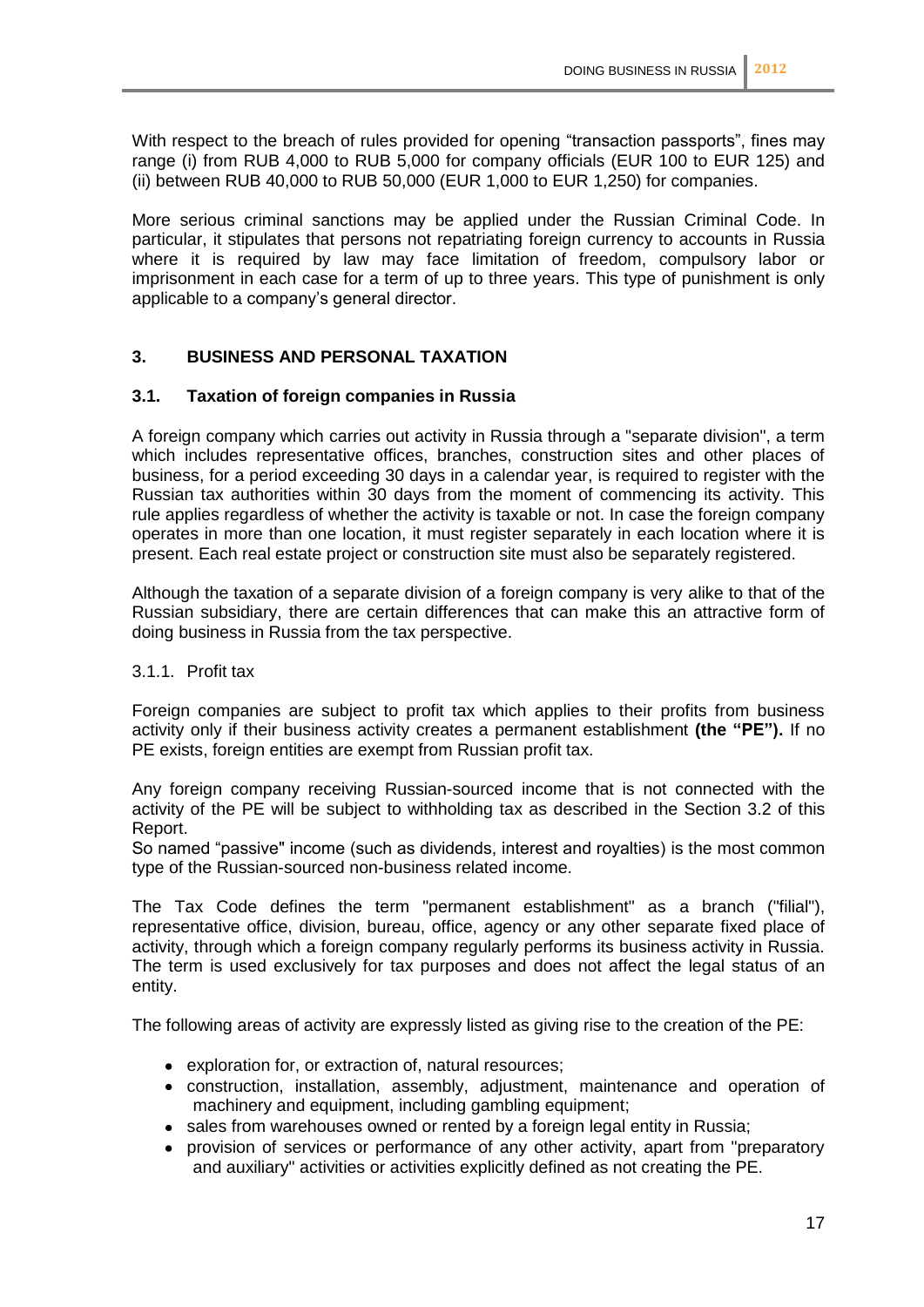A foreign legal entity may also be considered as having the PE if it conducts the activities listed above through a dependent agent. A dependent agent represents a foreign company in Russia under a contract, acts on its behalf, and has and regularly exercises the right to sign contracts on behalf of the foreign company, or negotiates their significant terms.

Russian tax law specifically provides that the gathering and distribution of information, marketing, advertising, market research and the import and export of goods by a foreign company should not by themselves lead to the creation of the PE.

Russia's double tax treaties, which prevail over Russian domestic law, also include a definition of the PE. Thus, if a foreign company qualifies as a resident of a country with which Russia has a tax treaty in force, then the definition of the PE in that treaty will prevail.

#### 3.1.2. Profit tax base calculation

The PEs and Russian legal entities apply similar rules for determining taxable profits and the calculation of taxes due. The rules on tax return submitting and the maintenance of tax registers are also similar. The only major difference between a foreign entity with the PE and a Russian legal entity is the monthly advance payment of profit tax. Permanent establishments are exempt from this requirement and are thus not obliged to remit profit tax on a monthly basis.

Generally, the PEs should calculate their profit tax using the direct method (i.e. gross income net of allowable deductions) to arrive at taxable income. However, when a foreign entity has a PE because it conducts preparatory and auxiliary activities in Russia in favor of third parties on a free-of-charge basis, the PE will be deemed to have taxable income equal to 20% of the expenses of the PE.

In addition, Russian tax law allows the foreign company to allocate income and expenses to its Russian PE. In particular, where all income from activity in Russia earned through the PE is received by the head office of the foreign company, the income of the Russian PE is determined by reference to the foreign company' accounting policy. Moreover, in cases provided by a double tax treaty, Russian tax law also allows a deduction by the PE of overhead expenses incurred by the head office but relating to the PE (e.g. management and administrative costs). The tax authorities may require documentary support and justification of any amounts allocated.

Nevertheless, the allocation of income and expenses between the foreign company and its Russian PE should take into account the functions that are to be performed in Russia, the assets to be used and the commercial risks to be borne. It should be noted that the Russian tax law does not impose a "branch profit" tax on profit repatriated by the PE to its head office.

#### 3.1.3. Property tax

The Tax Code sets forth certain conditions regarding the application of property tax to the foreign company that are summarized below:

• a foreign company which carries out activity in Russia through the PE is subject to the corporate property tax that will apply to both movable and immovable property of the PE in accordance with the corporate property tax rules applicable to Russian legal entities (as referred to Section 3.6 "Corporate Property tax")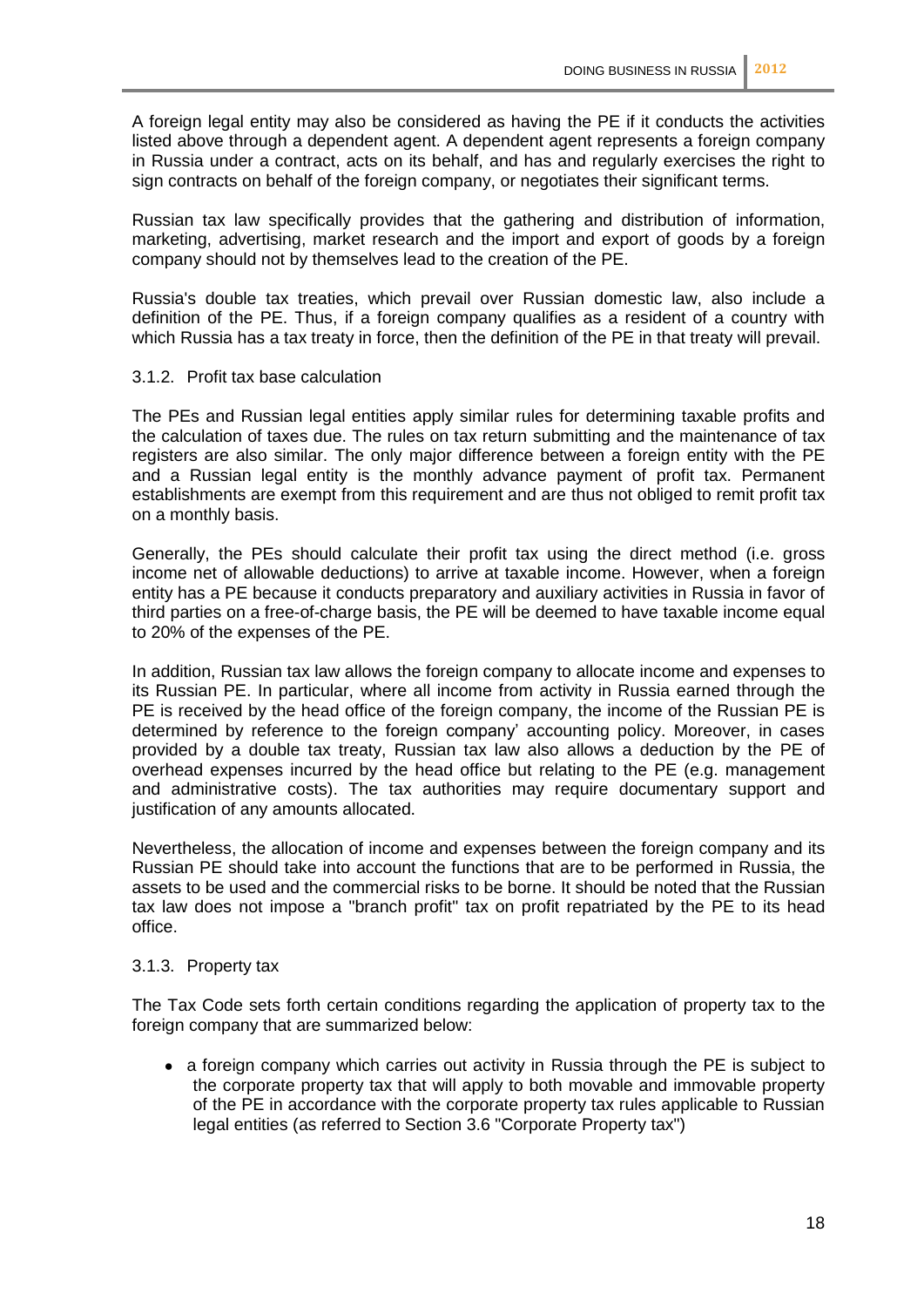a foreign company whose activities do not constitute the PE shall be subject to the property tax only on its immovable property located in Russia.<sup>3</sup>

There are also some differences in the taxation of immovable property depending on whether it is owned by a foreign legal entity or a Russian legal entity.

For example, the immovable property tax base of a foreign company without having the PE in Russia, or which does not relate to the PE of the foreign company in Russia, is calculated on the basis of the inventory value of the property (as determined by the relevant state body) rather than the average annual value. Thus, the tax base for the year will be the inventory value as of 1 January, with the quarterly advance tax payments based on one quarter of the inventory value multiplied by the applicable tax rate.

# 3.2. Russian-sourced income of foreign companies

Like in many other jurisdictions, the income of a foreign entity that was generated from the Russian source and that is not attributable to a permanent establishment may be subject to withholding tax at source. The responsibility for withholding the tax lies with the tax agent the Russian entity or foreign company with a registered PE — making the payment to the foreign company that does not have the Russian PE. Failure to withhold tax may lead to fines of up to 20% of the tax amount, while delay in payment may lead to late payment interest.

Withholding tax is applied to the following types of Russian-sourced income:

- dividends:
- income relating to the distribution of profit or property, including distributions on liquidation:
- interest on debt instruments, including profit-sharing debt and convertible bonds;
- royalties;
- income from the sale of shares of a Russian corporation if more than 50% of its assets consist of immovable assets located in Russia, or from sales of financial instruments which are derived from such shares (excluding most sales on a foreign stock exchange):
- income from sales of immovable assets located in Russia:
- income from leases and sub-leases of property used in Russia (including sea and aircraft);
- income from international freight, including demurrage and other payments relating to freight:
- fines and penalties due by Russian parties for breaking contractual obligations
- other similar types of income.

Income generated from the sale of goods, the performance of works and the provision of services in Russia are not subject to Russian withholding tax, provided that the activity does not lead to the creation of a Russian PE. Withholding tax is applicable regardless of the form of payment and includes payments in kind or by means of a mutual offset of liabilities between the seller and the buyer. With respect to income from the sale of shares or immovable assets, related expenses may be deducted when determining the tax obligations of the foreign company, provided that the tax agent receives documents supporting the expenses before payment is made.

 3 Thus, a foreign company that owns only the movable assets located in Russia which is not attributable to the PE of such foreign company in Russia shall not be subject to the corporate property tax on that movable property.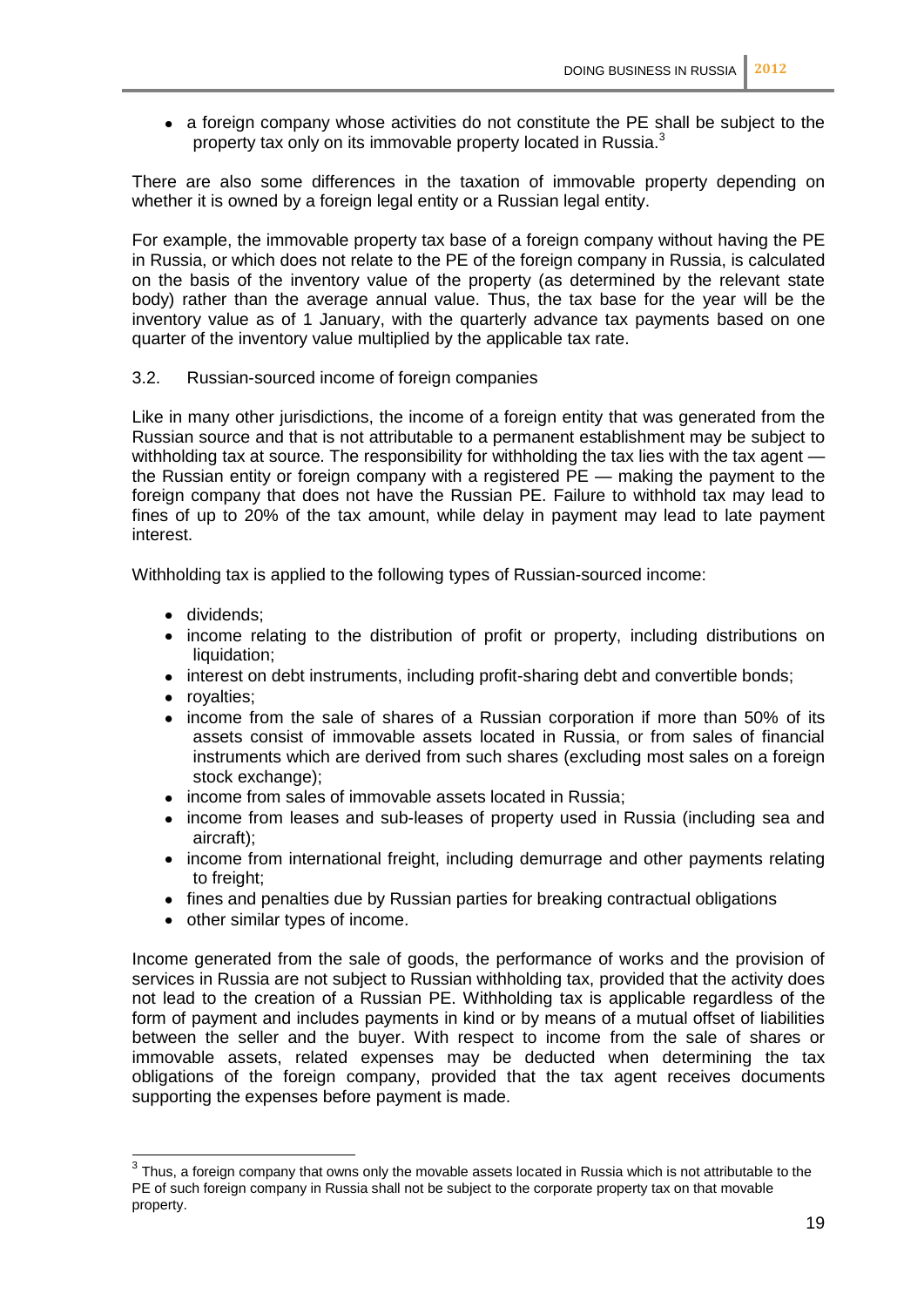The withholding tax rate varies according to the type of income, as shown in **Table 1** below.

| % Rate | Type of income                                                                                                                                                                                                                                                                                                                                                                                                                                                                   |
|--------|----------------------------------------------------------------------------------------------------------------------------------------------------------------------------------------------------------------------------------------------------------------------------------------------------------------------------------------------------------------------------------------------------------------------------------------------------------------------------------|
| 10     | Income from international freight and rental of property involved in international<br>shipping and income from leasing and sub-leasing sea and aircraft                                                                                                                                                                                                                                                                                                                          |
| 15     | Dividends received by foreign companies from Russian legal entities, as well as<br>interest on state and municipal bonds                                                                                                                                                                                                                                                                                                                                                         |
| 20     | Royalties, interest (other than that received from state and municipal bonds), income<br>from leasing and sub-leasing of property used in Russia, distribution of profit or<br>property to foreign companies, including liquidation proceeds and other similar income<br>of a foreign company without a PE in Russia                                                                                                                                                             |
| 20     | Profit from the sale of shares (or share derivatives) in a Russian entity, where more<br>than 50% of the company's assets consist of immovable property located in Russia, or<br>from the sale of immovable property located in Russia, provided that the income<br>recipient submits documents supporting the deductibility of the expenses to the tax<br>agent prior to his payment of the proceeds.<br>In the absence of documentation, etc., it is 20% of the sale proceeds. |

The issuer of securities must act as the tax agent regarding the payment of interest and dividends to the foreign company, and if the issuer fails to withhold the relevant tax, responsibility lies with the broker, asset manager, nominal holder or other agent to the transaction.

The broker, asset manager, etc., is also the responsible tax agent with respect to withholding tax on a capital gain derived by the foreign company from the disposal of securities.

The tax agent is not obliged to withhold tax in the following circumstances:

- the tax agent has received notification from the taxpayer that the income relates to a PE of the taxpayer in Russia, and the taxpayer has provided a notarized copy of its tax registration certificate, issued no earlier than the previous tax period;
- the income is exempt from tax under a production sharing agreement;
- the relevant double tax treaty provides for an exemption from withholding income tax.

To claim the benefit of a double tax treaty at the time of paying Russian-sourced income, the foreign legal entity must provide written confirmation to the payer that it is a tax resident of that foreign country. The written confirmation must be provided prior to the payment date. It must also be certified by the competent foreign body and apostilled.

The Russian tax authorities may also request for a notarized Russian translation of the confirmation. If confirmation is not provided prior to payment, and the foreign company suffers a withholding rate, which is higher than that provided by the treaty, it is possible to claim a refund within the three year period following the end of the tax period in which the payment was made.

In general, after receiving the proper documentation, the Russian tax authorities should refund any excess tax within one month of the date of the application. However, in practice this process is usually significantly delayed.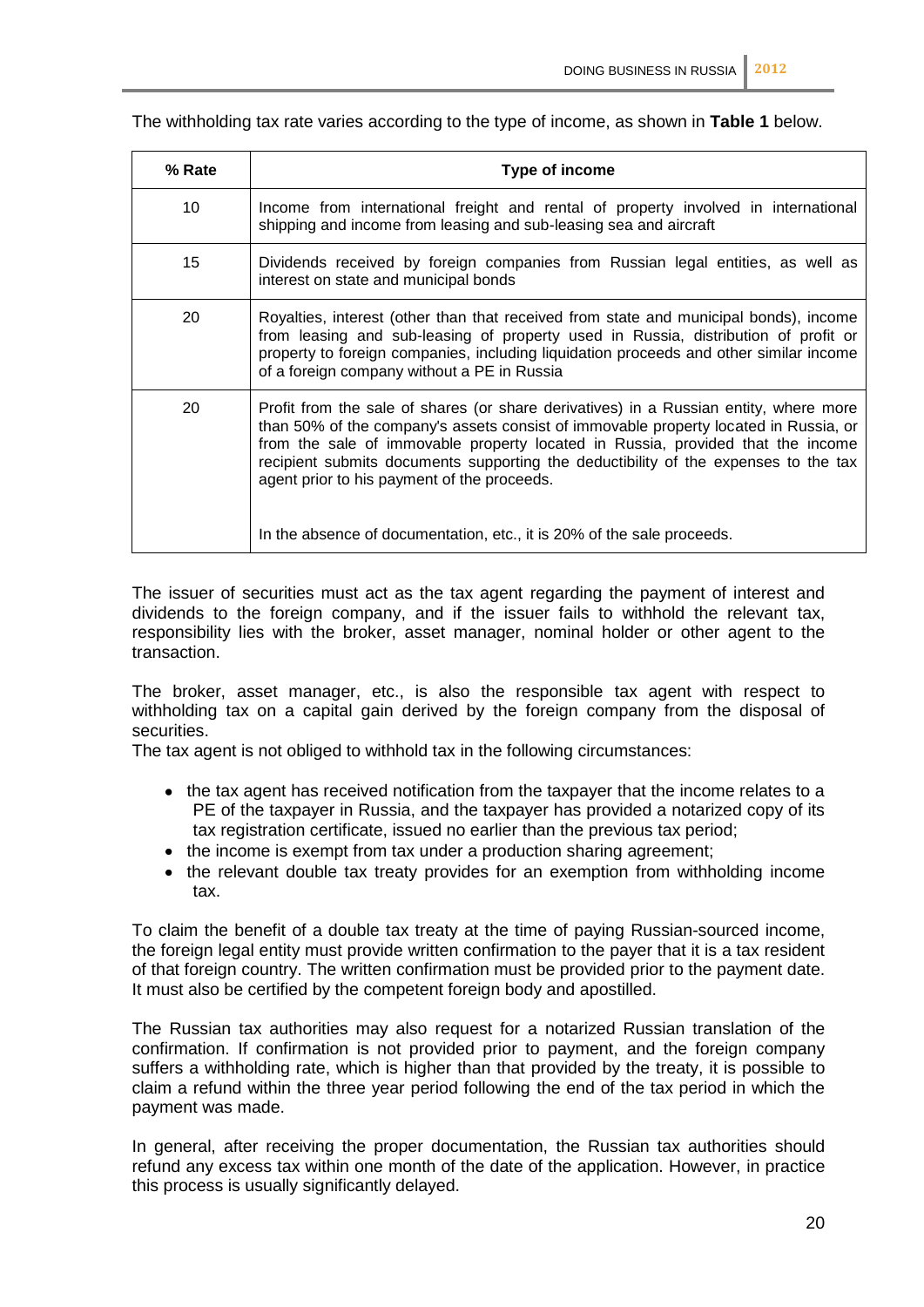Special provisions allow banks to bypass the residence confirmation requirement for interbank transactions, provided that the residence of the foreign bank in a treaty jurisdiction can be confirmed by reference to a public information source.

# **3.3. Profit tax**

#### 3.3.1. Taxpayers

Profit tax applies to Russian legal entities and foreign legal entities carrying out activities in Russia through a permanent establishment or receiving income from Russian sources. A Russian legal entity must be registered with the local tax inspectorate according to the company's registered address, as well as at the offices corresponding to any branch or subdivision of the entity. The company is subject to the profit tax in respect of each of these locations.<sup>4</sup>

From 2012, the Tax Code introduced consolidation for profit tax purposes for taxpayer groups if all the qualifying Participants taken together meet the following minimum requirements in relation to the preceding calendar year:

- total taxes paid of 10 billion rubles (approximately USD 330 million);
- total revenue of 100 billion rubles (approximately USD 3.3 billion);
- total value of assets (at year end) of 300 billion rubles (approximately USD 10 billion).

#### 3.3.2. Tax rate

The maximum profit tax rate is 20%, comprising:

- 2%, payable to the Federal budget
- 18%, payable to the Regional budget

Regional governments have the right to reduce their portion of profit tax by up to 4.5%. Please refer to Section 3.7 of this Report for further details.

# 3.3.3. Tax base

-

The tax base is defined as total income received by a taxpayer less related expenses and allowable deductions. Income includes sales income, i.e. total proceeds from the sale of goods, works, services and property rights and non-sales income. Income received in a foreign currency must be converted into rubles using the official exchange rate set by the Central Bank of Russia (CBR) as at the date of income recognition.

Non-sales income includes goods, works, services and property rights received free-ofcharge, based on market value, except in the case of property received by a Russian company from its parent or subsidiary where the parent owns more than 50% of the subsidiary. This exemption is applied if the property (other than cash) is transferred to a third party within one year. Non-taxable income, of which the legislation provides an exhaustive list, also includes property and property rights received as a contribution to a company's charter capital, leasehold improvements made by a lessee to the lessor's property, and interest received on overpaid tax.

<sup>&</sup>lt;sup>4</sup> Please refer to the Section 3.1 and Section 3.2 of this Report for details about the taxation of the foreign companies and to the Section 3.7. For information on profit tax reductions and exemptions.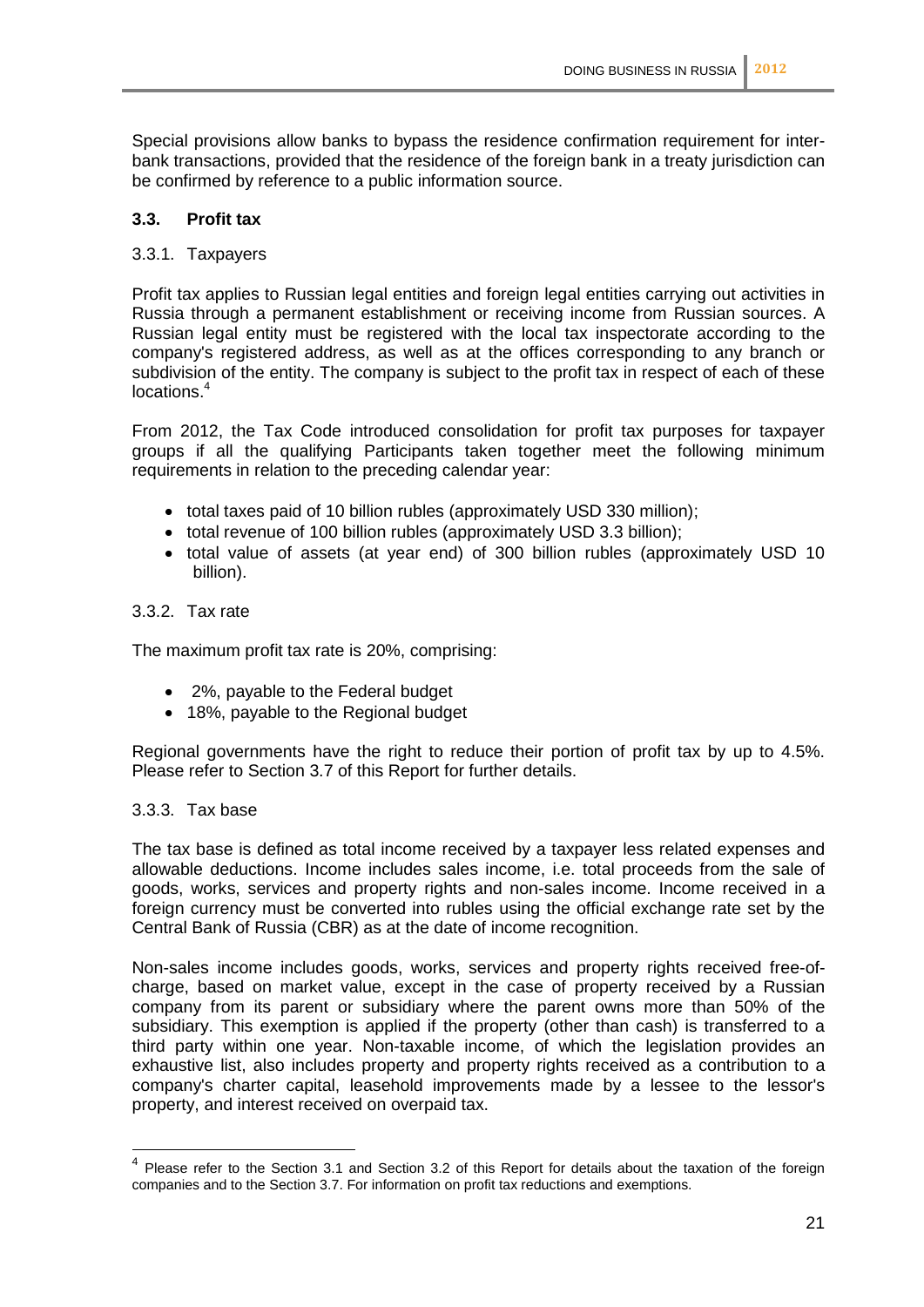Deductible expenses are subdivided into sales expenses related to the core business activity of a taxpayer and non-sales expenses.

Income from the sale of unquoted shares and participations in Russian companies, and of quoted shares in high-technology Russian companies, acquired after 1 January 2011 and held for at least 5 years, are exempt from profit tax. Assets and liabilities denominated in foreign currency must be converted into rubles. The revaluation profit or loss is included in non-sales income/expense on the earliest of: the last day of the reporting (tax) period or the date of disposal/settlement.

#### 3.3.4. Recognition of income and expenses

There are two alternative methods for recognizing income and expenses depending on the level of income. The accruals basis must be used by taxpayers with an average income exceeding RUB 1 million (approximately USD 33,000) per quarter for the previous four quarters, while taxpayers falling short of this threshold may choose between the accruals or cash basis.

#### 3.3.5. General criteria for deducting expenses

Expenses are considered deductible for profit tax purposes if they meet three general criteria: the expenses must be incurred in the course of a taxpayer's income generating activity, be economically justifiable and supported by relevant documentation. They must not be listed as one of the specifically non-deductible expenses provided in the law. Additional deductibility criteria applying to certain types of expenses are noted below.

In practice, the tax authorities apply the general criteria very strictly, and may challenge any expense which is not directly related to the generation of income. Expenditure which indirectly benefits or promotes the growth of the business may not be considered "economically justified".

Documentary requirements are also exacting, and include both documents specified by legislation (agreement, act, invoice and VAT invoice) and other supporting materials.

For overseas expenses, the documentation must be prepared in accordance with the common business practices of the country where the expenses were incurred, although this does not guarantee deductibility.

#### 3.3.6. Depreciation

Depreciable property is property, both tangible and intangible, which has the following characteristics:

- a useful life of at least 12 months
- a value of no less than RUB 40,000 (approximately USD 1,300).

#### 3.4. Withholding income tax

A foreign company receiving Russian - sourced income which is not attributable to its Russian PE (e.g., rent, royalties, interest and dividends, freight income, etc.) is subject to withholding income tax at the source.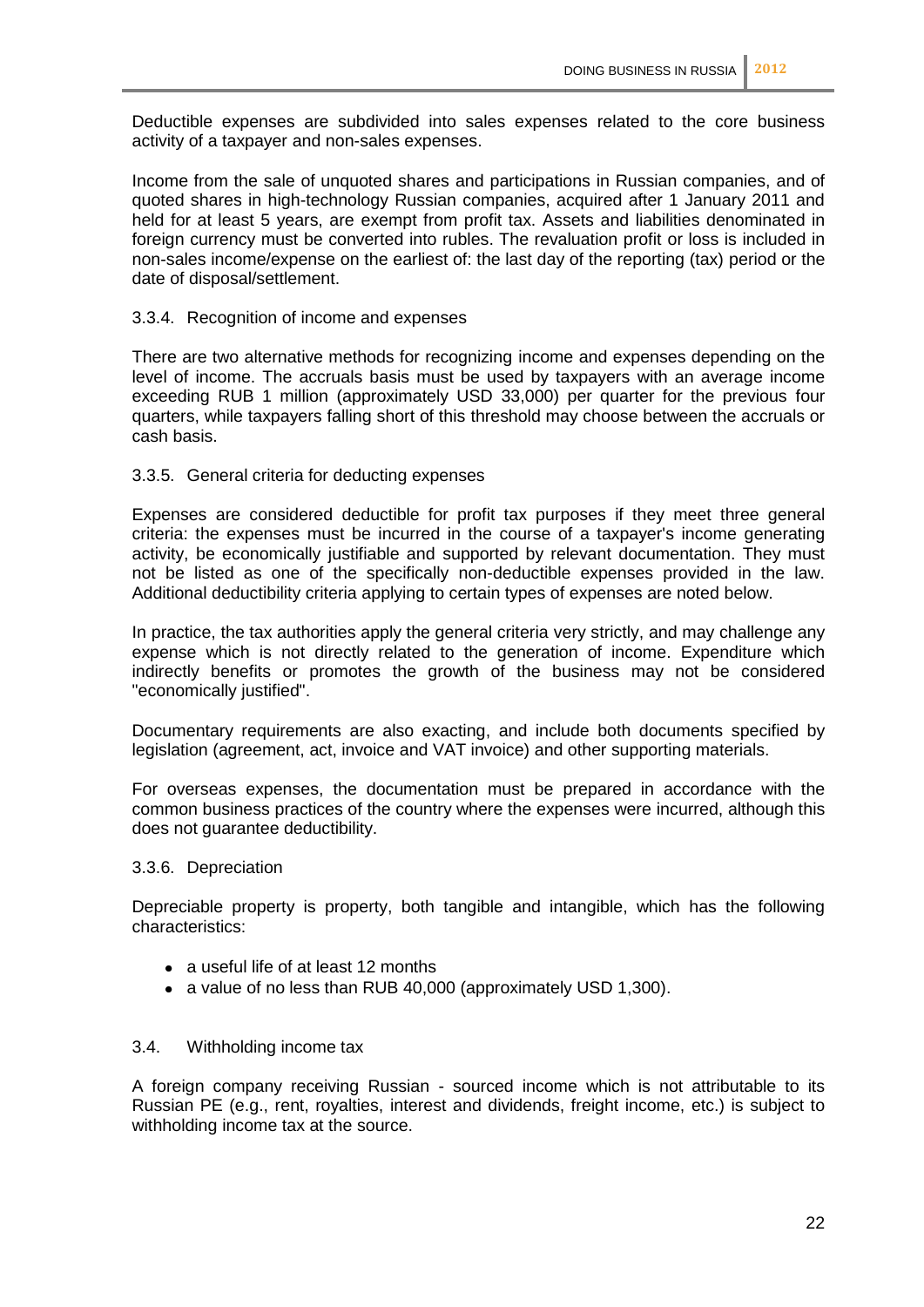Income derived from the business activities of the foreign company in Russia (e.g., nonrecurring consultancy services), which do not give rise to the PE, are exempt from withholding income tax.

There is no withholding tax on the repatriation of profits from the local Russian RO or branch of a foreign company to the head office. However liquidation proceeds are subject to taxation at source.

# 3.4.1. Tax rates

Withholding income tax rates vary depending on the type of taxable income. Tax rates for dividend income are:

| % Rate | Type of income                                                                                                                                                                                                                                                                                                                                                       |
|--------|----------------------------------------------------------------------------------------------------------------------------------------------------------------------------------------------------------------------------------------------------------------------------------------------------------------------------------------------------------------------|
| 0      | dividends payable to the Russian company if this Russian company owns at least 50<br>percent of shares in the dividend payer for 365 consecutive days provided that the<br>dividend payer is not a resident of an off-shore country (e.g., BVI, Guernsey, Jersey,<br>Cyprus, or any other state indicated in the list established by the RF Ministry of<br>Finance). |
| 9      | for dividends received by the Russian company from the Russian company or foreign<br>company.                                                                                                                                                                                                                                                                        |
| 15     | for dividends payable to the foreign company by Russian company.                                                                                                                                                                                                                                                                                                     |

Generally, the foreign companies having no PE in Russia are subject to a 20 percent withholding income tax on most Russian source income such as interest, royalties, income from leasing and rental operations, etc.

Freight income is taxed at 10% rate. Withholding income tax rates may be reduced down to 0 % rate in accordance with double tax treaties concluded between the Russian Federation and the country of the factual beneficiary's residence.

A foreign company should confirm its residency in a country party to a double tax treaty with the Russian Federation to enjoy the reduced withholding income tax rates. This confirmation is documented by a certificate issued by the relevant foreign authorities. In the absence of the proper certificate, tax should be withheld and remitted to the budget. If tax is withheld even though treaty relief is available, a refund claim can be filed by the foreign recipient.

# 3.4.2. Filing and payment

Withholding income tax should be withheld from income payable to the foreign company and remitted to the budget on the date when the payment is made to the foreign company. The Russian company (or the foreign company with PE in Russia) should also file a withholding income tax calculation.

# **3.5. Value added tax**

Value Added Tax (VAT) is an indirect tax, the burden of which is borne by the end-customer but should be accounted for by the supplier.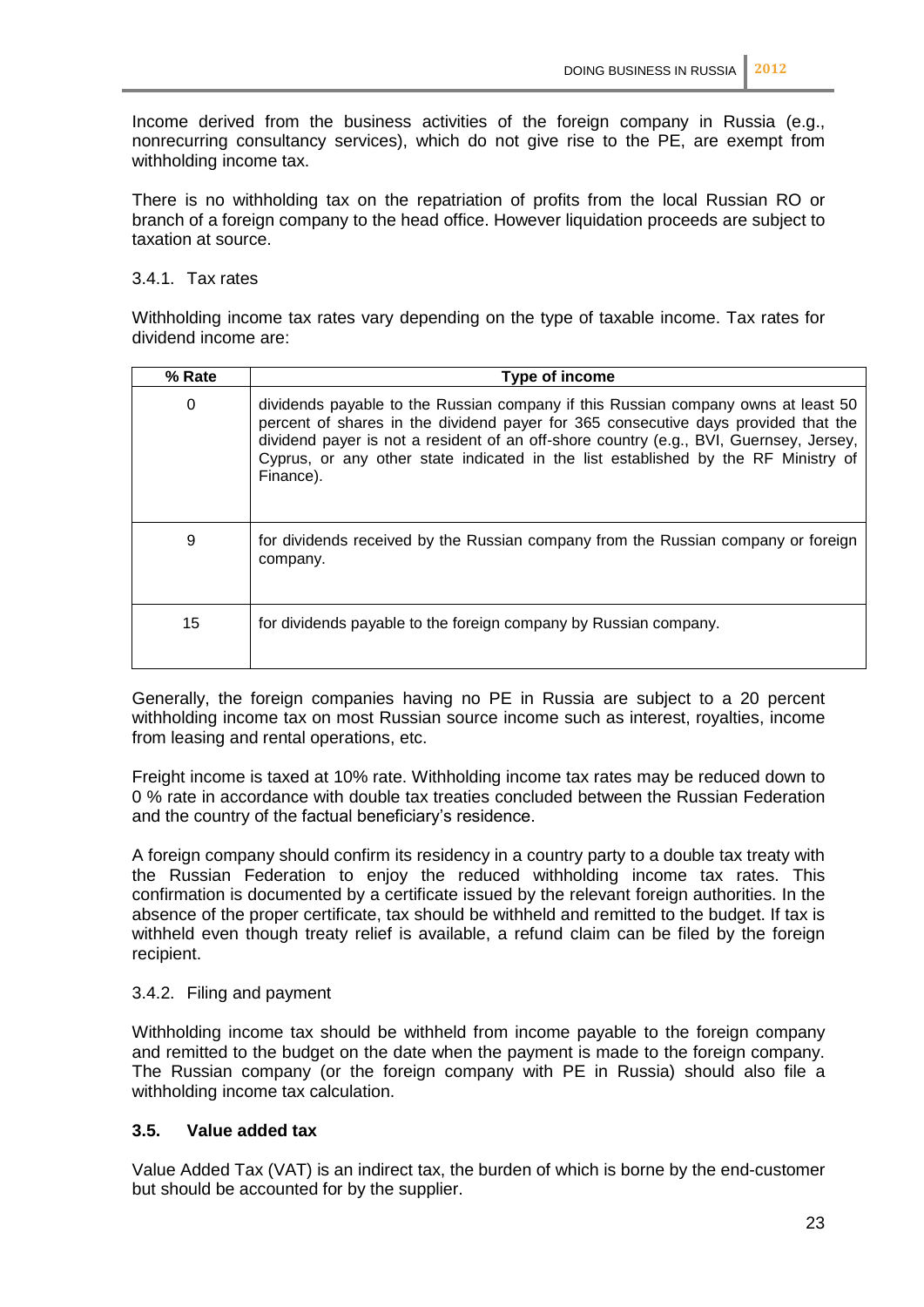# 3.5.1. Taxable supplies

Generally VAT should be charged by the taxpayers (companies, individual entrepreneurs, importers of records) on the following transactions:

- sale of goods (works, services) provided that such supplies are performed on the territory of the Russian Federation and Russian continental shelf (including those supplied free-of-charge);
- transfer of property rights;
- transfer of goods, works and services for the taxpayer's own consumption and the incurred expenses are non-deductible for profits tax purposes;
- construction and installation works carried out for internal consumption;
- import of goods into Russia and other territories under Russian jurisdiction.

#### 3.5.2. Place of supply rules

The Tax Code stipulates specific 'place of supply' rules that are applied to determine whether goods, works or services are supplied in Russia and thus are subject to Russian VAT.

It is important to understand where the goods are located at the moment of sale; whether or not the goods have been transported; and where the goods originated from.

Sale of goods, works, services (including those supplied free-of charge) or transferred for the company's own consumption), transfer of property rights, construction conducted by and for the company itself and import of goods into Russia are subject to Russian VAT.

Works (services) are generally deemed to be supplied in Russia if the supplier of such works (services) has a place of business in Russia. However there are specific 'place of supply' rules in the Tax Code for a number of works (services) (for instance, for services related to movable or immovable property, for intangible services like consulting, marketing, engineering, for transportation and freight forwarding services, for works (services) rendered on the Russian continental shelf, etc.).

# 3.5.3. Taxable base

VAT should be accounted for in prepayments when they are made and/or on the total transaction price at the moment of the goods' shipment, when works are performed, services rendered or property rights transferred.

If more than one of these actions is undertaken, VAT should be accounted for when the first occurs. VAT accounted for on prepayments may subsequently be offset against the full amount of VAT due after disposal.

Effective 1 October 2011, when the value of goods (works, services) has been changed (change in the price of the goods (works, services) or their quantity), an adjusted VAT invoice should be issued and respective amendments to VAT obligations should be performed.

#### 3.5.4. Input VAT

Generally, the Russian taxpayers are entitled to claim for recovery input VAT related to purchased goods (works, services) and property rights provided that: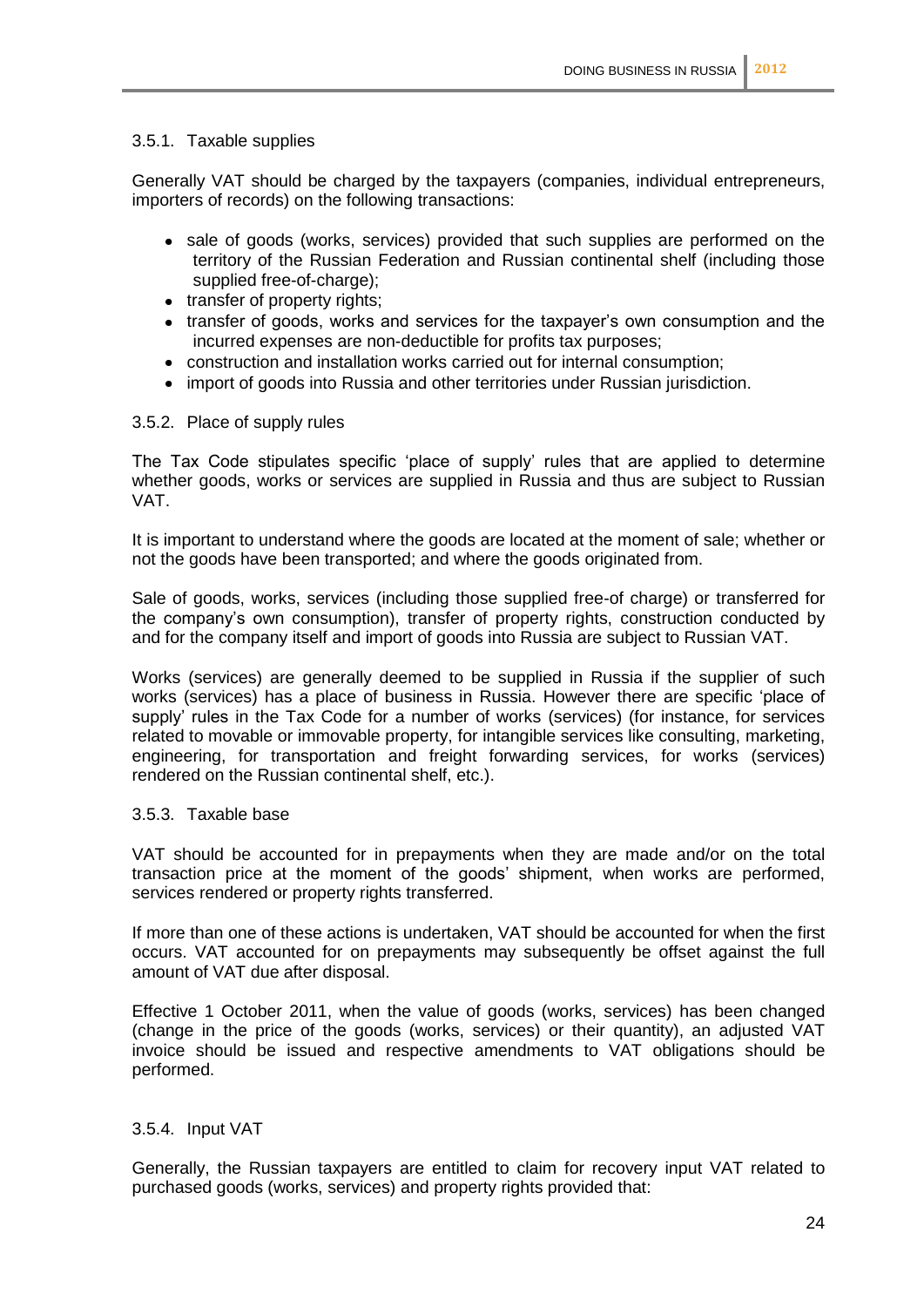- goods, works, services and property rights are acquired for the purpose of carrying out VAT-able transactions;
- goods, works, services and property rights are booked in accounts;
- VAT invoices duly prepared in accordance with the invoice requirements provided by the Tax Code (customs declarations for customs VAT) are received by the taxpayer.

In respect of VAT paid at customs upon import and VAT withheld by tax agents, VAT should be paid to the customs authorities/to the Russian budget upon the import of goods / when the payment to an unregistered foreign supplier is made.

Under certain conditions it is also possible for the taxpayers who made advance payments to the suppliers to recover the amount of VAT included in advance payments. In case of performance of the supplies that are both subject to VAT and not subject to VAT, or if different VAT rates are applicable to the supplies, taxpayers in most cases should account for supplies and respective input VAT separately. Recovery of VAT in these cases may be subject to specific rules (proportional recovery, collecting supporting documents, etc.).

#### 3.5.5. VAT invoice

VAT invoice is a specific document serving VAT recovery and is distinct from a commercial invoice. A VAT invoice can be issued either in hardcopy or in electronic format.

#### 3.5.6. Tax rates

Generally, the sales of goods (works, services) are taxable at the standard VAT rate of **18%**.

A reduced VAT rate of **10%** shall apply to certain types of medical goods, books and periodicals, foods and children's goods (according to the list established by the RF Government).

The Tax Code also provides for a list of goods (works, services) that are supplied at **0%** VAT rate. This list includes, inter alia: export sales; international transportation services and related freight forwarding services; transport and certain related services for oil, oil products, natural gas and electrical power transmission; services provided at river and sea ports; and services provided by Russian railway carriers.

To apply the 0% VAT rate, the supplier should collect specific supporting documents within the established term and submit a VAT return with these supporting documents to the tax authorities.

# **Generally, the sales of goods (works, services) are taxable at a standard VAT rate of 18 percent.**

#### 3.5.7. VAT Exemptions

The Tax Code lists certain types of activities that are exempt from VAT, in particular:

- leasing premises located in Russia to foreign individuals and foreign representative offices accredited in Russia;
- selling residential real estate, certain medical goods, medical services, foods produced by students or school cafeterias, public conveyance services, ritual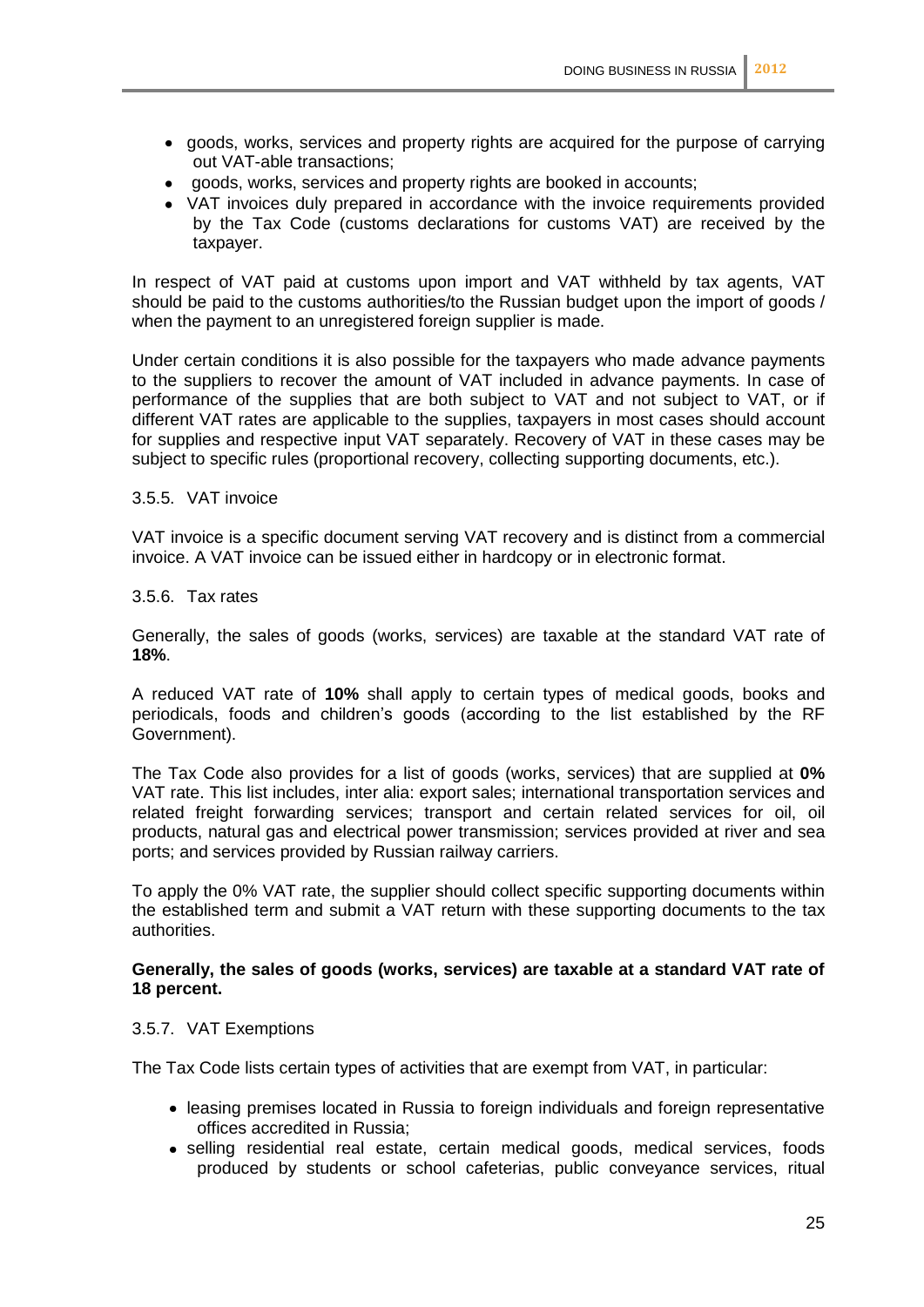services, educational services rendered by licensed nonprofit educational institutions, cultural services, art services, etc.;

- banking and insurance services; sales of financial instruments in conditional transactions;
- licensing or assigning certain intellectual property rights.

Import of the specific types of goods into Russia may also be VAT exempt.

# **The Tax Code provides for certain types of VAT exemptions, primarily related to financial and social welfare services.**

#### **3.6. Corporate Property Tax**

Property tax is a regional tax, thus its application is governed by regional regulations, as well as the Tax Code.

#### 3.6.1. Taxpayers

The following entities are subject to property tax:

- Russian companies
- Foreign companies which perform their activity via permanent establishments in Russia or own immovable property in Russia
- separate subdivisions of the Russian companies having separate balance sheets.

#### 3.6.2. Tax base

Property tax is levied on both movable and immovable property. Property that is subject to taxation includes so named (i) "Fixed Assets" and "Profitable Investments in Property" as classified under Russian Accounting Standards, and (ii) property provided for temporary use, in trust, contributed under a simple partnership (joint activity) agreement, or received under the concession agreement.

Land, water and other natural resources are not subject to property tax.

The tax base is determined as the average annual residual value of taxable property (i.e. cost less depreciation), calculated in accordance with Russian accounting principles. The average annual value is calculated by taking the sum of the residual values of the relevant property on the first day of each month of the tax period and the last day of the tax period divided by the number of months in the tax period plus one.

For details on how property tax applies to the foreign companies, please refer to the Section 3.1 of this Report.

The property of religious organizations and various types of public organization is under tax exemption.

#### 3.6.3. Tax rates

The maximum rate of the corporate property tax as set forth by the Tax Code is 2.2%, and this is the rate, which is currently applied in the majority of Russia's regions, including Moscow and St. Petersburg. However, a reduction or exemption is offered by some regional authorities, often conditional on investment in the region.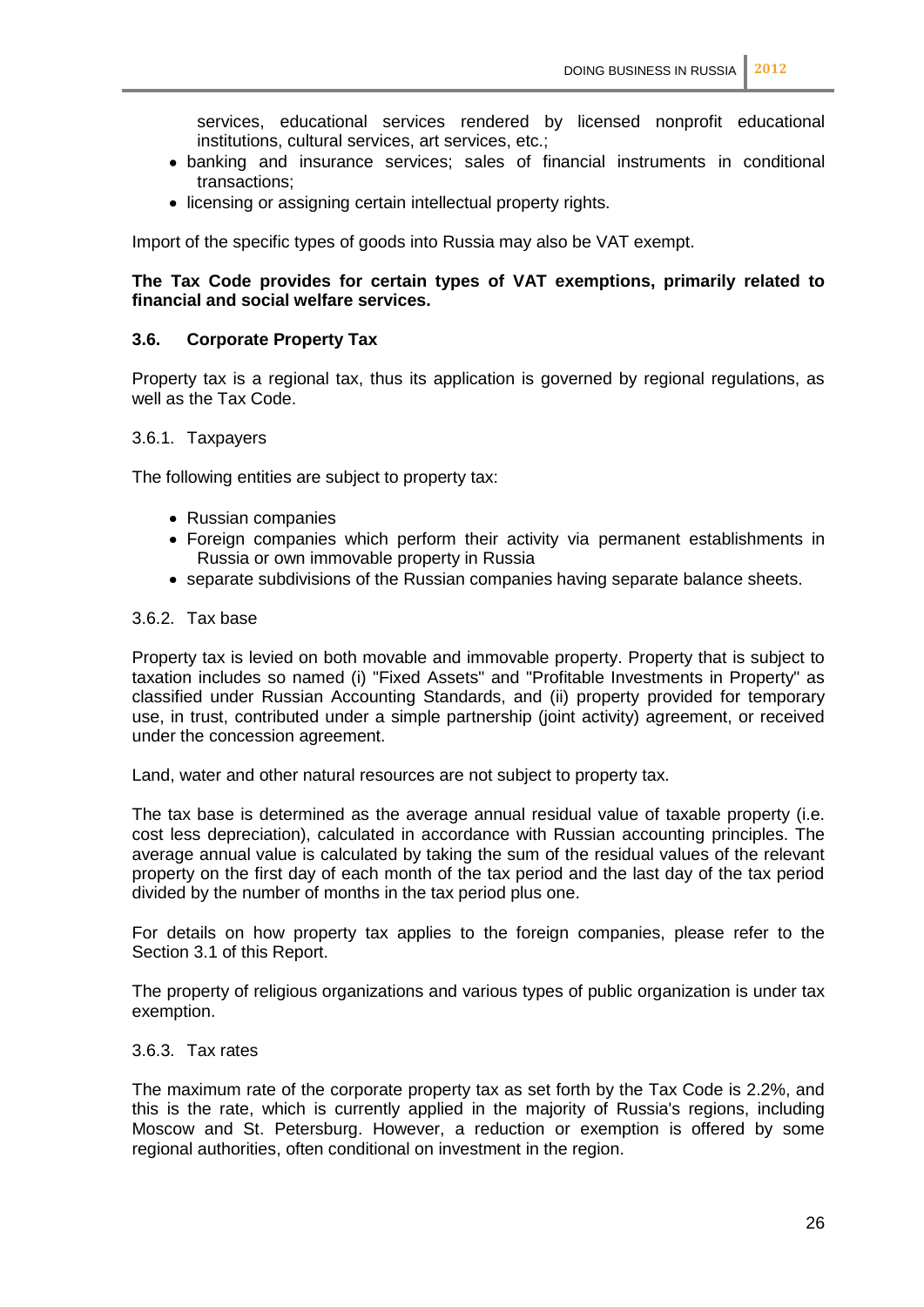# 3.6.4. Tax payments

The usual fiscal period is a calendar year. Nevertheless, advance tax payments must be calculated and paid based on the results of each calendar quarter. Advance payments are computed by multiplying the average net book value of taxable property for the reporting period by one quarter of the applicable tax rate. The total amount of tax due for a tax period is determined by multiplying the tax base for the tax period by the tax rate for the entire period less the advance payments remitted for each quarter to date.

Corporate Taxpayers must file quarterly tax returns no later than 30 days after the reporting period. Annual tax returns should be filed no later than 30 March following the reporting period.

Regional authorities have the power to amend the tax payment deadlines. Some authorities exempt certain categories of taxpayers from their obligations to make quarterly advance payments. Interest applies to late payment of tax.

# 3.6.5. Property located in other regions

When an entity owns immovable assets located in a region other than that where it is registered, it is required to pay tax to the budget of the each region where the assets are located. The tax rates and the filing and payment procedures are governed in accordance with the law of that particular region.

# **3.7. Tax Incentives**

The examples of current tax incentives that are considered mostly attractive for the companies that are intending to start doing business in Russia will be the special economic zones and Skolkovo innovation center.

#### 3.7.1. Special economic zones

The corporate taxpayers may enjoy certain benefits from tax incentives granted under the special economic zones regime ("**SEZ**"), which were created in Russia by Federal Law No. 116-FZ "On Special Economic Zones in the Russian Federation" dated 22 July 2005 in order to promote economic growth in specific areas and regions of Russia.

The major purpose for formation of the SEZ is to attract foreign investment as SEZ are exempt from customs duties. They are deemed to be an effective means of promoting import/export business. The tax advantages provided for the residents of these zones are as follows:

- reduced corporate profits tax:
- exemption from property tax and land tax; and
- Exemption from customs duty and VAT (in several cases).

# **Types of SEZ**

There are four types of SEZ:

- technical research and implementation zones (Saint Petersburg, Dubna, Tomsk, Zelenograd);
- industrial production zones (Lipetsk, Tatarstan);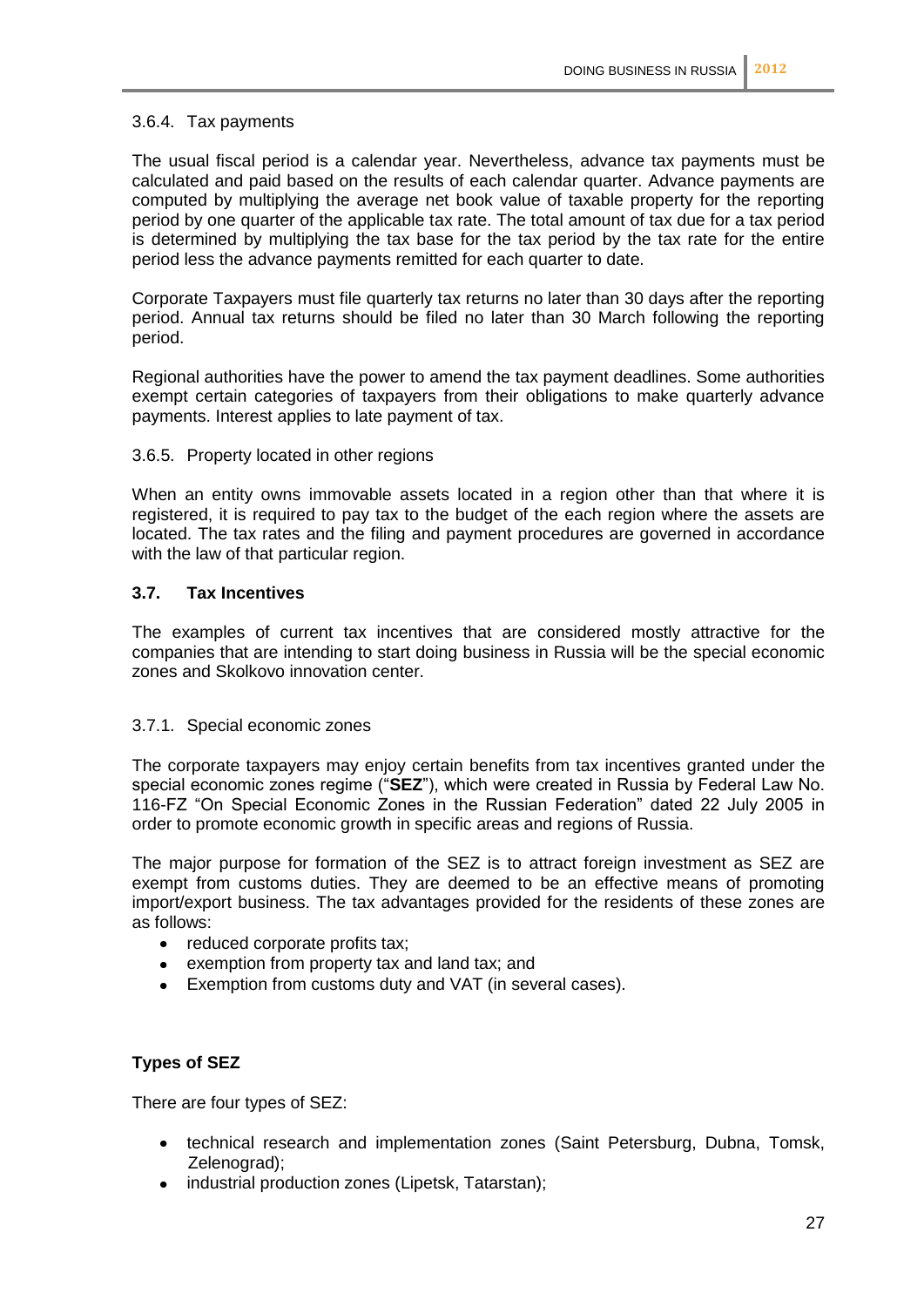- recreation and tourism zones (Altai, Buryat Republic, Kaliningrad); and
- port zones.

A company registered in Russia is entitled to obtain the status of a SEZ resident after entering into a special agreement with the local agency in charge of the relevant zone.

# 3.7.2. Skolkovo innovation centre

In 2010, a territorially isolated complex in the Moscow Region named the "Skolkovo innovation centre" was created for the purpose of research, development, and commercial development of research and development activity. A special legislative regime regulating how it will operate has been established.

The Participants in the Skolkovo initiative benefit in particular from the following tax, customs and accounting incentives:

- 0% corporate profits tax rate applicable to income generated as a result of research,  $\bullet$ development and commercial development for the first ten years from the moment of the respective Skolkovo project participant's registration;
- exemption from property tax and land tax;  $\bullet$
- reduced payroll-related taxes;
- VAT exemption;  $\bullet$
- reimbursement of customs duties and VAT payable upon the importation of goods;
- $\bullet$ exemption from the obligation to keep financial accounting, unless the Participant's annual income exceeds RUB 1 billion (EUR 25 million); and
- exemption from the payment of state duties for the issuance of work permits, invitations and visas for foreign employees.

In order to operate in the Skolkovo innovation centre and benefit from the above incentives, investors have to set up Russian companies to conduct research there and to follow a special procedure to obtain the relative status for these new companies.

#### **3.8. Other taxes**

3.8.1. Excise tax

#### **Taxpayers**

Excise tax is payable by companies and individual entrepreneurs on the production of the excised goods in Russia, or when imported into Russia.

#### **Excisable goods**

The primary categories of excisable goods are cigarettes and tobacco products, motor vehicles, ethyl alcohol and certain spirit-based and oil products. There is no excise tax on natural gas and crude oil.

#### **Import and export of excised goods**

Since Russia generally applies the "destination principle" in assessing consumption taxes, exports of excised Russian goods outside of Russia are free from excise tax. To obtain the above exemption, a taxpayer must comply with certain customs export procedures and present documentation evidencing the export of the goods.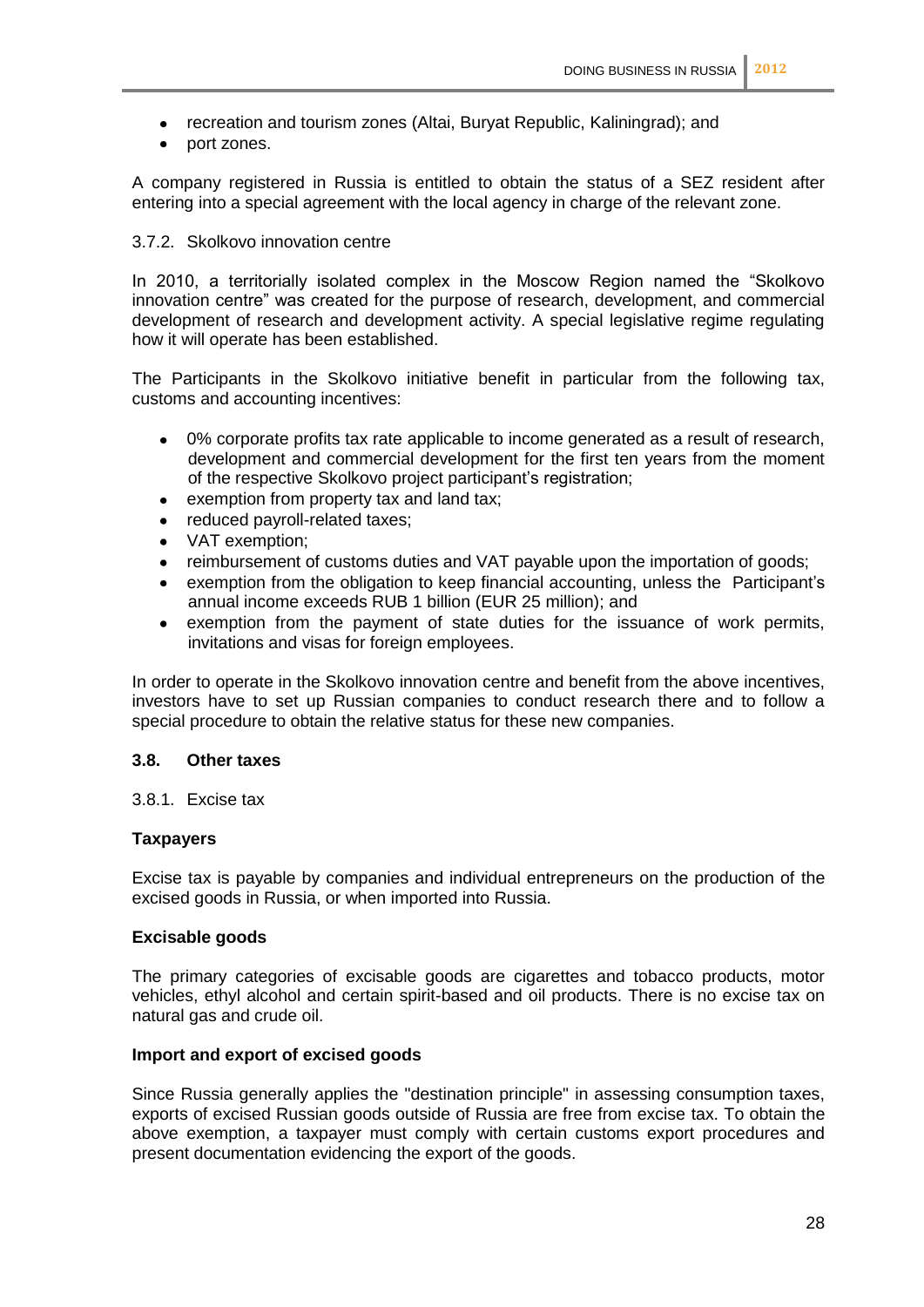A separate procedure for payment of excise taxes is established for goods imported into Russia from the Customs Union member states.

#### **Tax rates**

Excise tax rates may vary depending on the category of excised goods. The rates are periodically adjusted by the tax authorities. The tax base is determined by either the quantity of excisable goods or the value of such goods depending on whether the tax rates are specific (i.e. a fixed amount per unit) or *ad valorem* (a percentage of the sales price).

Excise tax should be charged at the date of sale, which is generally deemed to be the date when the goods are actually delivered. A producer of excised goods may deduct excise tax paid on the purchase or import of excisable goods used in the production of those goods. Otherwise, excise tax is non-deductible.

#### **Excise Payments and filings**

The tax period is the calendar month. Deadlines for tax payments and submission of tax returns may also vary, depending primarily on the category of excised goods. Excise tax reporting and payments must be made at the location of the taxpayer and at any separate sub-divisions which carry out transactions subject to the excise tax.

Certain alcohol and tobacco products, both domestic and imported, require an advance payment by means of an excise stamp, which must be attached to each excisable item at the place of production prior to its sale.

#### 3.8.2. Land tax

Land tax is a local tax, thus its application is governed by local regulations, as well as the Tax Code.

#### **Taxpayers**

Land tax applies to legal entities and individuals who own land or have a permanent right to its use. Legal entities and individuals who apply special tax regimes, use land free of charge, or under lease agreements, are not subject to land tax.

#### **Tax base**

The tax base is the cadastral value of the land as determined on 1 January of the reporting year

The cadastral value for a specific plot is determined in accordance with the Russian Land Code. In the case of joint ownership, the tax base is determined for each taxpayer's share of the land. The tax base of land formed during a tax period is the cadastral value on the date of its cadastral registration.

#### **Tax allowances**

Religious, historical or cultural sites, as well as land used by the state enjoy exemptions from land tax.

#### **Tax rates**

Local authorities set the land tax rate. According to the Tax Code, these rates may not exceed the following limits: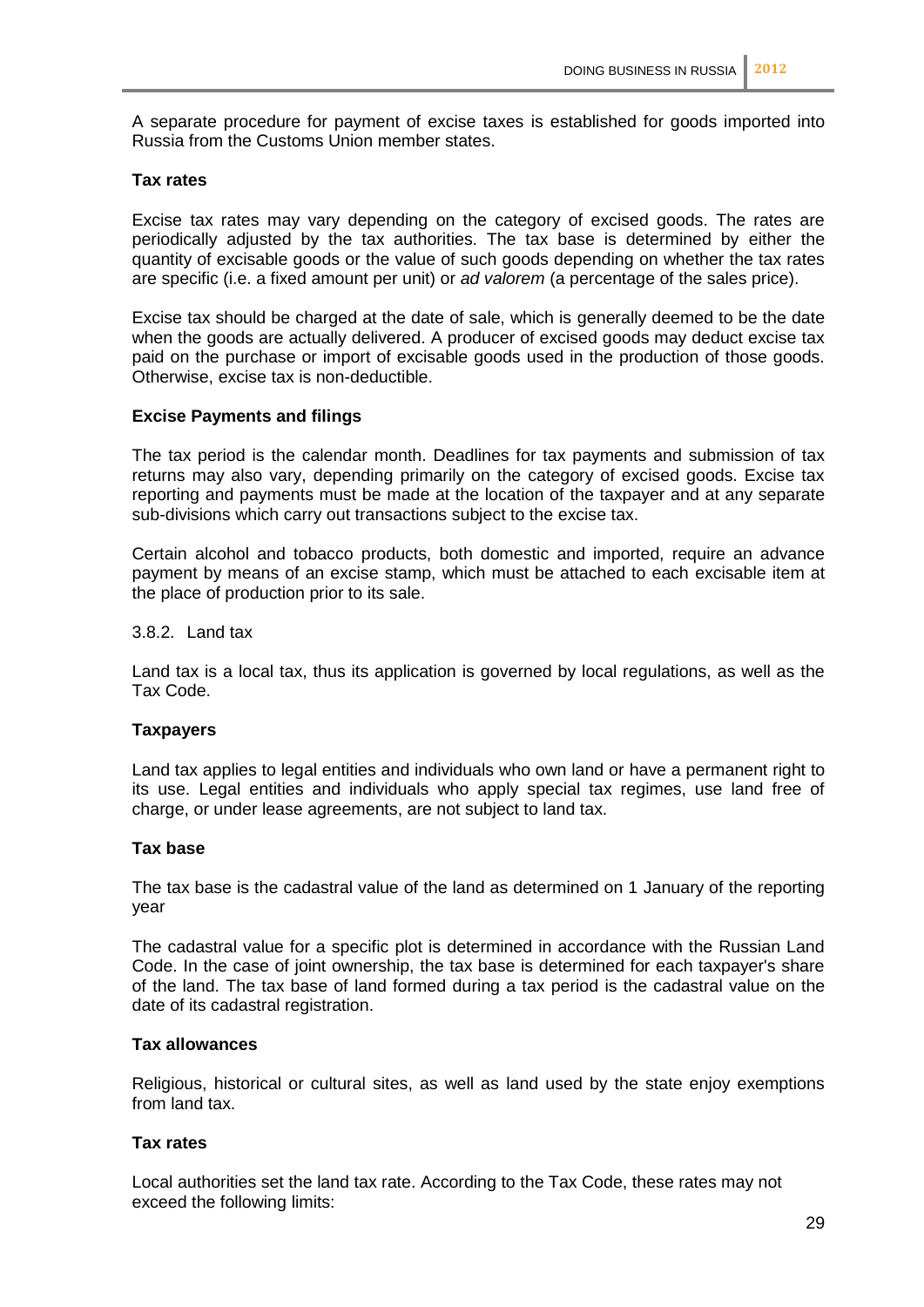- 0.3% of the cadastral value of land which is either (i) used for agricultural purposes, or (ii) occupied by residential properties or utilities;
- 1.5% of the cadastral value of other land
- in Moscow, the following tax rates are applicable: (i) 0.3% for agricultural land, 0.1% for land used for residential purposes, and (ii) 1.5% for land used for any other purposes.

# **Tax calculation, payments and filing**

Although the tax period for land tax is a calendar year, most taxpayers must make advance tax payments on a calendar quarterly basis. Also, regional authorities can exempt certain other categories of taxpayers from remitting quarterly advance payments.

The amount of advance tax payable is calculated by multiplying one quarter of the applicable tax rate by the cadastral value of the land subject to taxation, as determined on 1 January of the current tax period.

Legal entities and individual entrepreneurs must file an annual tax return (and pay the balance of tax) no later than 1 February of the following year.

Regional authorities have the right to amend the deadlines for tax payments, including advance payments, but individuals need not pay the tax any earlier than 1 November of the following year.

In Moscow, legal entities and entrepreneurs must pay the land tax no later than 1 February, and individuals no later than 1 December, of the following year.

#### 3.8.3. Transport tax

Transport tax is a regional tax, thus its application is governed by regional regulations, as well as the Tax Code. The respective local authority may only impose this tax if its legislation contains transport tax provisions in compliance with the Tax Code.

#### **Taxpayers**

The companies who are registered owners of "transport vehicles" are subject to transport tax.

Transport vehicles are not limited to cars, motorcycles, motor scooters or buses, but include other transport vehicles, including aircraft, helicopters, yachts, snowmobiles, etc.

However, aircraft, ships and river vessels owned by companies whose main activity is the transport of passengers or freight are exempt, as are vehicles used in agricultural production.

#### **Tax base and rates**

The tax base for transport vehicles subject to transport tax depends on the type of the vehicle. The tax rates are set out in the Tax Code, with those for motorized transport vehicles ranging from RUB 5 to 50 (approximately USD 0.15 to 1.50) per unit of horsepower. Regional authorities have the authority to increase or reduce these rates by a multiple of no more than 10 for certain types of motorized transport vehicles.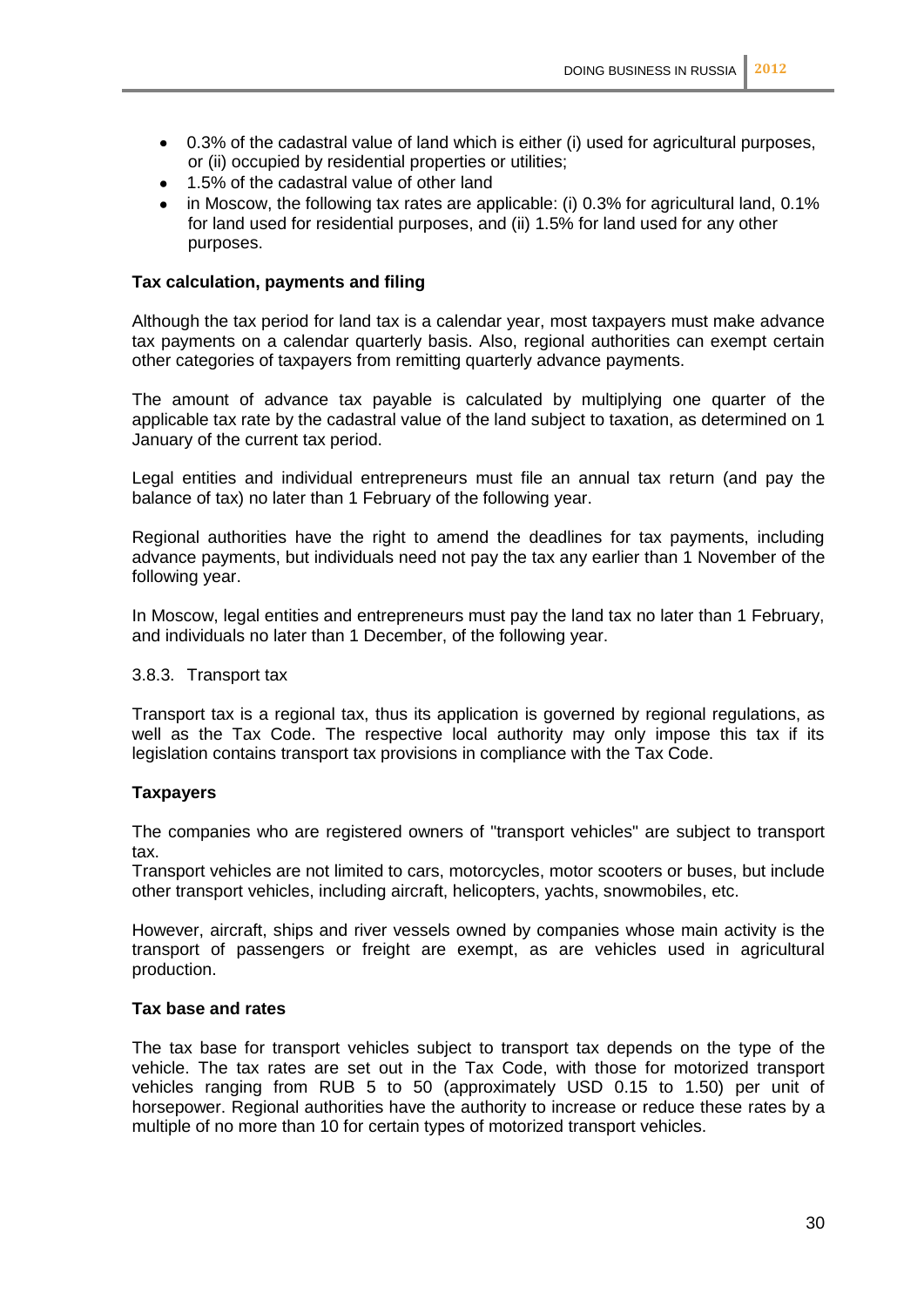# **Tax payments and filing**

Although the tax period for transport tax is a calendar year, most legal entities must make advance tax payments on a calendar quarterly basis. Regional authorities can exempt certain categories of taxpayer from advance tax payments. The amount of advance tax payable is calculated by multiplying the tax base by one quarter of the applicable tax rate for the current tax period.

Filing and payment deadlines are set forth by the regional authorities. The companies shall file annual tax return (and pay the balance of tax) no later than 1 February of the following year.

Just for the reference, the individual taxpayers are required to pay transport tax annually on the basis of notifications issued by the tax authorities in the location where the transport vehicle is registered, but no earlier than 1 November of the following year.

#### 3.8.4. State duty

The Tax Code currently provides an exhaustive list of state duties.

The main items applicable to legal entities include:

- bringing of a court claim;
- the state registration of a legal entity; and on the accreditation of branches and representative offices of a foreign legal entity;
- the state registration of issues of shares, including certain securities placed through subscription;
- the state registration of a mutual investment fund;
- obtaining a license to conduct certain activities;
- services provided by notaries;
- vehicle registration

A 1% levy applies to computers, mobile phones and other recording equipment, along with recording media. The tax base is broadly customs value for imported equipment, or manufacturer's sale price.

Investors should note that additional taxes, levies and fees may exist depending on the region.

These include, for example, license fees for the use of sub-soil resources, pollution levies and timber duties.

#### **3.9. Personal Taxation**

3.9.1. Personal income tax

Personal income tax **("PIT")** in Russia depends on the taxpayer's tax residency status. An individual is considered a Russian tax resident if he/she is physically present in Russia for a period of 183 days or more during 12 consecutive months.

Short-term travel (less than 6 months) outside Russia's borders for medical treatment or educational activities does not interrupt the individual's presence in Russia.

The clarifications of the Russian Ministry of Finance state that both days of arrival and of departure should be counted when calculating days of presence in Russia for the purpose of determining an individual's tax residency status. Clarifications also state that if a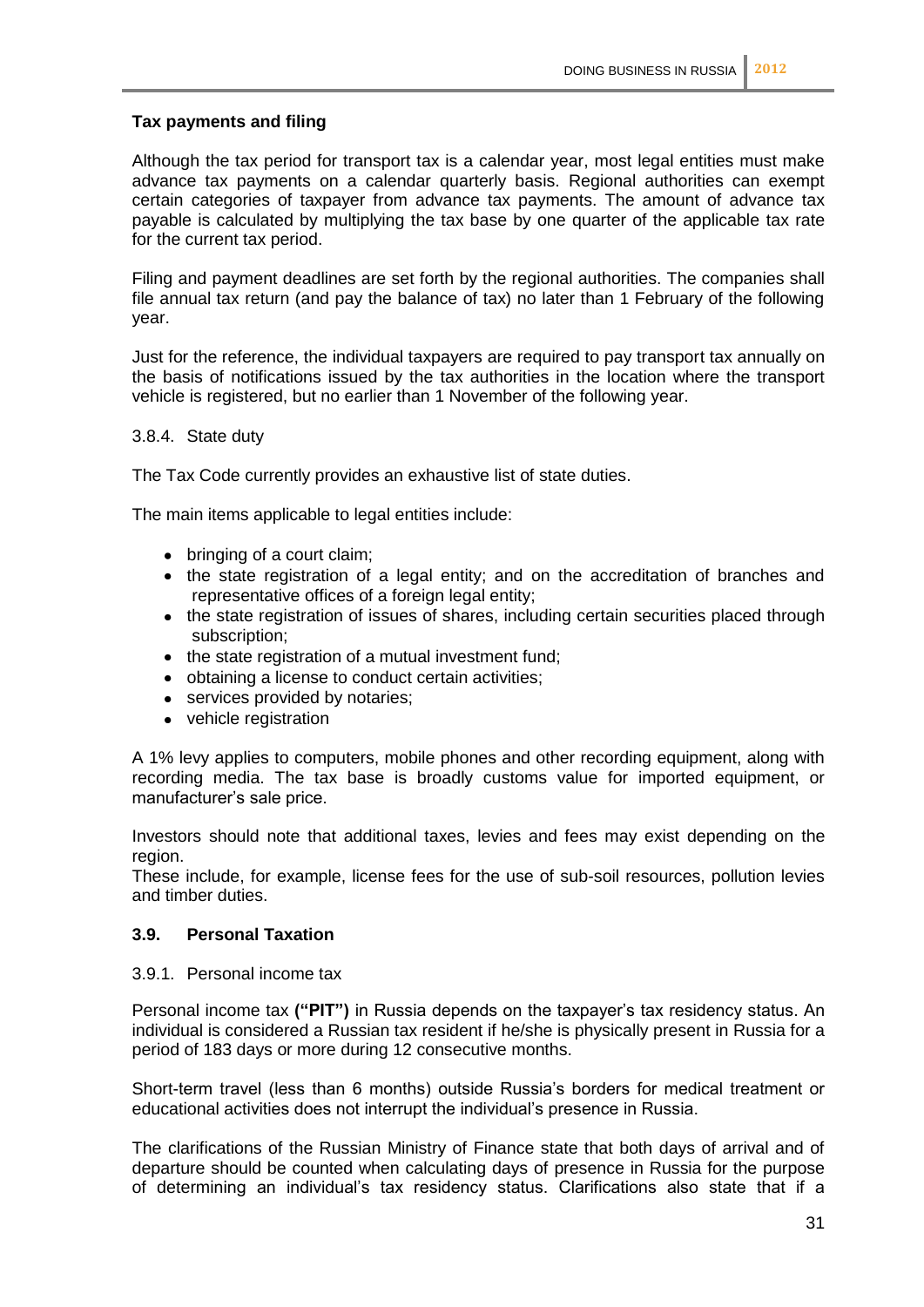company makes a payment locally in Russia, it should determine the individual's tax residency status on each date of payment in order to apply the appropriate withholding tax rate.

Residency is determined on the basis of a 183-day period within the 12-month period immediately preceding the date of income payment. Consequently, the tax withheld may not be final.

Final tax liabilities are determined based on the individual's tax residency status for the reporting calendar year. This status is determined based on a 183-day period in the reporting calendar year. Tax residents are subject to PIT on worldwide income, whereas nonresidents are subject to PIT only on Russian-source income.

# **Residents are subject to PIT on worldwide income, while nonresidents are liable only with regard to Russian source income.**

#### **Tax base**

Taxable income includes income received in cash, in kind, and in a form of deemed income. Income in kind is assessed based on the market price of the goods received or services consumed.

Deemed income results when:

- interest payments on loans from organizations and sole proprietors when the payments are benchmarked to a rate of 2/3 the refinancing rate of the Bank of Russia on loans in Russian rubles, or to 9% per annum on loans in other currencies. The use of credit cards issued by non-Russian banks may also trigger deemed taxable income for the card holder.
- favorable prices are paid by an individual for goods or services purchased from related parties.
- securities and financial instruments are acquired at a price below market level.

# **Tax rates**

13% PIT applies to all types of income, with the following exceptions:

- 9% on dividend income received by tax residents (both from the Russian  $\bullet$ companies and foreign companies), and also to interest income on the specific debt securities;
- 13% on the Russian employment income of tax non-residents who are foreign  $\bullet$ employees having the status of highly-qualified specialists;
- 13 % on Russian employment income of tax non-residents who are foreign nationals staying in Russia on a visa-free basis and who are individuals engaged based on a special license to work for personal, home and similar needs;
- 35 percent on certain types of non-employment income (e.g., deemed income resulting from favorable interest for the use of loans);
- 15 percent on dividend income received by tax non-residents from Russian companies;
- 30 percent on the Russian-source income of tax non-residents (except for dividend income from the Russian companies, Russian employment income of highlyqualified specialists and income tax payable on license by foreign nationals staying in Russia on

a visa-free basis).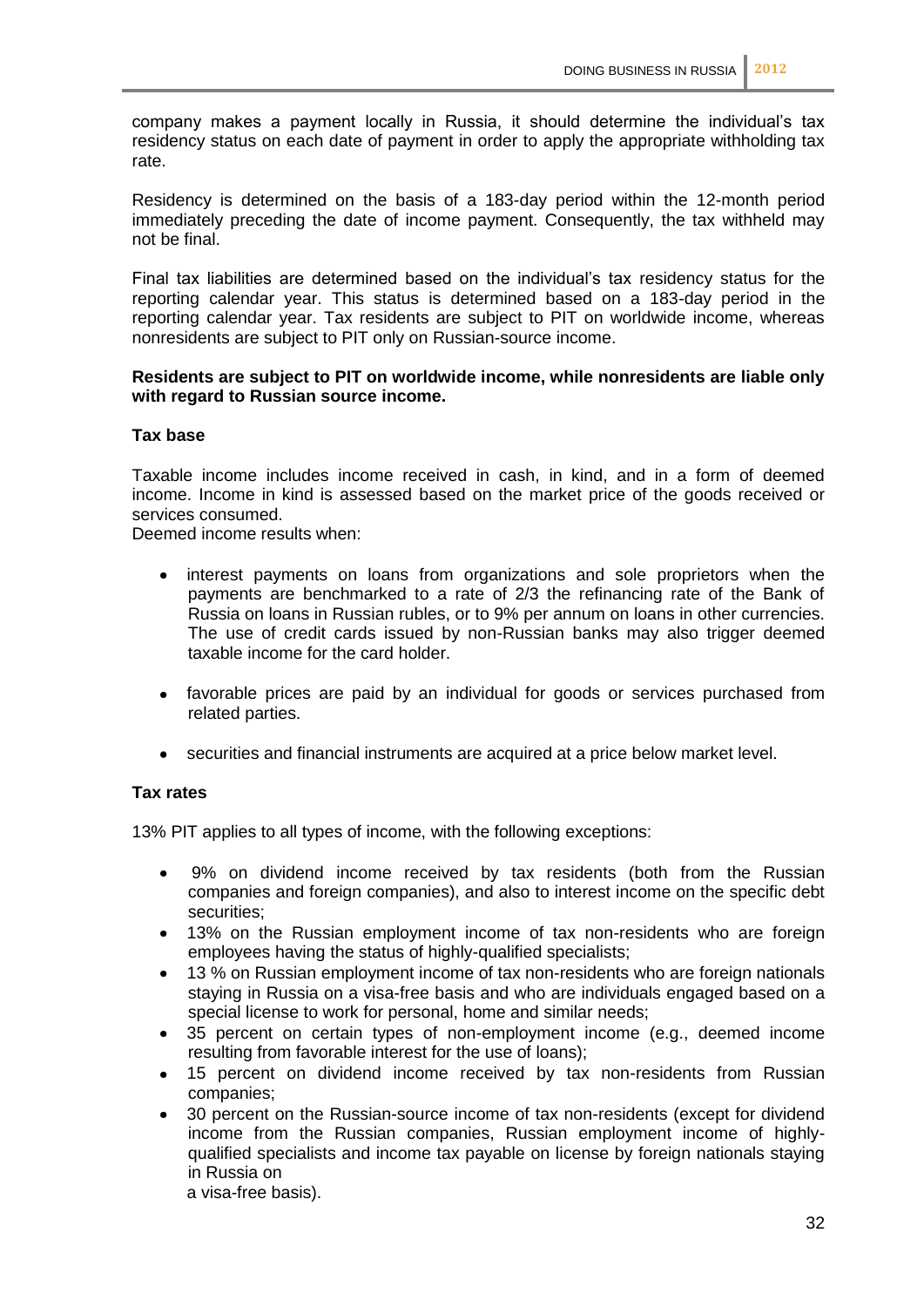Generally, tax residents pay PIT on the majority of income types at a 13% flat rate.

# **Tax deductions**

Standard tax deductions

Standard monthly tax deductions of RUB 3,000 (USD93.75) and RUB 500 (USD15.60) could be granted to certain categories of individual taxpayers (such as disabled war veterans, handicapped persons etc.). If a taxpayer is eligible for multiple tax deductions, the higher deduction should apply.

# **Tax refund**

PIT declaration should also be required if individuals want to claim tax deductions or refund PIT which was excessively withheld by the tax agent in certain cases.

#### 3.9.2. Other taxes payable by individuals

#### **Personal property tax**

Houses, apartments, cottages, garages and other buildings, premises and constructions owned by individuals are subject to personal property tax.

Tax rates may vary – from 0.1% to 2 % per annum – depending on the inventory value of the property. Certain categories of taxpayers are exempt from personal property tax (e.g. pensioners). Individual property tax is assessed by the tax authorities annually and should be paid by taxpayers based on a tax assessment not later than 1 November of the subsequent calendar year.

#### **Individuals who possess immovable property are subject to personal property tax.**

#### **Transport tax**

Individuals owning transport vehicles and/or possessing a vehicle based on a power of attorney are subject to transport tax.

Taxable vehicles include automobiles, motorcycles, scooters, autobuses, airplanes, helicopters, motor vessels, yachts, sailing boats, boats, snowmobiles, etc. Transport tax is determined on the basis of the vehicle's engine power/capacity and the respective tax rates established by regional laws.

#### **Individuals possessing transport vehicles are subject to transport tax.**

# **4. LABOR AND EMPLOYMENT**

# **4.1. Labor regulations**

Relations between employers and employees are primarily regulated by the Labor Code of the Russian Federation (Labor Code).

Employment relations are subject to the Labor Code, other legal acts of the Russian Federation containing labor regulations (including local acts adopted by the employer), the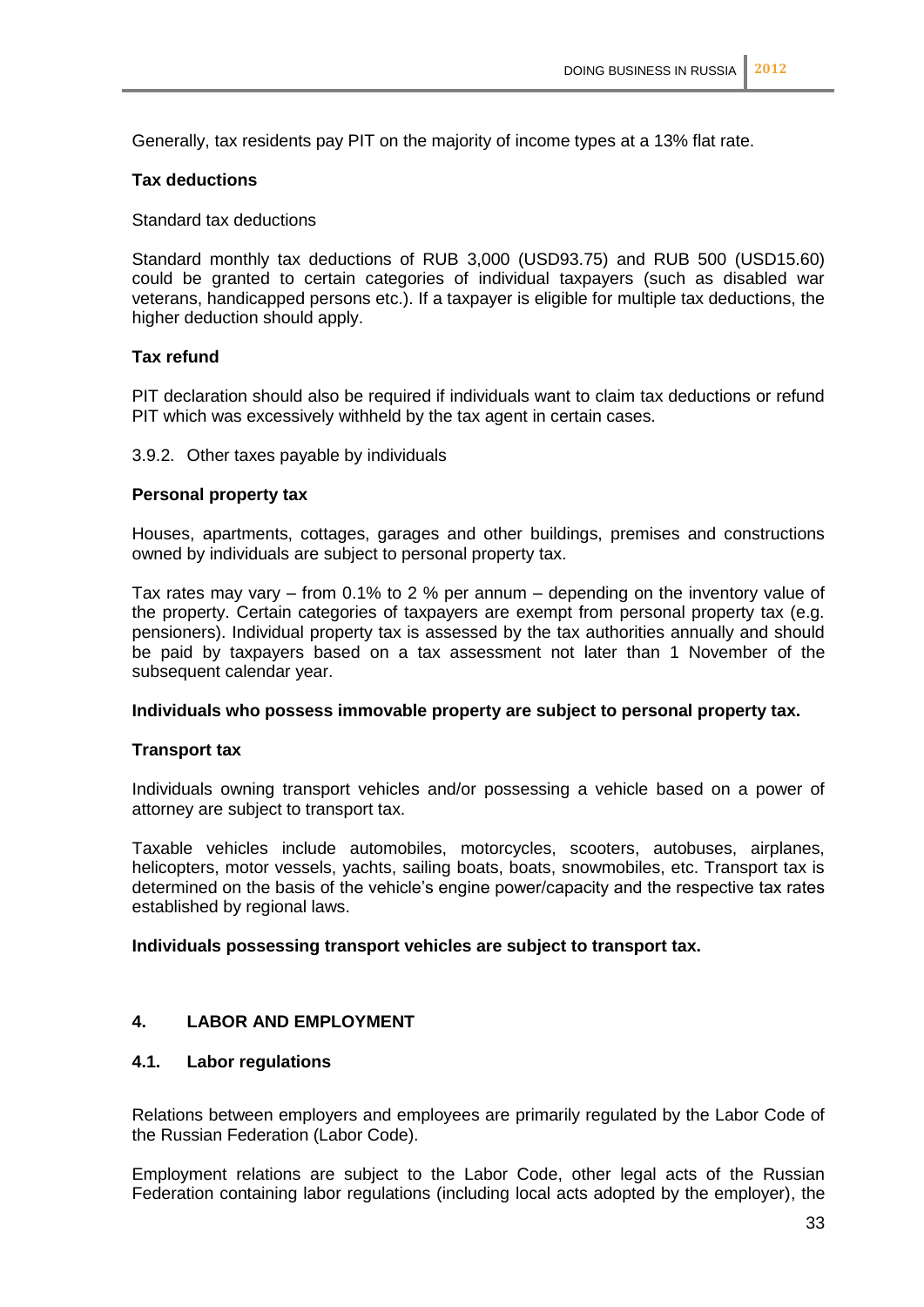employer's collective agreement (if any) and direct employment contracts with the employee.

Employees shall enjoy the rights and benefits as granted by the Russian labor legislation, which also governs the types of employment contracts and conditions of their conclusion, amendment and termination.

The Labor Code establishes an important provision ensuring employee rights, according to which employment contracts may not worsen the position of employees as compared to labor legislation.

# **The Labor Code is the core legal act that is currently regulating labor relations between employees and employers.**

#### 4.1.1. Social partnership

According to the Labor Code, the "social partnership" is defined as the system of relations between employees, employers, state and local authorities aimed at regulating and balancing the interests of employees and employers in the area of labor relations. The following areas of interest, among others, are regulated:

- negotiation of collective agreements;
- mutual consultation on employment issues;
- $\bullet$ participation of employees in the management of the company;
- participation of parties in preliminary out-of-court negotiations.

#### 4.1.2. Collective bargaining agreement

A collective bargaining agreement may be concluded between an employer and employees. The law does not require a collective agreement if neither party requests it.

Trade unions normally represent employees when such an agreement is concluded. The employer is represented by the general director or his/her authorized representative(s). The law allows the parties to define the content of a collective agreement independently, provided that, however, such conditions may not be less favorable than those set forth by the Labor Code.

The collective bargaining agreement is subject to registration with the appropriate State Labor Office.

According to the Labor Code, the employer should consider the opinion of the trade union(s) on certain matters (if such union exists). Trade unions in Russia are more typically formed at a company level rather than on an industry-wide level.

# **4.2. Employment conditions**

#### 4.2.1. Employee guarantees

#### **General Guarantees**

Russian labor legislation provides certain guarantees for employees that can be summarized as follows:

• standard working hours are not to exceed 40 hours per week;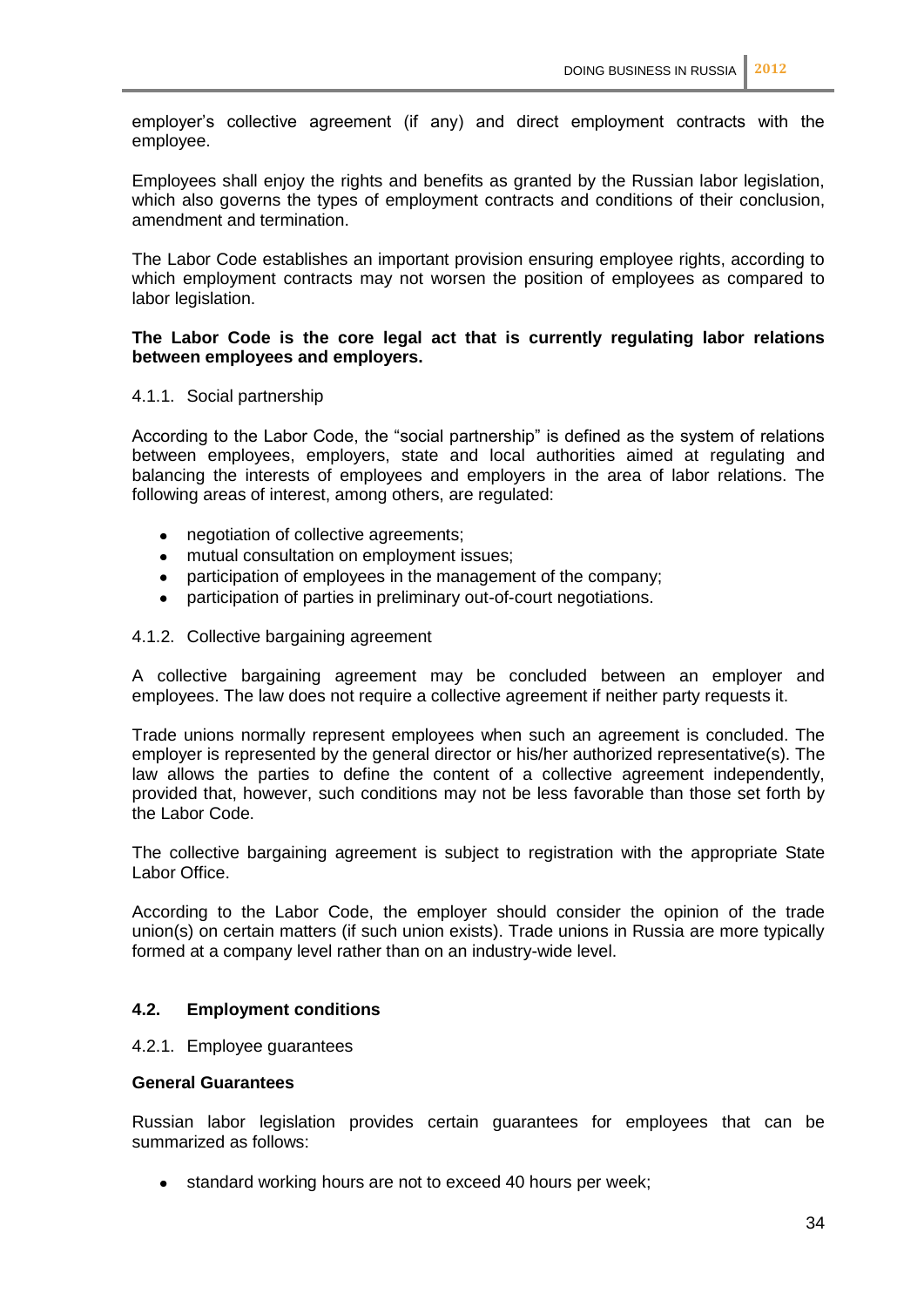- overtime is permitted for certain categories of employees under specified circumstances, but generally should not exceed four hours in two successive days and 120 hours per year. Overtime is payable at the following rates: 1.5 times normal salary per hour for the first two hours and, 2 times for subsequent hours and for work on weekends and non-working days. Also, employees may demand additional days-off as compensation for overtime;
- an employer may not require an employee to perform functions beyond those set out in his/her employment contract unless business circumstances require that this is done, in which case the employer has the right to transfer the employee to a position in a different line of work for a period not exceeding one month;
- an employee may be assigned to a job which requires lower qualifications subject to the employee's written consent. Performance of additional functions if required from an employee by the employer is subject to the employee's written consent and relevant paperwork should be prepared;
- employees are entitled to 12 paid public holidays and an annual leave of at least 28 calendar days. For some categories of employees, the minimum annual leave established by legislation may exceed 28 calendar days;
- employees are entitled to sick leave allowance paid by the employer and Social Insurance Fund based on an employee's wages and vary between 60 percent to 100 percent of the wage amount, depending on the length of service but may not exceed RUB1,203 per day of sickness (USD37.6);
- wages for time spent away from work, for the performance of the functions of a trade union officer, appearing in court, going to vote, and fulfilling other state or social responsibilities;
- severance pay in certain situations;
- certain social benefits: maternity leave, paid holidays and vacation time;
- overtime is permitted for certain workers, subject to certain conditions.

#### **Guarantees for Women Employees**

- women are entitled to maternity leave for 70 calendar days (84 days for multiple births) prior to childbirth and 70 calendar days (86 days in the case of birth complications, and 110 calendar days for multiple births) after childbirth;
- maternity leave is granted together with social insurance benefit paid out in the amount established by statutory legislation;
- regardless of the employment period with a specific company, a woman is entitled to  $\bullet$ annual paid vacation which may be taken either before or immediately after maternity leave, as well as leave up until the child's third birthday;
- during the period of maternity leave until the child reaches one and a half years of age, the woman is paid a social insurance allowance.
- fathers, grandparents and other relatives are entitled to baby care leave under certain circumstances.

# **Trade Unions**

Employees may organize trade unions and participate in the management of the company.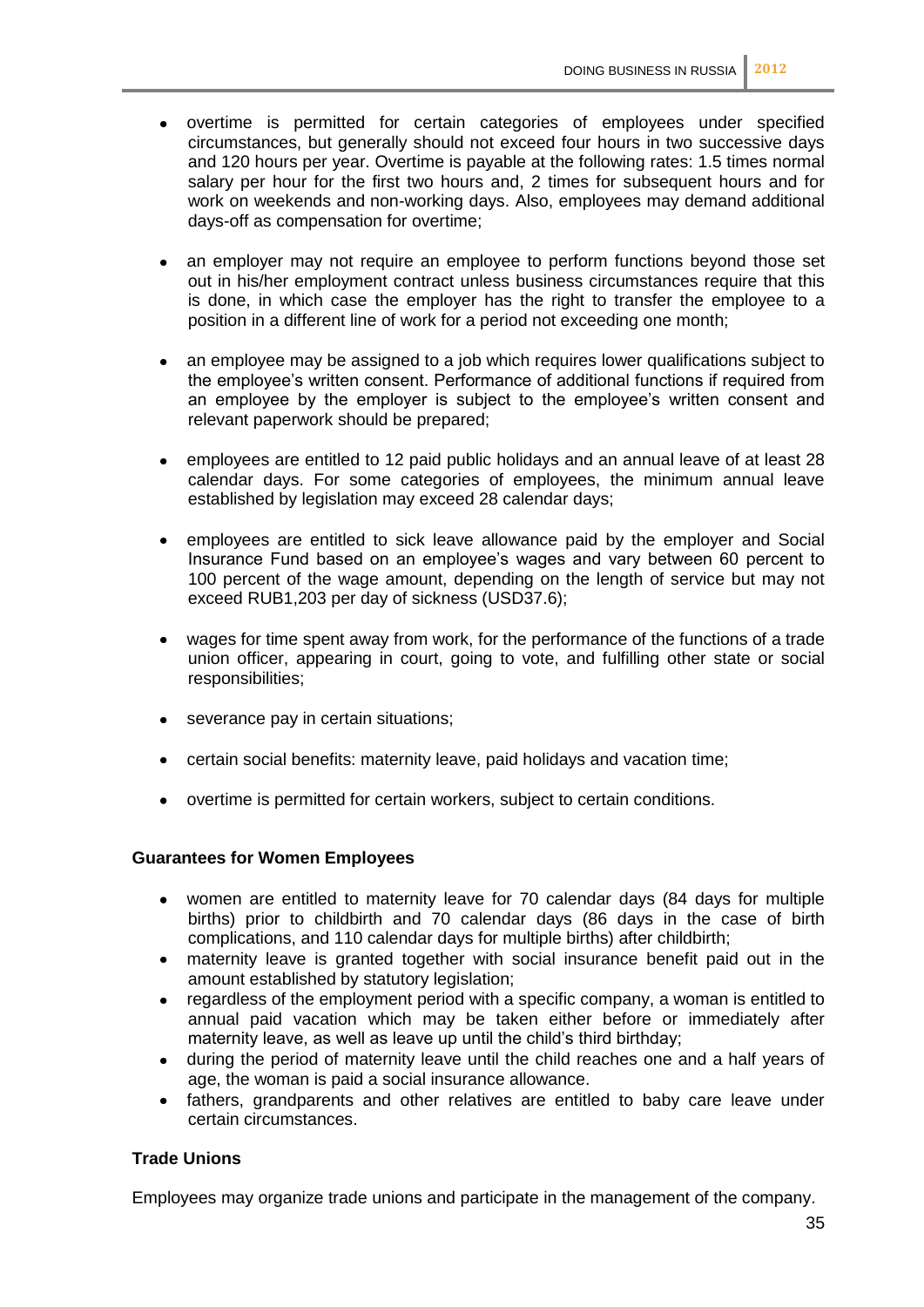The primary trade union represents the interests of employees in dealings with the employer, ensures that the terms of the collective agreement are being complied with and participates in the resolution of labor disputes in accordance with statutory legislation.

#### **Labor legislation establishes a number of guarantees for employees such as social benefits and compensation, severance and overtime payments, etc.**

#### **Employment contracts**

The Labor Code provides that an employment contract should contain "essential" conditions (e.g., place of work, starting date, position, working hours, salary and benefits, other) and "additional" conditions (e.g., trial period, confidentiality, other).

There are following major types of employment contracts:

- an indefinite term contracts; and
- a fixed term contracts concluded for the period not exceeding five years.

The fixed term contracts can only be concluded if the employment relationships cannot be established for an indefinite term and if the specific conditions are satisfied. In particular, the fixed term contracts are permitted to be concluded with the following employees' categories:

- directors, deputy directors, chief accountants;
- employees working in companies created for a specific project;
- part-time workers (having more than one job);
- $\bullet$  if the work is temporary in nature.

Employers are required to conclude an individual written employment contract with each employee. After the contract is signed, a respective order for the employee's admission to work should be issued by the general director.

The grounds for termination of employment according to the Russian labor law are as follows:

- by mutual agreement between the parties;
- expiry of the term of the employment contract;
- cancellation of the employment contract at the initiative of the employer (as discussed below) or employee;
- refusal of the employee to continue working due to a change in owner or subordination of the employer, or its reorganization;
- refusal of the employee to continue work owing to relocation of the employer.

In general, an employee may terminate a contract by providing two weeks prior written notice to the company, unless an earlier termination is mutually agreed. The fixed term employment contract may be terminated by an employee if he/she is injured or disabled and unable to perform the required work, management violates employment legislation, the collective agreement or employment contract, or if the employee has other good grounds for doing so.

In some cases, the employee may terminate an employment contract without prior notice.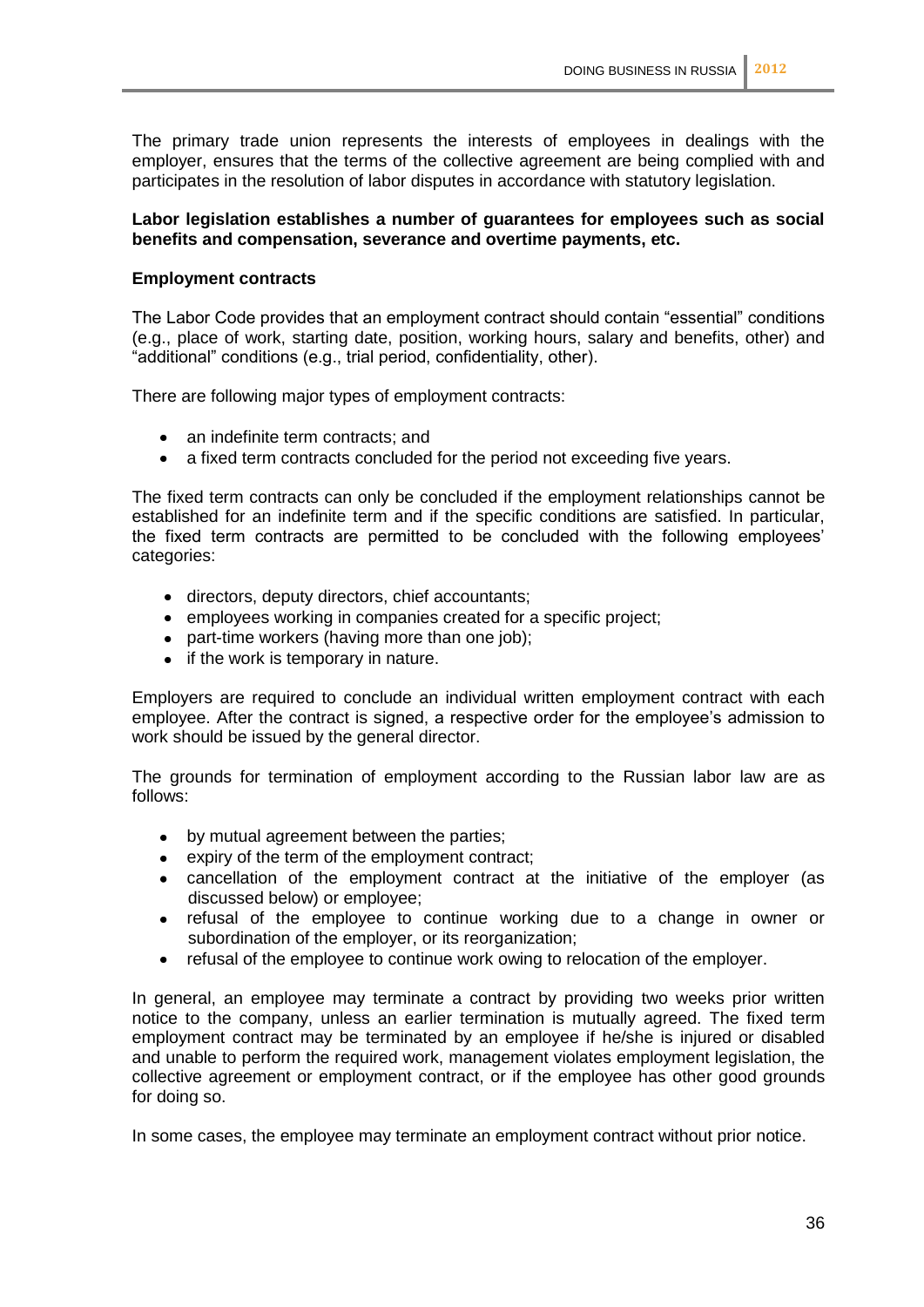An employer may terminate a contract under strictly determined circumstances:

- an employee submitted false documents when hired;
- an employee fails to discharge work duties on a regular basis for no good cause  $-$  is  $\bullet$ absent for no good cause, is inebriated at work – or discloses state, commercial information or internal confidential information of the employer, steals from the employer, fails to comply with labor protection requirements, resulting in significant damage;
- the director of a company or company branch commits a single violation of employment responsibilities;
- an employee with financial responsibilities commits an act in breach of the trust of  $\bullet$ the company.

Russian law further provides that the employment contracts with some categories of employees cannot be terminated at the employer's initiative:

- pregnant women or women with children under the age of three;
- single women with children under 14 or disabled children under 16.  $\bullet$

In case the employees are under 18 years of age, an employment contract may be terminated with the approval of the State Labor Inspectorate and Commission on Minors.

It may also appear difficult to terminate the employment contract on the grounds that the employee is not fully matching the position unless there are clearly stated job requirements that can demonstrate failures on the employee's side. The Russian courts generally decide to the favor of the employee when considering cases of alleged wrongful dismissal. In practice, companies seek where possible to secure the employee's voluntary resignation.

# **The Labor Code prohibits the termination of labor contracts with certain categories of employees at the initiative of the employer.**

#### **Work book**

Russian labor legislation requires that a work book shall be kept for each employee who has worked for at least five days at a company, if this work is the employee's main employment.

This is the basic document in which is recorded the employment history of each individual over his/her lifetime. This book indicates the grounds for termination of employment contract and records of rewards for achievements at work, work performed by the employee, transfers to another permanent work, etc.

Every entry to the work book is attested by the signature of the authorized representative of the employer and by the employer's stamp.

#### **Trial period for an employee**

Trial periods (typically up to a maximum of three months) are permitted to assess the suitability of employees for a position. Certain categories of employees are not subject to a trial period (e.g. pregnant women, minors, transferees). The trial period may be established for six months for directors, deputy directors, chief accountants, deputy chief accountants and directors of branches, representative offices or other divisions.

#### **The trial period for an employee typically lasts for 3 months.**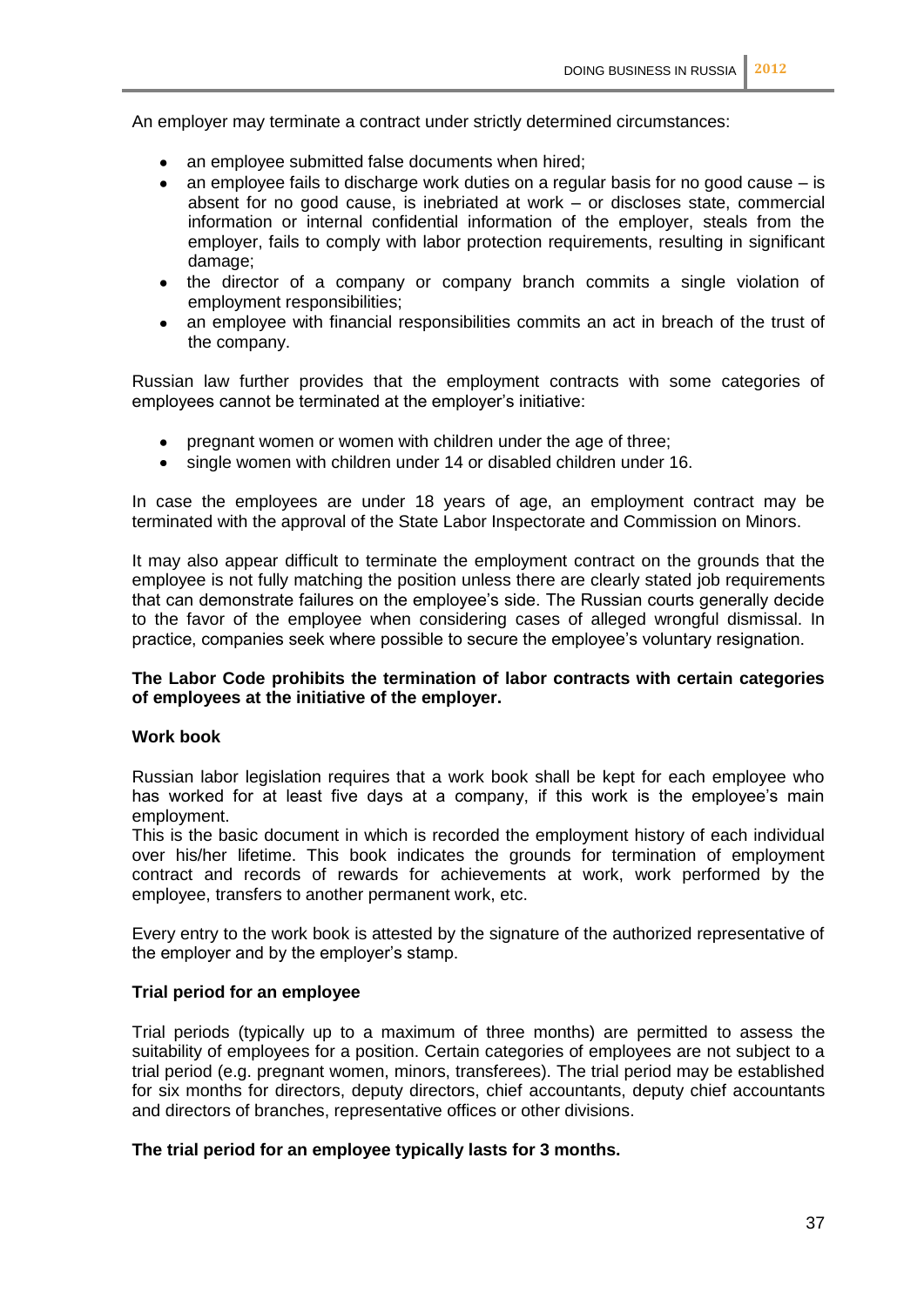# **Salary**

The Labor Code secures the interests of employees related to timely salary payments as follows:

- the employer should pay salaries at least twice a month. If salary payment is delayed by more than 15 days, the employee has the right to notify the employer and to stop working. In such cases, the employer may be obligated by a court to reimburse the employee for each idle day in the amount of two-thirds of the average salary (calculated based on actual salary accrued and the actual working time for the past 12 months);
- the employer must pay interest for each day of salary payment delay in the amount of no less than 1/300 of the refinancing rate established by the Bank of Russia;
- administrative fines can be levied on employing organizations and their responsible officials for delayed salary payments – RUB 30,000 - 50,000 (USD 937.5 - 1562.5) and RUB 1,000- 5,000 (USD 31.3 - 156.3), respectively.
- in some cases, the employer's activities may be suspended for up to 90 calendar days. If the responsible company's official has already been penalized for delayed salary payments, then they may be prohibited from holding the executive positions for 1 to 3 years.
- if salary payments are delayed for more than two months (three months in case of partial delay of salary payments), the criminal liability may also apply. Under the Criminal Code, if it is proved that the delay was due to the general director's unethical actions or other vested interest of the general director, the general director can be liable to pay a fine in the amount of up to RUB 120,000 (USD 3,750), or in an amount equal to his/her wages or income from another source for a period of up to one year. In addition, the general director may be deprived of the right to occupy certain positions or to be engaged in a certain activity for a period of up to five years; or the imprisonment for a term of up to two years could be imposed.
- if the full amounts of salary payments are delayed for more than two months or salary paid is below federal minimum salary level (RUB 4,611) during that period, the Criminal Code provides for a fine in the amount of RUB 100,000 - 500,000 (USD 3,125 - 15,625) or in the amount equal to the salary or wages or earnings from another source of income of the convicted person for a period of one to three years. In addition, the right to occupy certain positions or to be engaged in a certain activities could be relinquished for a period of up to three years with or without imprisonment for a term of three to seven years.

#### **Minimum statutory monthly wage**

Minimum statutory monthly wage is used to regulate wages, compensation and other payments made under labor legislation, and also to calculate taxes, levies, penalties and other payments.

As of 1 June 2011, the federal minimum statutory monthly wage amounts to RUB 4,611 (USD 144). This minimum statutory monthly wage in the amount stated above is used only to calculate labor remuneration and allowances for temporary inability to work.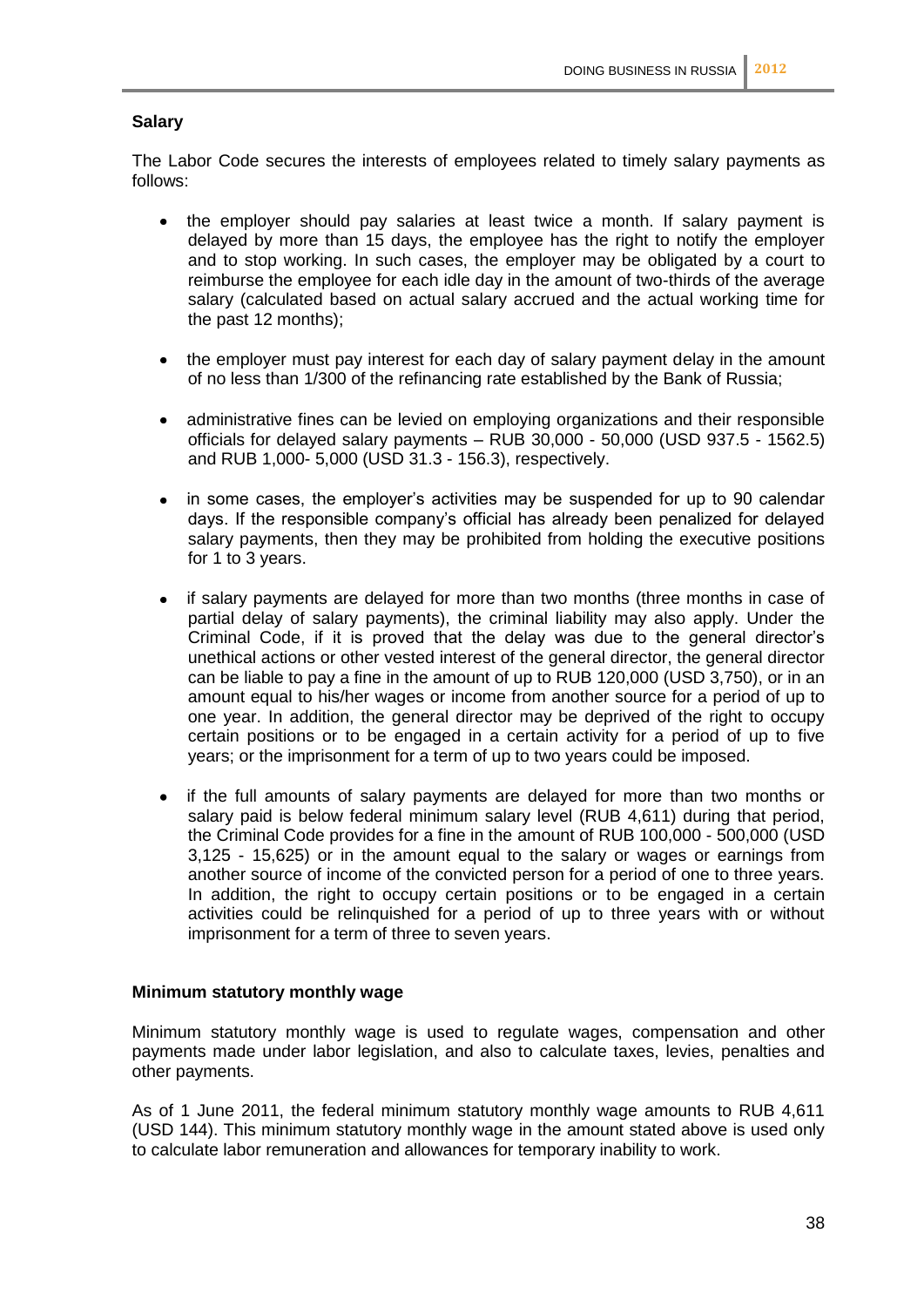Different minimum monthly wages may be established by subjects of Russia, but no lower than RUB 4,611. Minimum wage for Moscow is established at the level RUB 11,100 as of 1 July 2011.

For other purposes, such as the calculation of taxes, levies, penalties, liabilities under civil transactions, etc., a minimum statutory monthly wage in the amount of RUB 100 (USD3.1) is applied.

#### **Minimum statutory monthly wage is used to regulate wages and other salary related payments and to calculate taxes, levies and fines.**

#### **Use of currency for salary payment**

Direct salary payment to employees in Russia in foreign currency is prohibited. In Russia salaries are normally paid in rubles. However, in accordance with collective agreements or employment contracts upon an employee's written request, labor may be remunerated in other forms as long as they do not contradict Russian legislation or international treaties to which Russia is party.

The percentage of remuneration made in non-monetary form may not exceed 20 percent of an employee's total salary.

#### **Severance payments**

The Labor Code requires severance pay equal to at least two week's average earnings where an employment contract is terminated due to:

- drafting or enlisting of an employee into military or alternative civil service;
- refusal of an employee to be transferred to work in another location together with the  $\bullet$ enterprise, institution or organization upon its relocation;
- inability to work under the medical certificate issued in accordance with the  $\bullet$ legislation:
- refusal to continue work due to a unilateral change of the labor agreement conditions made by the employer (such change is only possible in exceptional cases);
- reinstatement of an employee who previously performed the work;
- refusal of an employee to change work as prescribed by relevant medical authorities or if the employer is not able to offer relevant work.

In the event of the dissolution of an enterprise, institution, or organization, or staffing cuts, a one-off payment of monthly average earnings is required. Additional payments are required if the dismissed employee is unable to find work but no more than two months of payments (three months subject to specific conditions).

# **4.3. Specifics of employment of the foreign nationals**

#### 4.3.1. Work permits for foreign nationals

As a general rule, foreign nationals working on the territory of Russia are required to have a work permit. There are a few exceptions to this rule, mainly related to certain CIS nationals and other foreign nationals who possess residency permits.

Work permits may also not be required for the employees of supplier or manufacturer of imported equipment entering Russia for the purpose of installation, supervision of installation or servicing of this equipment.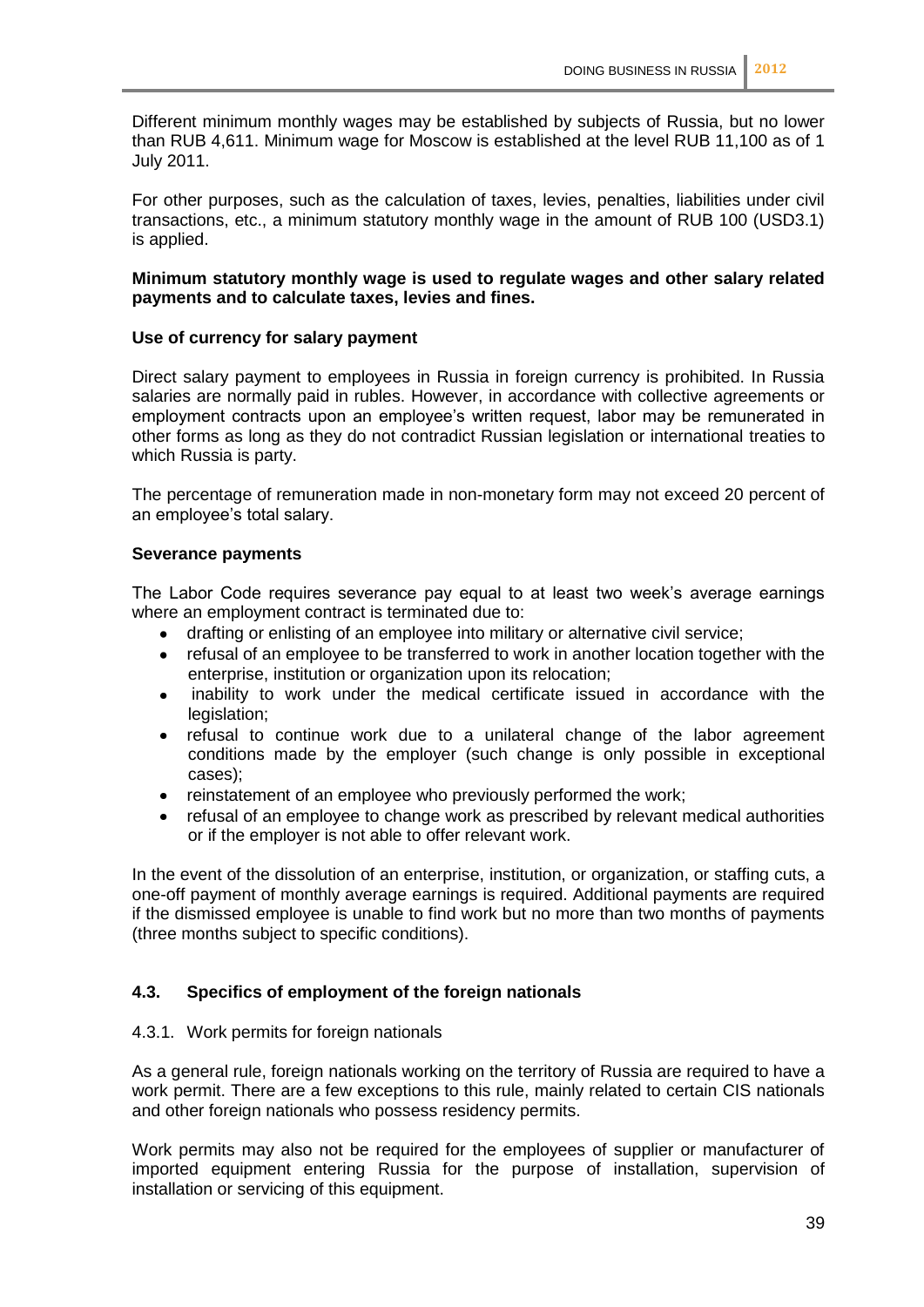The standard work permit application process is quite a lengthy and burdensome procedure consisting of several stages. Each stage involves the submission of applications together with an extensive list of documents. These stages include the following:

- registration with the local employment authorities;
- submission of notification on vacancies available in the company to the Employment Service for subsequent conclusion of the authorities on the extension of the engagement of foreign nationals for such vacancies ("**Conclusion"**);
- application for a corporate quota for engagement of foreign labor at the Federal Migration Service of the Russian Federation **("FMS")** or the Department of the Federal Migration Service of the Russian Federation ("**Corporate Quota**");
- application to the FMS for each expatriate's individual Work Permit ("**Individual Work Permit"**).

# **Usually the whole procedure to obtain an individual work permit may take up to four months.**

The Individual Work Permit is issued for the period up to one year. Separately, based on the Individual Work Permit, a work visa must be obtained. The procedure for visa issue also includes several stages where the specified set of documents should be submitted to the immigration authorities.

Further, with respect to the regular category of work permit, each year by May 1 companies must report the number of foreign employees they anticipate engaging in the next calendar year. This procedure effectively constitutes a quota application. If the employer does not comply with this and does not receive notification of the approval of a quota, the employer will have work permit applications rejected.

Alternatively, a company that failed to file a quota application or whose application was denied or partially approved may use a list of quota-exempt positions when applying for work permit only if the application meets all the quota-exempt requirements.

4.3.2. Work permit application for Highly-qualified Specialists ("HQS")

Started from 1 July 2010, simplified procedure of obtaining the work permits for HQS came into force. HQS is a highly-skilled professional who is a foreign employee and has work experience and skills or achievements in a certain area and whose annual salary generally exceeds

RUB 2,000,000 (about USD 62,500).

It should be also noted that the Representative offices of foreign legal entities can not apply for hiring HQS. Obtaining the work permits for foreign national as for HQS has the following advantages:

- obtaining an employment permit for the Russian employer is not required;
- $\bullet$  the quota system is not applied to HQS;
- the work permit period can be issued for the term of up to three years;
- HQS may obtain multiple work visa for the term of up to three years;
- the procedure of obtaining work permit for HQS takes about fourteen business days from the moment of submission of such application;
- reduced income tax rate of 13 percent applies to salary paid locally to HQS non-tax residents irrespective of their tax residence status;
- extended length of business trips outside the region/regions for which the HQS work permit was obtained as compared with the standard work permit (30 calendar days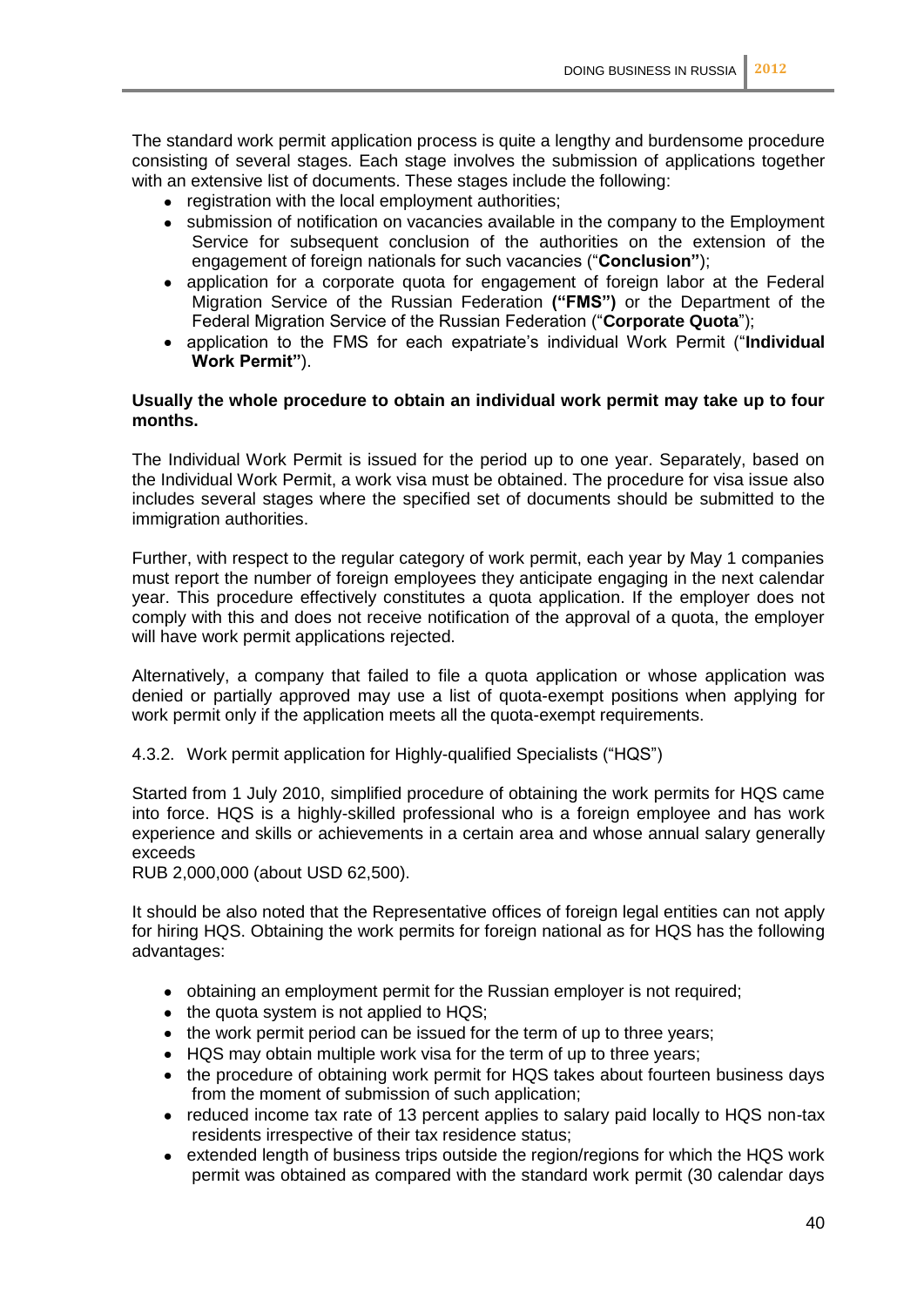in total during a calendar year or without limitation for HQS with travelling nature of work).

# 4.3.3. Migration registration procedure

Migration registration is the process of notifying the immigration authorities of a foreign national's whereabouts (international travel, as well as internal trips within Russia). It is the hosting party which is responsible for such registrations. The hosting party for this purpose is either the hotel or the employer (visa sponsor) or a landlord, if the foreign national is not staying in the hotel.

# **Upon arrival in Russia, each foreign national must be registered in Russia in his host location.**

This process should be completed within seven business days of arrival every time a foreign national arrives in Russia or travels to another region (changes location) within Russia for more than seven business days.

HQS and his family members are exempt from registration procedures, if they arrive and stay in Russia for the period not exceeding 90 days and 30 days if they travel in Russia to another region. If HQS and his family members stay in Russia for more than 90 days (or 30 days traveling in another region), they are required to be registered within seven business days.

# **5. ANTIMONOPOLY REGULATIONS**

#### **5.1. General approach**

Anti-monopoly issues are mainly governed by Federal Law No. 135-FZ "On the Protection of Competition" dated 26 July 2006 (the "**Competition Law**"), while liability for the violation of anti-monopoly regulations is established (in addition to the Competition Law) mainly by the Code on Administrative Offences and the Criminal Code.

The Federal Anti-monopoly Service (the "**FAS**"), a Russian executive authority, controls and enforces compliance with anti-monopoly legislation. Russia has also recently adopted the long-awaited "Third Anti-monopoly Package" – an extensive set of amendments to the above-mentioned primary acts of anti-monopoly legislation. The summary below provides an outline that reflects the most important issues of the revised regulations.

# **5.2. Scope of application of the Competition Law**

The Competition Law applies to:

- the agreements/actions concluded or carried out in or outside Russia that may in any way influence competition in Russia; and
- the agreements/actions concluded or carried out in or outside Russia, between Russian and/or foreign legal entities/individuals and which are related to:
	- (i) main (fixed production assets), shares or participatory interests in, or control over the Russian legal entities; or
	- (ii) control over foreign legal entities engaged in business activities in Russia.

The wording "legal entity engaged in business activities in Russia" refers to all foreign entities that have supplied goods/works/ services to the Russian market in the amount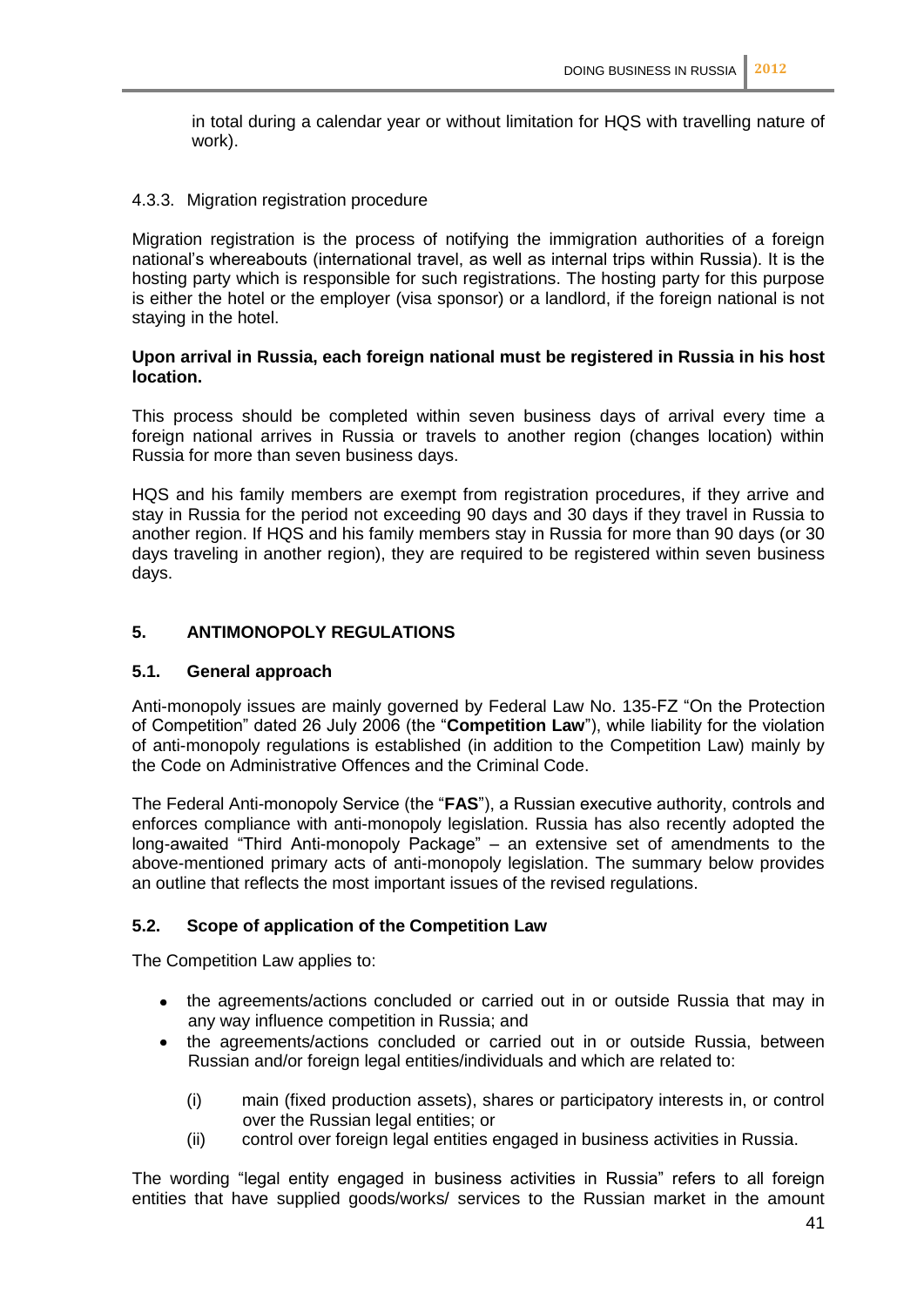exceeding RUB 1 billion (EUR 25,000,0001) during the past calendar year preceding the date of the respective transaction.

Based on the above, the scope of application of the Competition Law is very broad. In practice, it may cover almost any agreement and may apply to any company directly or indirectly connected with the Russian market or Russia in general.

# **5.3. Anti-competitive practices and restriction of competition**

The Competition Law covers the following types of anti-competitive practices and activities which may lead to a restriction of competition:

- abuse of a dominant position;  $\bullet$
- cartel agreements and concerted actions;  $\bullet$
- vertical agreements;
- economic coordination; and
- unfair competition.

The Competition Law also includes rules on transaction clearance.

#### 5.3.1. Abuse of a dominant position

The general rule is that a company is deemed dominant if it has a market share of over 50%.

However, in practice, dominance may be established in certain circumstances with a market share of less than 50%. Dominance of a market is, in itself, not a violation. However, abuse of the dominant position gives rise to liability. In addition to the prohibitions as specified below in Section 5.3.2. of this Report, the "dominant" entities are prohibited from:

- fixing or maintaining "monopolistically" high or low prices;
- establishing different prices for the same commodity without technological or economic substantiation; and
- establishing discriminatory conditions.

#### 5.3.2. Cartel agreements and concerted actions

In brief, the following arrangements are expressly prohibited by the Competition Law in agreements (cartels) and concerted actions between competing market players:

- fixing or maintaining prices/tariffs, discounts, bonus payments or surcharges;  $\bullet$
- increasing, reducing or maintaining prices during auctions;
- dividing markets by (i) territory; (ii) volume of sales or purchases; (iii) assortment of goods (works, services) sold; or (iv) range of sellers or purchasers/ customers;
- refusing to enter into contracts with certain sellers or buyers; and
- reducing or terminating the production of goods (works, services), main production  $\bullet$ assets (both tangible and intangible) located in Russia;

#### 5.3.3. Vertical agreements

If the parties to an agreement are in a sale and purchase relationship, such a "vertical agreement" may not contain any provisions which lead to a restriction of competition in general and, specifically, may not (i) establish resale prices for goods (works, services),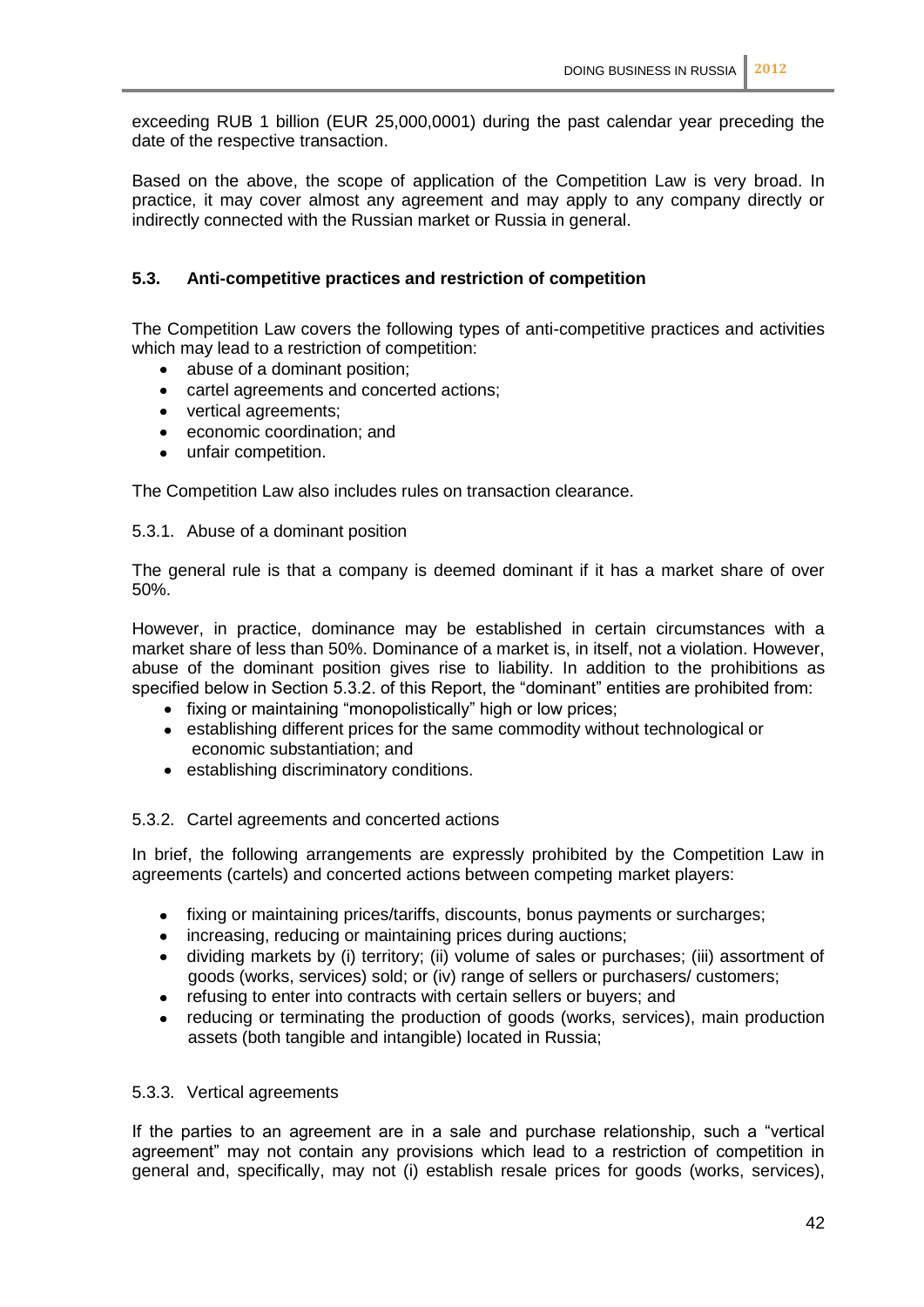except for maximum resale prices; and (ii) prohibit the purchaser from selling competing products.

# 5.3.4. Economic coordination

The Competition Law also prohibits any economic coordination exercised by one business entity (the "coordinator") over the activities of other business entities if:

- the coordinator does not belong to the same group as the entities it coordinates;
- the coordinator is not active on the market where it coordinates the business of these other business entities; and
- the coordination results in any of the prohibitions as listed in Sections 5.3.2 and 5.3.3 above.

# 5.3.5. General Restriction of Competition

Agreements in general may not lead to a restriction of competition on the market. In particular, they may not lead to:

- setting different prices for the same product (work, service) without economic or technological justification thereto;
- imposing unfavorable terms upon a contracting party;
- impeding other business entities' access to or withdrawal from a certain market: and
- establishing membership conditions in professional or other associations if these conditions lead or may lead to a restriction of competition.

An important change to the revised version of the Competition Law is that the restrictions outlined in Sections 5.3.2 – 5.3.5 above shall not apply to the agreements or actions between business entities that are part of one group of companies when these entities are controlled by the same company/ individual.

#### 5.3.6. Unfair competition

Unfair competition is not permitted under Russian competition legislation. In particular, unfair competition includes:

- the distribution of false or incorrect information which may cause damage to a business entity or impair its reputation;
- misleading information in respect of a commodity's (i) nature; (ii) manner and place  $\bullet$ of production; (iii) consumer properties; (iv) quality and quantity; or (v) manufacturers;
- an incorrect comparison of the commodities produced by a business entity with those produced or sold by other business entities;
- the sale, exchange or other placement into circulation of a commodity in breach of  $\bullet$ third-party intellectual property rights; and
- the unlawful receipt, use and disclosure of commercial secrets, official secrets or  $\bullet$ other information protected by law.

The above restrictions are closely connected with further restrictions as set forth by Federal Law No. 38-FZ "On Advertising" dated 13 March 2006 (the "**Advertising Law**"). By the Advertising Law the FAS is also authorized to perform monitoring of compliance with the Advertising Law requirements and may hold the companies liable for violation and noncompliance with the respective rules.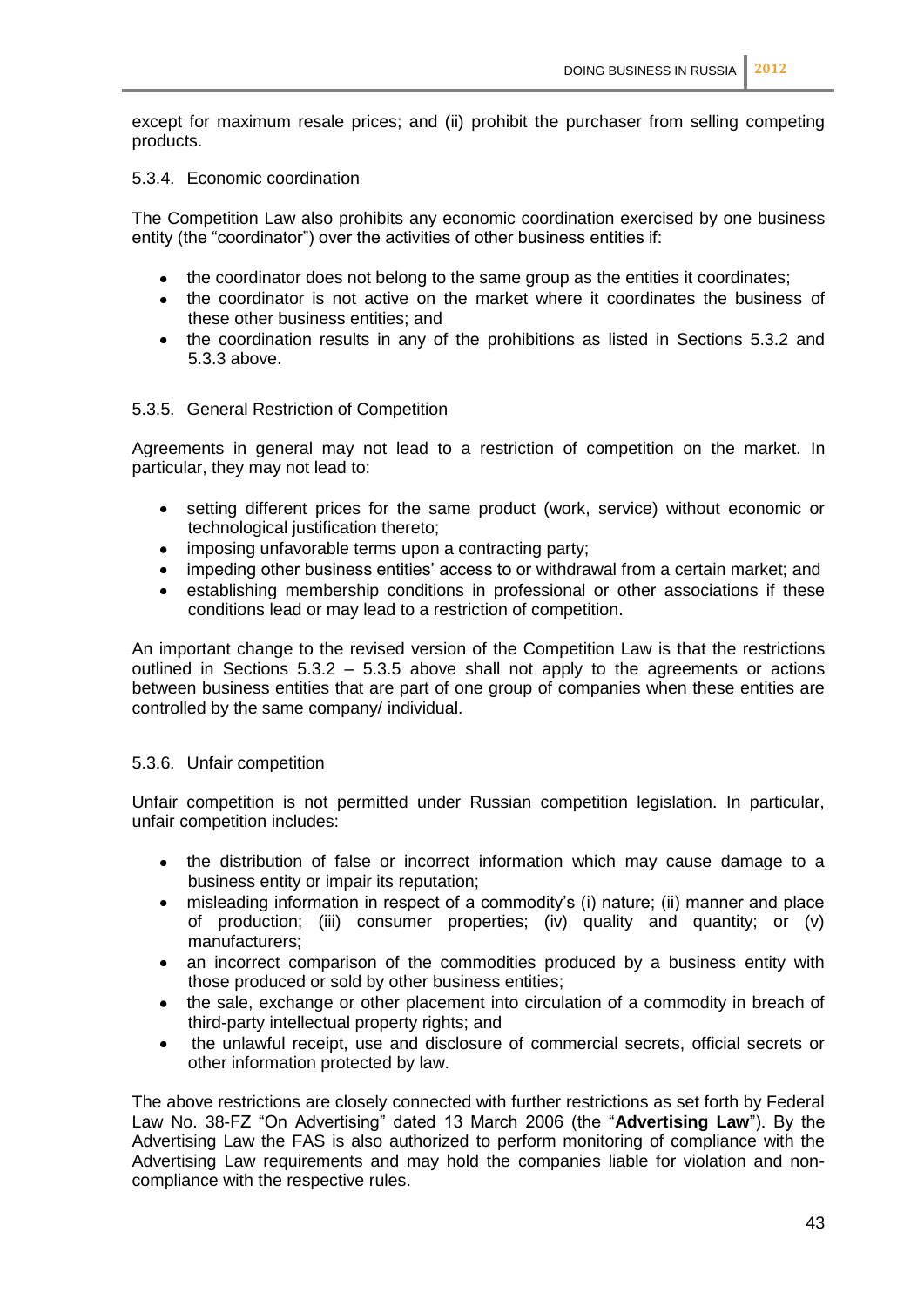# 5.3.7. Antimonopoly Scrutiny of the Transaction

# **Description of the transactions**

The following transactions may require approval from the FAS or a notification to the FAS:

- the establishment of a Russian company if (i) its charter capital is paid up by shares and/or tangible or intangible assets of another company; and (ii) the new company, as a result, acquires: (i) more than 25% of voting shares in a Russian Joint-Stock Company; (ii) more than 1/3 of the participatory interests in the charter capital of a Russian Limited Liability Company; or (iii) more than 20% of the balance sheet value of main production and intangible assets of the company which owns the assets (and whose assets are located in Russia);
- reorganization (in the form of a merger or accession);
- the acquisition of more than 25%, 50% or 75% of voting shares in a Russian joint stock company;
- $\bullet$  the acquisition of more than 1/3, 50% or 2/3 of the participatory interests in the charter capital of a Russian Limited Liability Company;
- the acquisition of control over a Russian company;
- the acquisition of more than 50% of shares/participatory interests or control over a foreign "legal entity engaged in business activities in Russia"; and
- the acquisition of the right to own, use or possess the main production and intangible assets of a company if the book value of the acquired assets located in Russia exceeds the following percentages of the total book value of the seller's main production and intangible assets: (i) 20% for companies operating on commodity markets; or (ii) 10% for companies operating on financial markets.

# **Thresholds**

The transactions as specified above shall be subject to merger clearance (prior or posttransaction) from the FAS if the respective thresholds as established by the Competition Law (please, see the table below) are met.

When the thresholds for prior approval are met, FAS clearance must be obtained before the closing of the transaction. When they are not met, the Competition Law requires posttransaction notification to the FAS within 45 calendar days after closing. The thresholds set out below only apply to companies operating on the commodity markets. For those operating on financial markets, the requirements are different (for example, please see the Section 7 *Banking Regulations* for information on thresholds for banks (credit organizations)

# **5.4. Liability**

#### 5.4.1. General liability

Individuals and legal entities may be subject to administrative and criminal liability for noncompliance with anti-monopoly legislation. Forms of liability may include:

- mandatory directions issued by the FAS to cease a violation and/or transfer to the state budget of all revenue received as a result of the violation of anti-monopoly legislation (under the Competition Law);
- fines calculated on the basis of revenue (up to 15% of the revenue gained over the period of the violation of anti-monopoly legislation) and/or disqualification of company officials (under the Code on Administrative Offences); and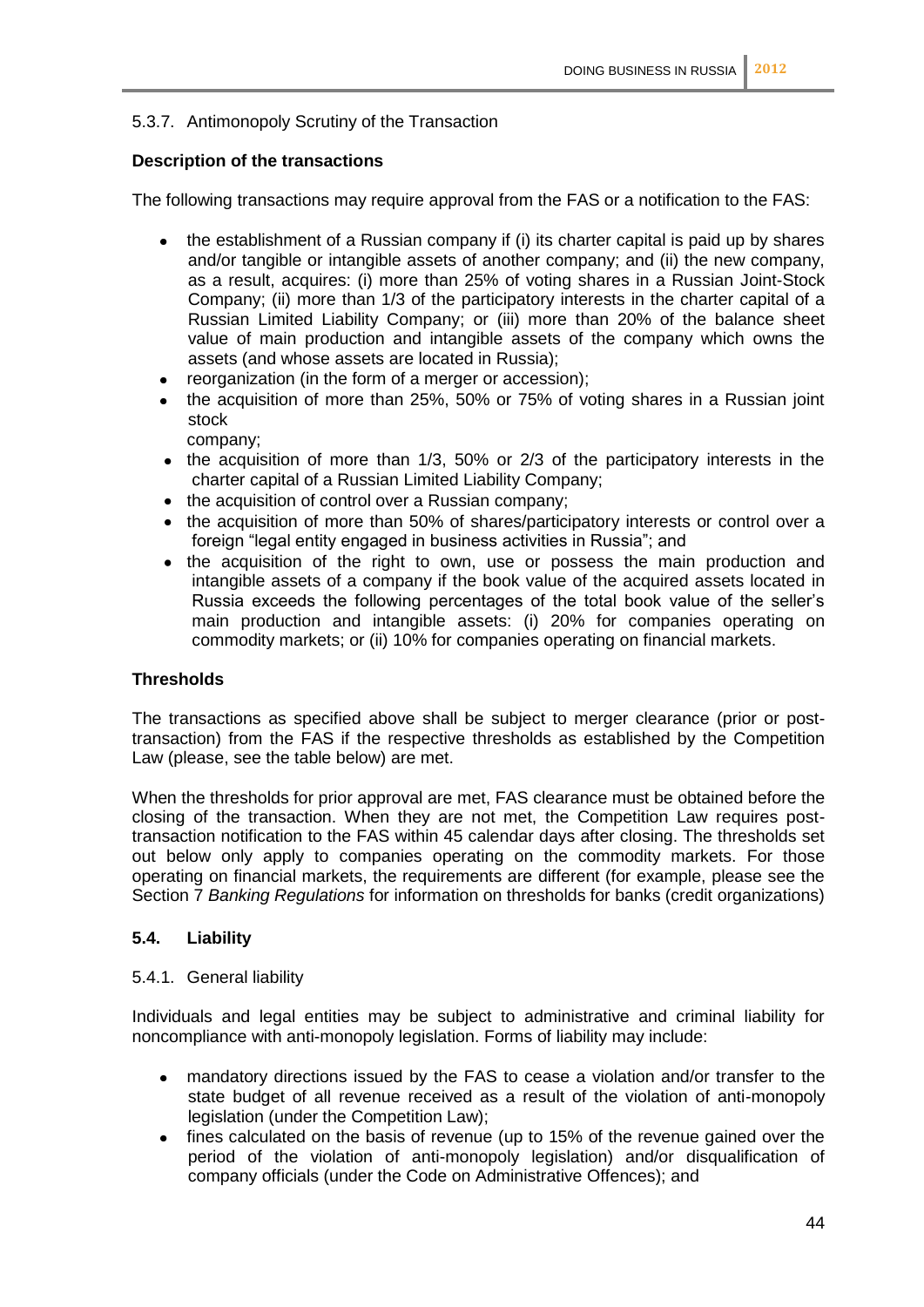- fines, disqualification of company officials and, for the more serious anti-monopoly  $\bullet$ violations, up to seven years' imprisonment of company officials (under the Criminal Code).
- 5.4.2. Specific forms of liability

# **Prohibited agreements and leniency**

As mentioned above, cartels and concerted actions which violate anti-monopoly regulations are strictly prohibited and may lead to severe sanctions being imposed. The Code on Administrative Offences provides a limited opportunity for companies which have participated in illegal cartels or actions to avoid penalties – the "Leniency Program".

To obtain total immunity under the Leniency Program, a cartel Participant must (i) be the first to inform the FAS of the cartel's existence; (ii) submit sufficient information and/or documents to the FAS to allow an administrative violation to be identified; (iii) fully cooperate with the FAS throughout its investigation; and (iv) cease any involvement in the cartel or other infringement immediately.

It is only possible to benefit from the Leniency Program if the FAS is not aware of the reported infringement. Collective applications for the Leniency Program are not accepted.

# **6. REAL ESTATE AND CONSTRUCTION**

#### **6.1. General approach**

This section relates to real estate and construction matters in Russia, which are governed by a Complex body of laws and regulations. Key legislation in this respect includes:

Civil Code of the Russian Federation: Part I dated 30 November 1994; Part II dated 26

January 1996; Part III dated 26 November 2001; Part IV dated 18 December 2006 (the "**Civil Code**");

- Land Code dated 25 October 2001 (the **"Land Code**");
- Town Planning Code dated 29 December 2004 (the "**Town Planning Code**");
- Forest Code dated 4 December 2006;
- Water Code dated 3 June 2006;
- Federal Law No. 102-FZ "On Mortgage (Pledge of Immovable Property)" dated 16 July 1998 (the "**Law on Mortgage**"); and
- Federal Law No. 122-FZ "On the State Registration of Rights to Immovable Property and Transactions" dated 21 July 1997 (the "**Law on State Registration**").

# **6.2. Rights to real estate**

The Land Code provides for two basic types of land rights to (i) land plots; and (ii) buildings, structures and premises: (i) the ownership right (freehold); and (ii) the right to lease (leasehold).

Real estate (including land plots) in the Russian Federation may be owned publicly or privately. In relation to land, we would like to outline a number of local specificities.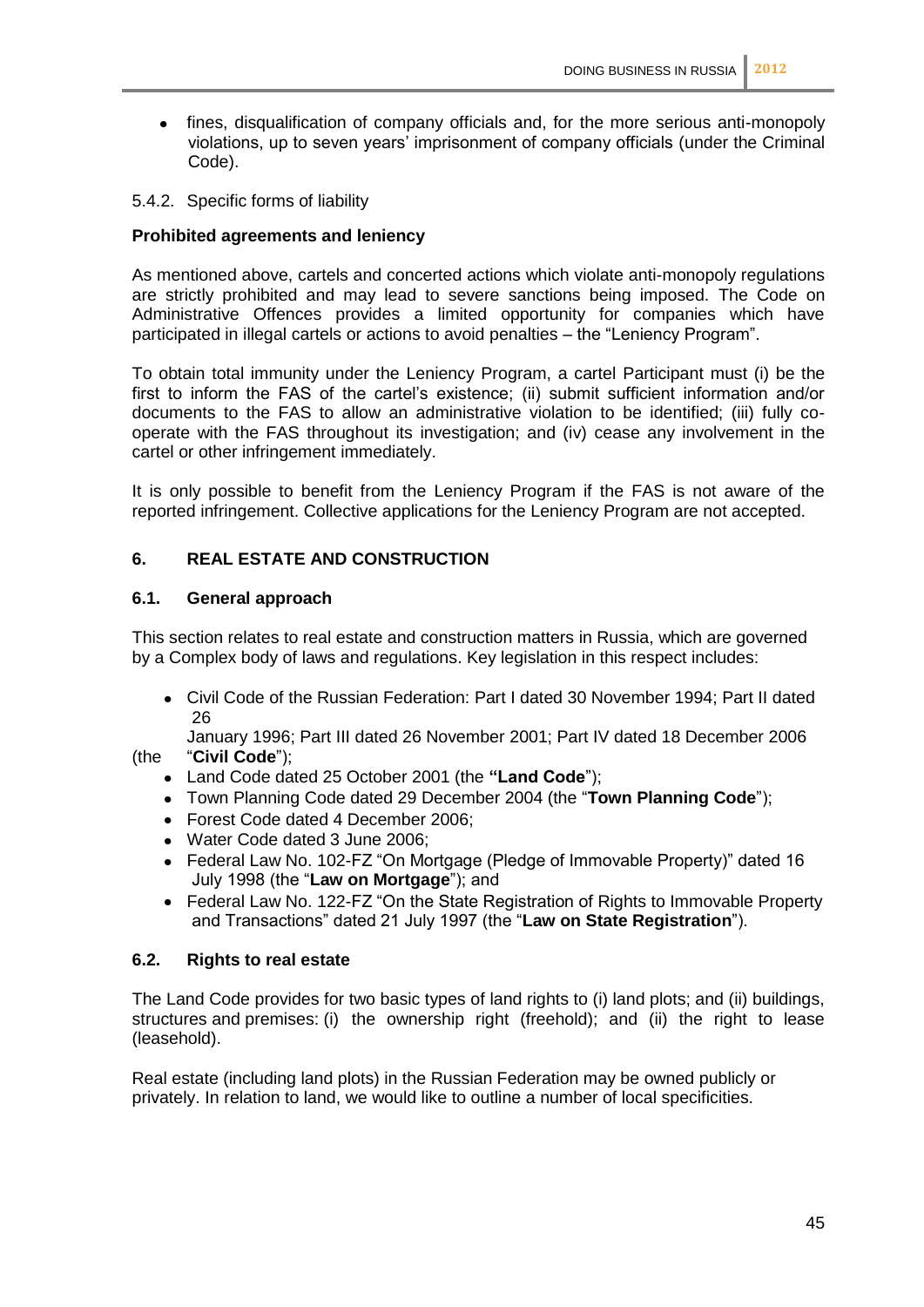# **Public land ownership**

Publicly owned land means that the land is owned by the State (i.e. the Russian Federation or a region) or a municipality. Substantial areas of land in Russia (particularly in the City of Moscow, which has regional rather than municipal status) have always been state-owned.

Until 2001 (when the Land Code was adopted), the delineation of state-owned and municipal land plots was regulated by several legal acts. The process of delineation was complicated and, at times, confusing. It has been clarified by the Land Code and further clarification is ongoing. Pending completion of this, and to ensure that it is still marketable, public land may be disposed of by municipal authorities. They are authorized to act as landlords in lease agreements, allocate land plots for construction and act as seller during the privatization of public land.

Public land plots may be privatized, subject to a number of statutory restrictions. For example, land plots falling within specially protected areas (such as national parks) or areas required for defense (such as military airports) may only be state-owned.

# **Private land ownership**

Any legal entity or individual may own private land in the Russian Federation, subject to certain restrictions which relate to the legal status of the land plot. Generally speaking, foreign nationals and legal entities now enjoy the same rights to land plots as Russian individuals and legal entities.

However, some restrictions apply. In respect of the ownership of land, foreign investors may not, in particular (i) own land in border territories or other territories, specifically designated in the Land Code; and (ii) own agricultural land. This rule also applies to the Russian companies with a foreign participation of 50% or more in their charter capital.

Foreign investors (as widely defined above) may only lease agricultural land, which complicates their Greenfield projects on this type of land.

#### **Other rights to or affecting land plots**

Russian land legislation that pre-dated the Land Code also provided for other types of land rights, such as, among others, the right of permanent perpetual use of the land plot, or the right of inheritable use.

The right of permanent perpetual use of the land plot could only be granted to state, municipal or other public enterprises or to municipal authorities. Legal entities must convert the right of permanent perpetual use into leasehold or freehold rights by 1 July 2012.

Starting from 1 January 2013, legal entities will be penalized if they fail to convert their right of permanent perpetual use. As in other countries, an easement (or servitude) may be established in respect of a land plot which is owned by a third party. This grants the land user a variety of rights (including the right to build structures such as cable lines, pole lines, etc.). The easement

may be public or private, depending on the persons who are interested in it. If the easement is required by a particular person or legal entity, then only a private easement may be established in respect of the relevant land; if the general public is interested in the easement, then a public easement may be established.

#### **6.3. Real estate transactions**

6.3.1. Sale and purchase transaction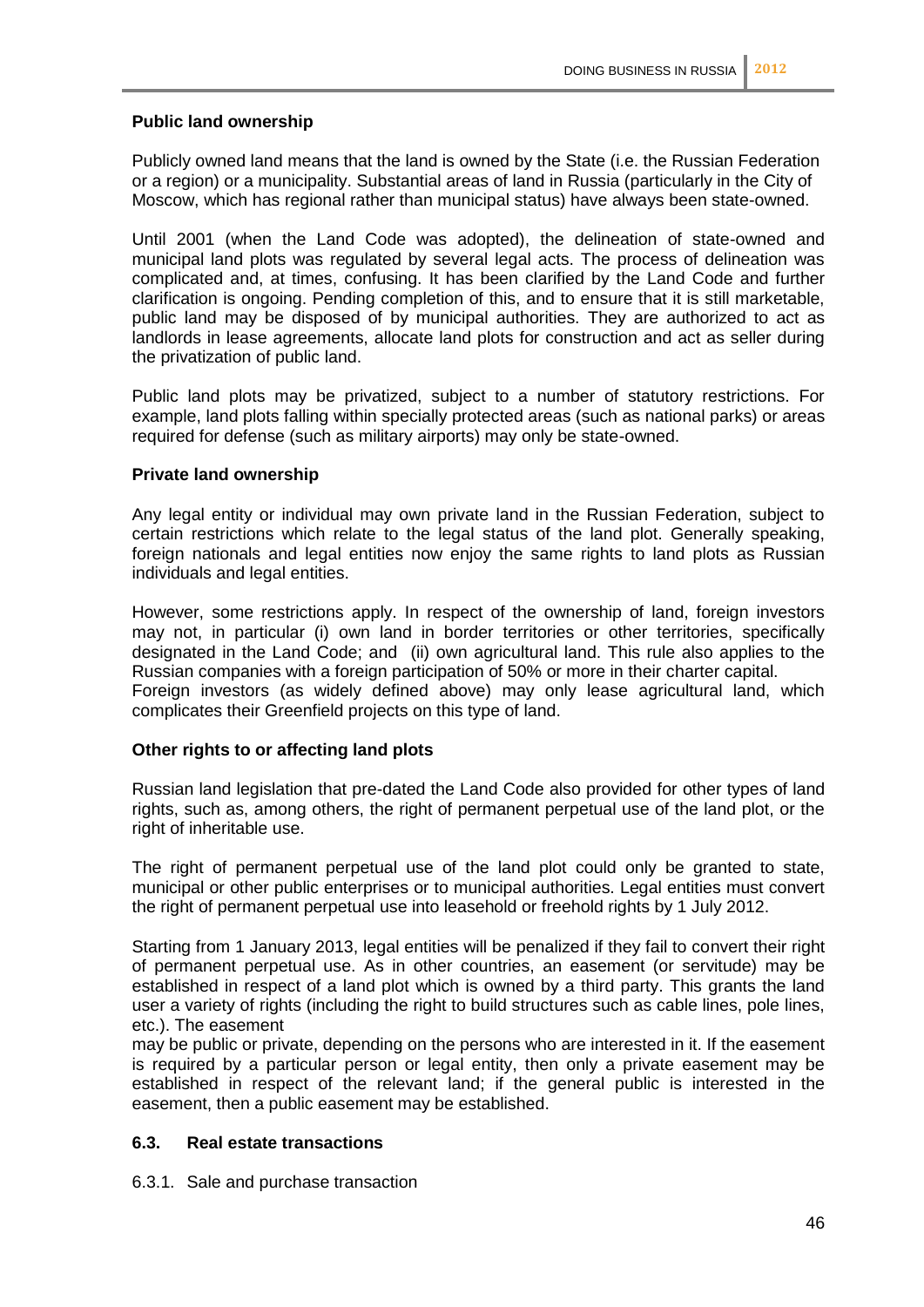# **Cadastral and state registration**

A publicly or privately owned land plot may be bought and sold provided that (i) it has undergone all cadastral registration formalities; and (ii) the title to the land plot has been registered.

Both procedures require the submission of certain documents to the state registration authority, i.e. the Federal Service for State Registration, Cadastre and Cartography or its regional/local departments (the "**Registrar**"). Failure to comply with this requirement may lead to any real estate transaction connected with it being declared null and void.

Rights to buildings and structures located in Russia are subject to state registration. Rights to a building are not effective until they are registered in the State Register (i.e. a building/structure/premises legally exists only from the moment of their state registration). Moreover, state registration (as evidenced by an ownership certificate) is the only confirmation of the ownership right. Only a court decision may overrule state registration.

# **Buildings on land plots**

A general principle of Russian law is the unity of rights to land plots and buildings. The Land Code prohibits the transfer of land without the buildings and structures standing on it. Ownership rights to a building may only be transferred together with the rights to the land plot beneath this building. In exceptional cases, title to parts of a building may be transferred separately from the land if it is impossible to separate the respective part of the land plot, or if there is a restriction on the acquisition of this land plot.

Owners of buildings located on a land plot other than their own generally enjoy a preemptive right to purchase the land plot, or a preferential right to lease it. If a land plot is under state or municipal ownership, the owners of buildings generally have exclusive rights to privatize the land plot.

#### **Privatization**

Since 30 October 2001, it has no longer been possible to privatize buildings, structures or industrial facilities without simultaneously privatizing the underlying land.

A building owner has exclusive rights to obtain freehold or leasehold rights to a publicly owned land plot on which the owner's building stands. The building owner is free to choose whether to acquire leasehold or freehold rights to the land plot. During privatization, the building owner must pay a buy-out price for the land to the municipal authorities. The buyout price depends on the cadastral valuation of the land plot, and is between five and thirty times the amount of annual land tax payments, largely depending on the location of the land plot. The owners of buildings located on municipal and state land may buy out the plots at a preferential price before 1 July 2012.

#### **Sale and purchase contract**

Certain conditions of a real estate sale-purchase transaction are deemed material and must be clearly determined in the sale and purchase agreement, such as the subject-matter (i.e. the land plot or building/structure/premises) and the price. In addition, the parties to the agreement are entitled to set out their own list of supplemental contractual provisions that they consider to be material to the transaction.

If the sale and purchase agreement does not meet the above requirements, it is deemed not to have been concluded. This means that the plot or property must be vacated and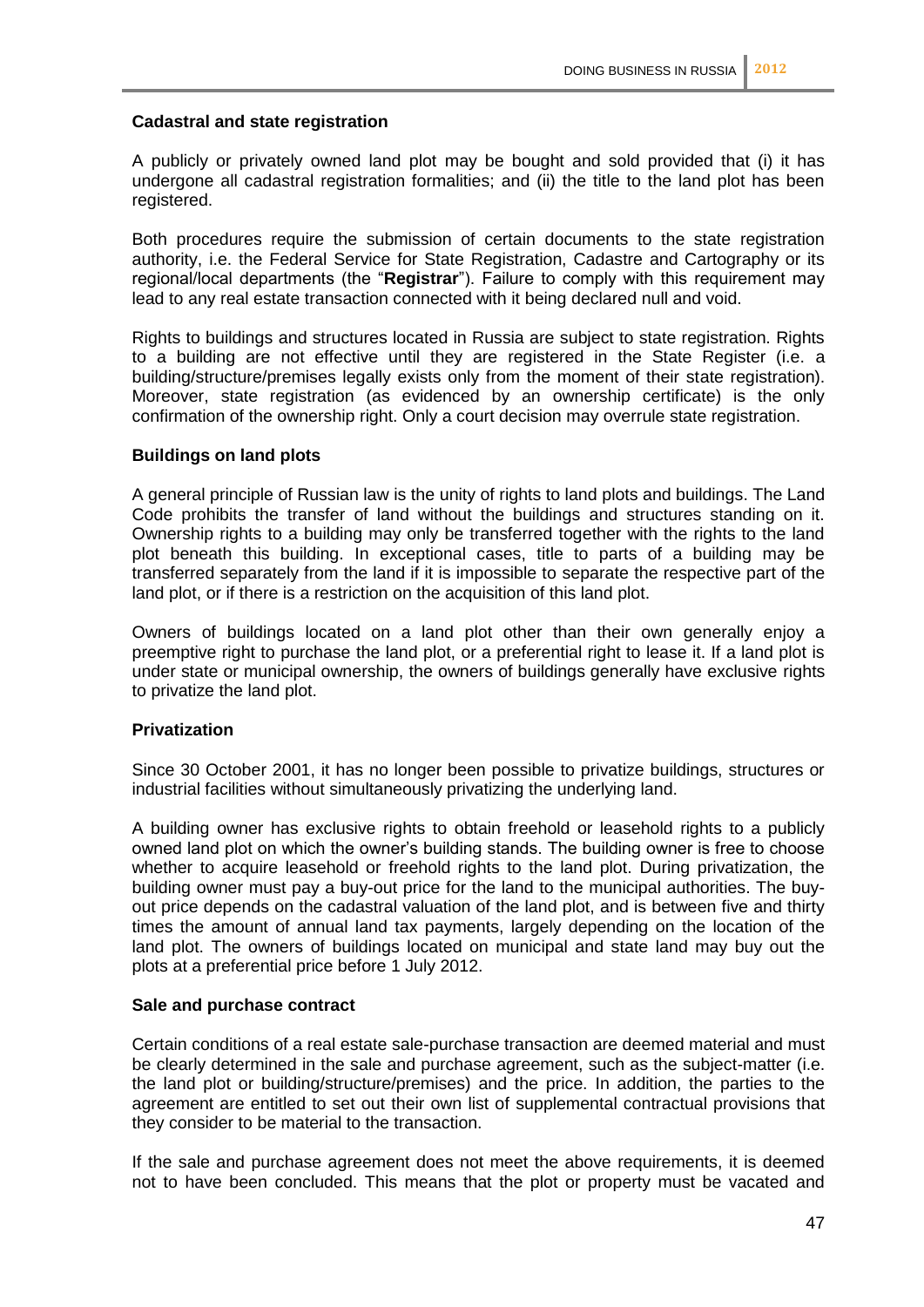returned to its owner in its original state, and the sale price must be returned to the purchaser.

These consequences arise only if the competent court declares the sale and purchase agreement invalid or the transaction void. To purchase publicly owned land for construction purposes, a specific procedure generally applies, which requires a tender to be organized.

#### **Registration of transfer of title**

The transfer of ownership rights to real estate must be registered in the Unified State Register of Rights to Immovable Property and Transactions Therewith (the "**State Register**"), whereas the sale and purchase contract itself does not have to be registered. Registration involves filing the sale and purchase contract and other related documents with the Registrar, as evidence of the transfer of ownership rights.

Title is evidenced by an ownership certificate issued by the Registrar. This means that a certificate of ownership of a land plot is *prima facie* evidence: i.e. it is believed to be true and overrules any other evidence, until a court decision proves otherwise. However, rights to property which arose before the Law on State Registration came into force (January 1998) are valid even if they are not registered.

Any member of the public may request general information about real estate (owner, registered encumbrances, etc.) in the form of an extract from the State Register. However, certain information relating to a chain of transactions on the transfer of rights, as well as information about the number of plots and/or properties owned by a certain person or legal entity, may be requested only by the owner of the relevant plot or property. In addition, certain types of encumbrance (buffer zones of hazardous facilities, protective zones of cable lines and gas transmission lines, etc.) are not recorded in the State Register.

They may only be discovered as a result of onsite investigations and legal due diligence of the land plot and any properties located on it.

#### **Real estate acquisition and antimonopoly control**

As a general rule, real estate acquisitions (land and/or buildings) are not subject to antimonopoly control.

However, anti-monopoly control will apply if the net value of the land or property that is the subject matter of a real estate transaction (or a series of related transactions) exceeds 20% of the net value of the assets of the seller.

Depending on whether certain asset value or revenue thresholds are exceeded, either the prior consent of, or a post-transaction notification to, the Federal Anti-monopoly Service will be required (please see Section 5 above).

Furthermore, under Federal Law No. 381- FZ "On State Regulation of Trade Activities in the Russian Federation" dated 28 December 2009, food retailers with a market share in a given locality exceeding 25% are prohibited from acquiring or leasing additional outlets in that location.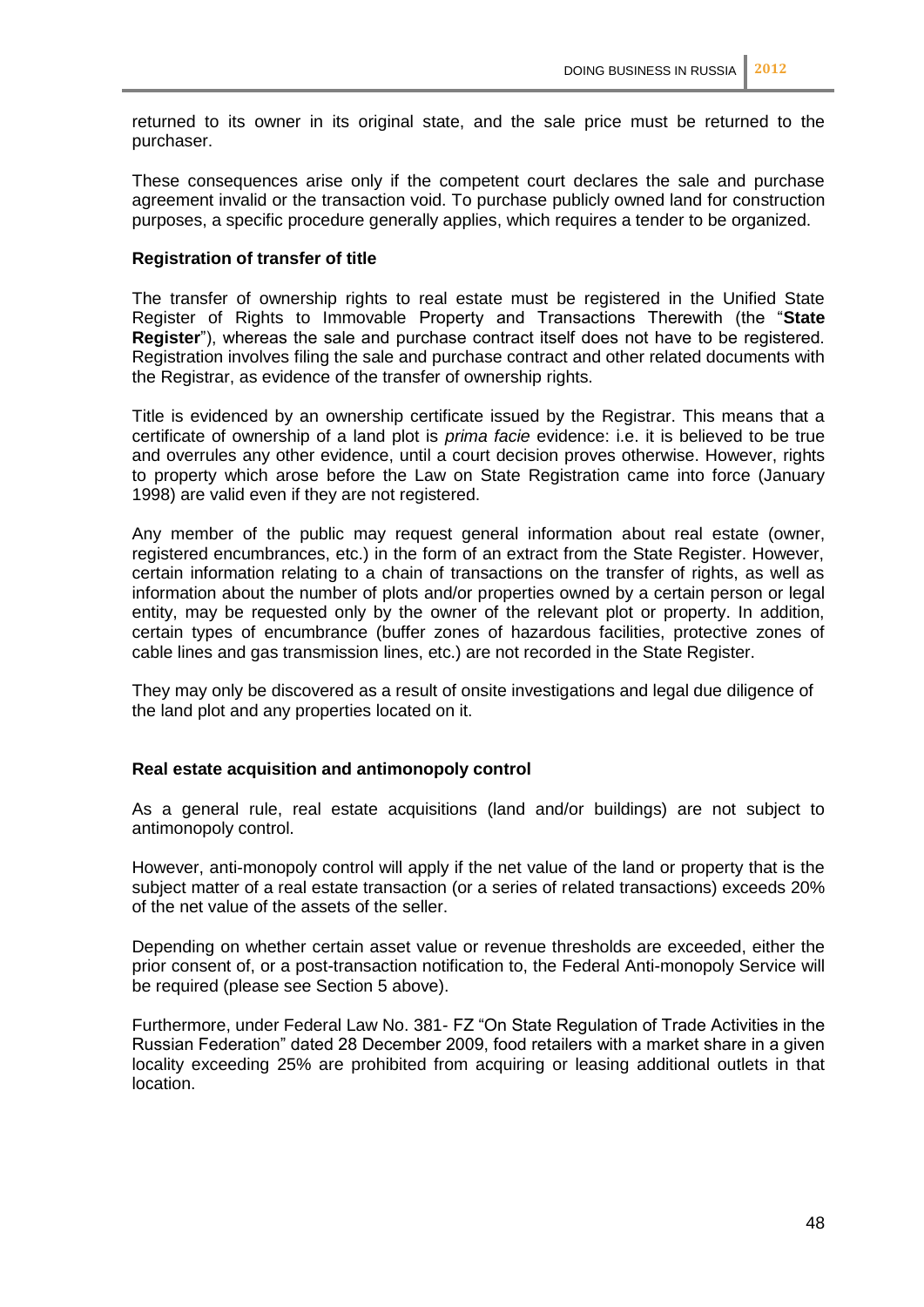#### 6.3.2. Leases

# **Land leases**

The following may (subject to certain restrictions) lease a land plot: (i) Russian and foreign nationals; and (ii) Russian and foreign legal entities.

If the lease relates to public land, the land lease agreement will contain the general provisions indicated by the landlord, as they come from legal acts adopted by the relevant municipal or state body. In practice, they may not be changed. The conclusion of the lease will also generally presuppose a tender process (subject to certain exceptions).

A lease agreement in respect of a privately owned land plot may include any provisions provided they do not contradict any mandatory Russian requirements. Material lease conditions, such as the subject-matter (i.e. the land plot itself) and amount of the rent, must be clearly determined in the lease agreement. In addition, the parties may set out their own list of supplemental contractual provisions that are material to the transaction.

If a lease agreement does not meet the above requirements, it is deemed not to have been concluded. In this case, the land plot must be vacated and returned to its owner, and any rents already paid to the landlord must be returned to the tenant.

# **Term**

Russian legislation places no general limit on the term of a lease of a land plot. However, certain limits exist on leases of specific types of land. For example, the maximum permitted term for a lease of agricultural land or forest land is 49 years. The maximum permitted term for a lease of coastal land is 20 years.

Russian legislation may also specify a minimum term for a lease of a particular type of land. In some cases, this term is at least ten years. If this is the case, the impact of the lease term should be assessed before any material investments are made.

Any lease agreement concluded for a term of at least one year is subject to registration in the State Register). If the lease agreement does not meet these requirements, then it is deemed not to have been concluded. The legal effect of this is that the lease is treated as if it was not concluded at all. In such cases the land plot must be vacated and returned to its owner.

The Civil Code provides that, where a lease agreement does not specify a term, then it is deemed to have been concluded for an indefinite term. In such cases, a lease may be terminated simply by either party serving a termination notice on the other party at least three months in advance of the intended date of termination.

Upon expiry of the lease, a tenant has a preferential right to conclude a lease of the same land plot for a new term.

# **Assignment**

It is generally permitted (subject to certain restrictions) to sublet, assign, mortgage or contribute leasehold rights to a land plot to the charter capital of a company. Unless otherwise provided for in the lease agreement, sublease, assignment and mortgage agreements may be entered into without the consent of the landlord (but subject to subsequent notification by the tenant).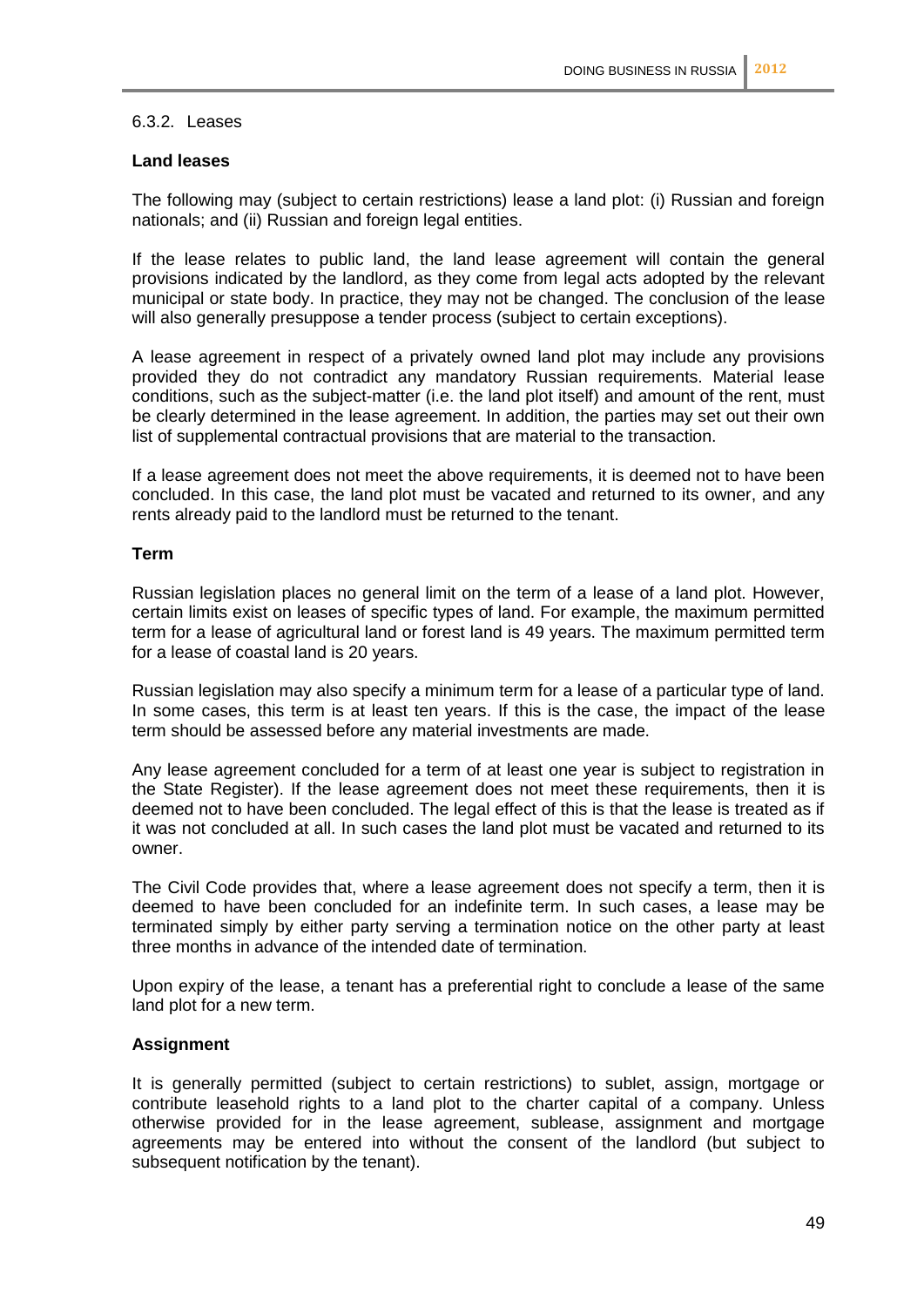In any event, there are a number of circumstances when the tenant's right to sublease or mortgage the plot, or assign lease rights, may not be waived or restricted (such as in the case of leases of public land for more than five years).

#### **Termination**

The Civil Code grants both a landlord and a tenant the right to terminate an agreement unilaterally, either in the limited number of circumstances stipulated by the Civil Code (via court procedure) or in the lease agreement itself. In the latter case, both in-court and out-ofcourt procedures may be used.

The Land Code stipulates additional circumstances in which a landlord may terminate a lease. These include, among others, use of the land in a way that is inconsistent with its land category and permitted use, and appropriation by the state.

In relation to state or municipal land, the Land Code also grants a landlord a specific ground for early termination of a lease which has been concluded for a term of more than five years. If a tenant commits a material breach of the terms and conditions of such a lease agreement, the landlord may apply for a court order enabling it to unilaterally terminate the lease early.

#### **Commercial leases of buildings, structures and premises**

Commercial leases have been developing rapidly over the past few years. The market is generally dominated by the private sector of the economy, which means that the legal relationships are heavily influenced by commercial needs, the return on investment and the level of yield.

Therefore, the following legal structure has been developed:

- Preliminary Lease Agreement (the "**Preliminary Agreement**");
- Short Term Lease Agreement (the "**STL**");

and

Long Term Lease Agreement (the "**LTL**").

This lease structure is also favorable for investment acquisitions since it becomes much easier to calculate the sale value of the property in accordance with international valuation standards.

#### **Preliminary lease**

When a building, or any other property, is under construction, and a potential tenant wishes to "mark out" the building, as well as particular premises within the building, and "fix" the amount of rent, it enters into a Preliminary Agreement with the prospective owner to regulate their pre-registration relationship.

Prior to registration of an owner's title to the building, as well as the building itself, in the State Register, no lease agreements may be entered into in respect of the building or premises within the building. The Preliminary Agreement, therefore, contains various obligations (such as the time period for construction, the tenant's requirements for works and fit out of the building and/or premises, etc.).

In order to be legally valid, the Preliminary Agreement must clearly determine its subject matter, sufficiently describe the property to which it relates, and establish all the material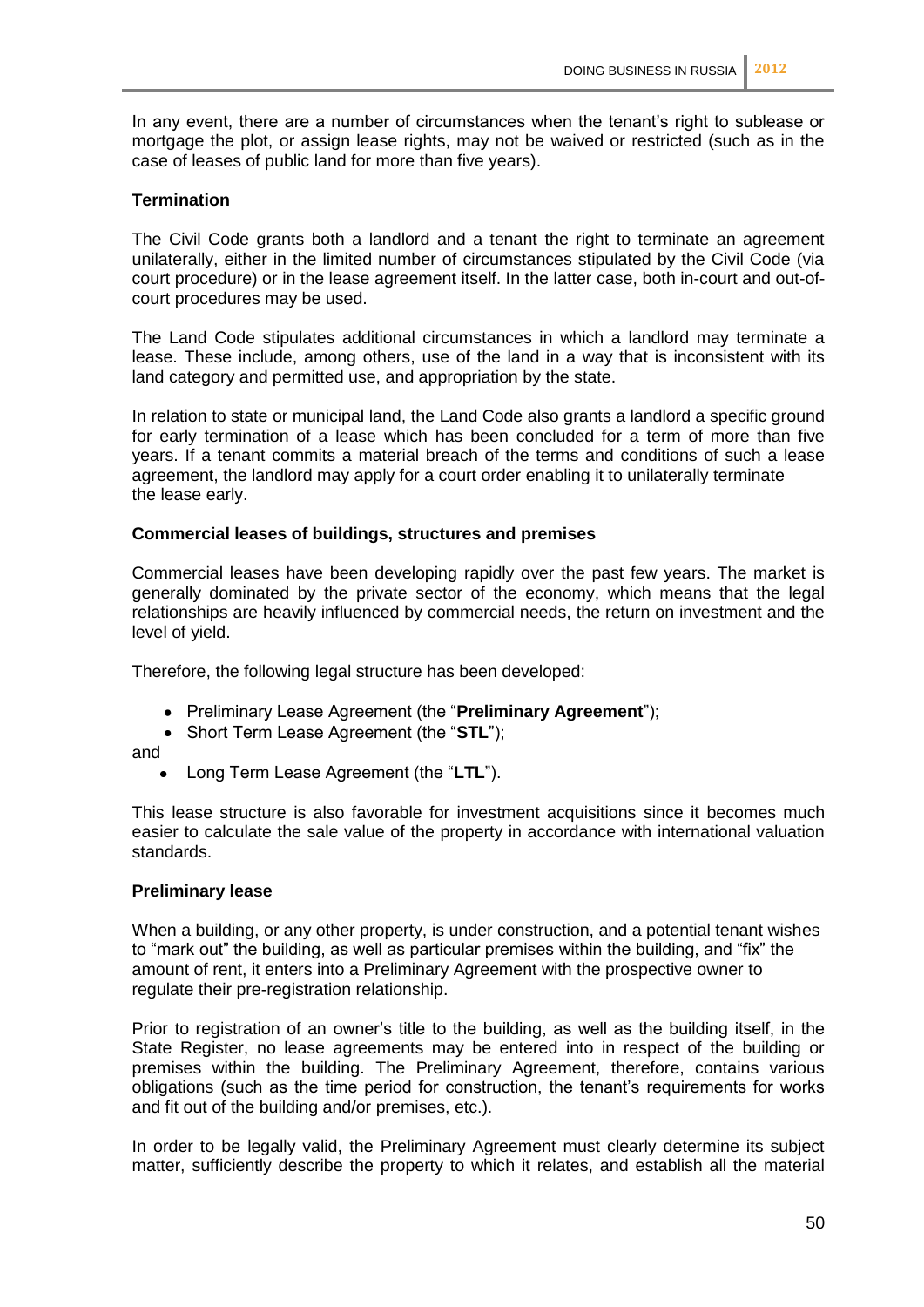terms and conditions of the main lease agreement to be entered into (the "**Main Agreement**").

The parties to a Preliminary Agreement should determine a time period within which the parties must enter into the Main Agreement. If no time period is specified, the parties should enter into the Main Agreement within one year from the date of execution of the Preliminary Agreement. If the parties fail to enter into the Main Agreement within this time period, the Preliminary Agreement will terminate.

However, if the failure to enter into the Main Agreement was caused by one of the contractual parties, the courts may force the defaulting party to enter into the Main Agreement.

#### 6.3.3. Mortgages

#### **Creating a mortgage**

Both freehold and leasehold rights to land and buildings may be mortgaged; there are no restrictions against this in either the Land Code or the Civil Code. Rights to buildings and parts of buildings, including residential buildings and flats, may also be mortgaged.

The terms and conditions of mortgages are governed by the Law on Mortgage, which requires mortgages over the completed buildings and the underlying land plot to be granted simultaneously.

A security interest over a land plot or other property is generally created by the parties entering into an express mortgage agreement. However, a mortgage may arise by operation of law (for example, a bank giving a loan to buy a property will become a mortgagee until the sale price is repaid in full).

According to the latest changes to the Law on Mortgage, a mortgage agreement must be drafted as a single contract, signed by both parties, who may choose to do so before a notary, and then registered by the Registrar.

Mortgage agreements only come into effect upon registration in the State Register. If a mortgage agreement is not state registered, it is null and void.

The parties have two registration options: (i) submit a joint application and a set of necessary documents to the Registrar; or (ii) appoint a notary to submit a notarized application (this option was introduced in 2011 and is available when the mortgage agreement is notarized).

The Law on Mortgage sets out the time period within which the Registrar must complete the registration formalities.

For a mortgage of (i) residential property; or (ii) a land plot and non-residential property under a

notarized agreement, the time period is five working days. For mortgages of land plots and non-residential property under a simple agreement, the time period is 15 working days.

#### **Enforcing a mortgage**

If a significant breach of a secured obligation occurs, the mortgagee may enforce the mortgage. There are two methods of enforcement: (i) through the courts, resulting in the